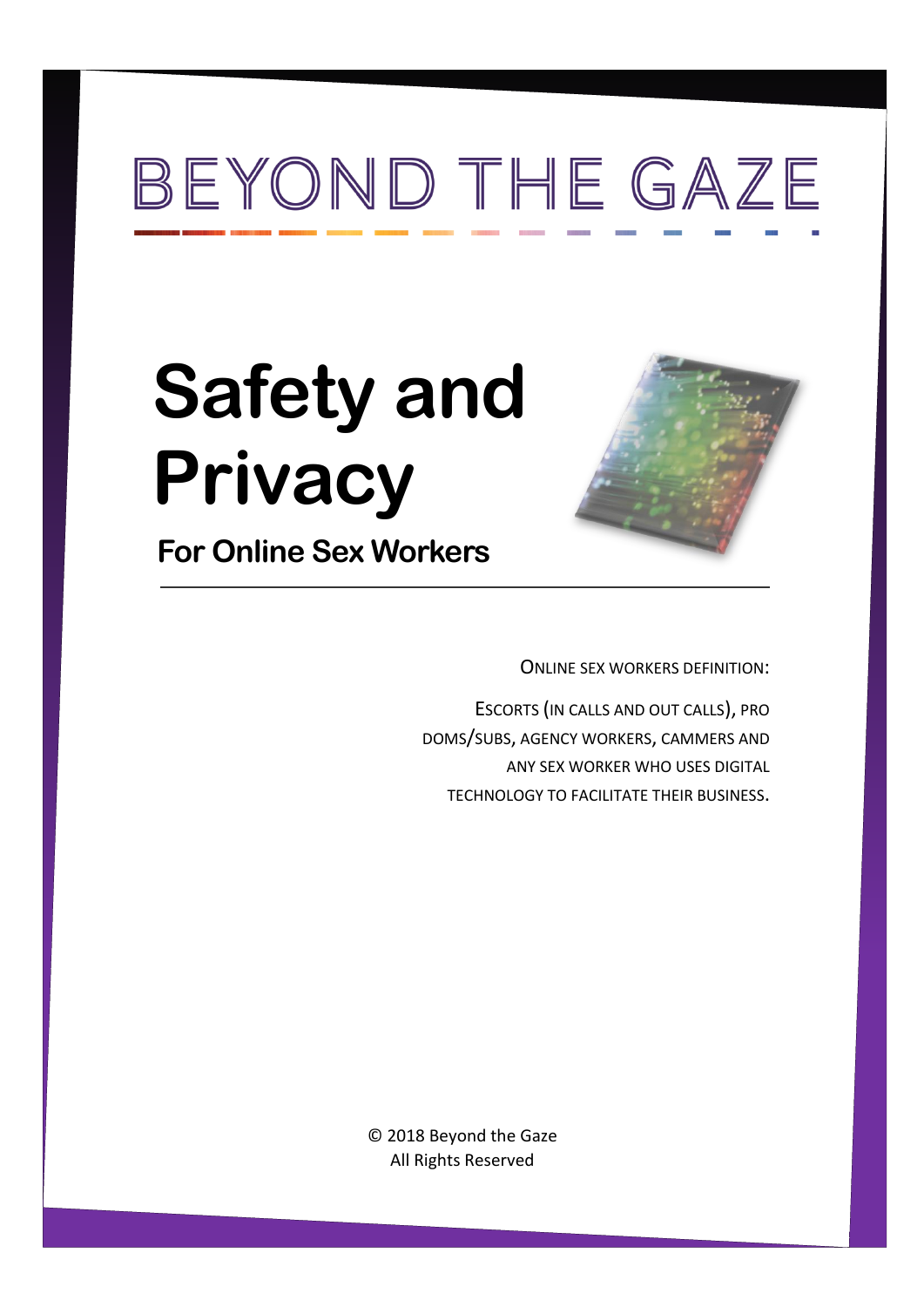# Beyond the Gaze: Safety and Privacy Information for Online Sex Workers

#### **Introduction**

Beyond the Gaze (BtG) was a three-year study of the safety and working conditions of online sex work in the UK and is the largest study to date of this sector. By online we mean those who use digital technology to run their business and specifically to safety screen and protect their privacy. You might be an independent escort (in call or out call), pro dom, pro sub, webcammer or agency worker. Whilst the following information is primarily for those who offer face-to-face services, the safety and privacy tips can also be helpful to other sectors of the industry. We also have a section on camming.

Please share with other sex workers posting a link to this PDF on forums or send to other sex workers you know, especially those who are new to sex work. Maybe you work with someone whose first language isn't English, you might want to share some of this safety information with them, sharing our Romanian and Portuguese language flyers, available free online <https://www.beyond-the-gaze.com/safety-info/>

#### Our approach in producing these safety tips is to:

- **Value the expertise within the sex worker community:** The tips have been written by sex workers who work in the online sector and some have worked as part of the Beyond the Gaze research team. The tips are informed by responses from over six hundred online sex workers who took part in the BtG survey. Some other professionals who are not sex workers have contributed to areas of the information; these are people who have knowledge about safety or specific issues that can affect sex workers and have many years' experience of working with sex workers.
- **Recognise the diversity of jobs, experiences and preferences about safety and privacy measures amongst sex workers.** We share these tips aware that everyone has different preferences in the safety methods they use and will make their own choices.
- **Recognise some people are more IT savvy than others**, some have greater access to different equipment/technology and resources, so may be able to put in place tech related safety stuff others are not able to or might find it harder to. You can only do what you are able to do. Ask other sex workers on forums' private groups for advice.
- **Recognise that health and safety risk assessment is important in sex work as it is in all jobs** – in most jobs risk assessment is carried out and strategies are put in place to reduce risk, this is important also for people in sex work. Risk is part of everyone's work and non-work life and it's important to minimise risk where possible.
- Recognise that a large section of online workers are **lone workers** and some of the personal safety issues faced in the sector are also issues for lone workers in other sectors of the labour market formal and informal.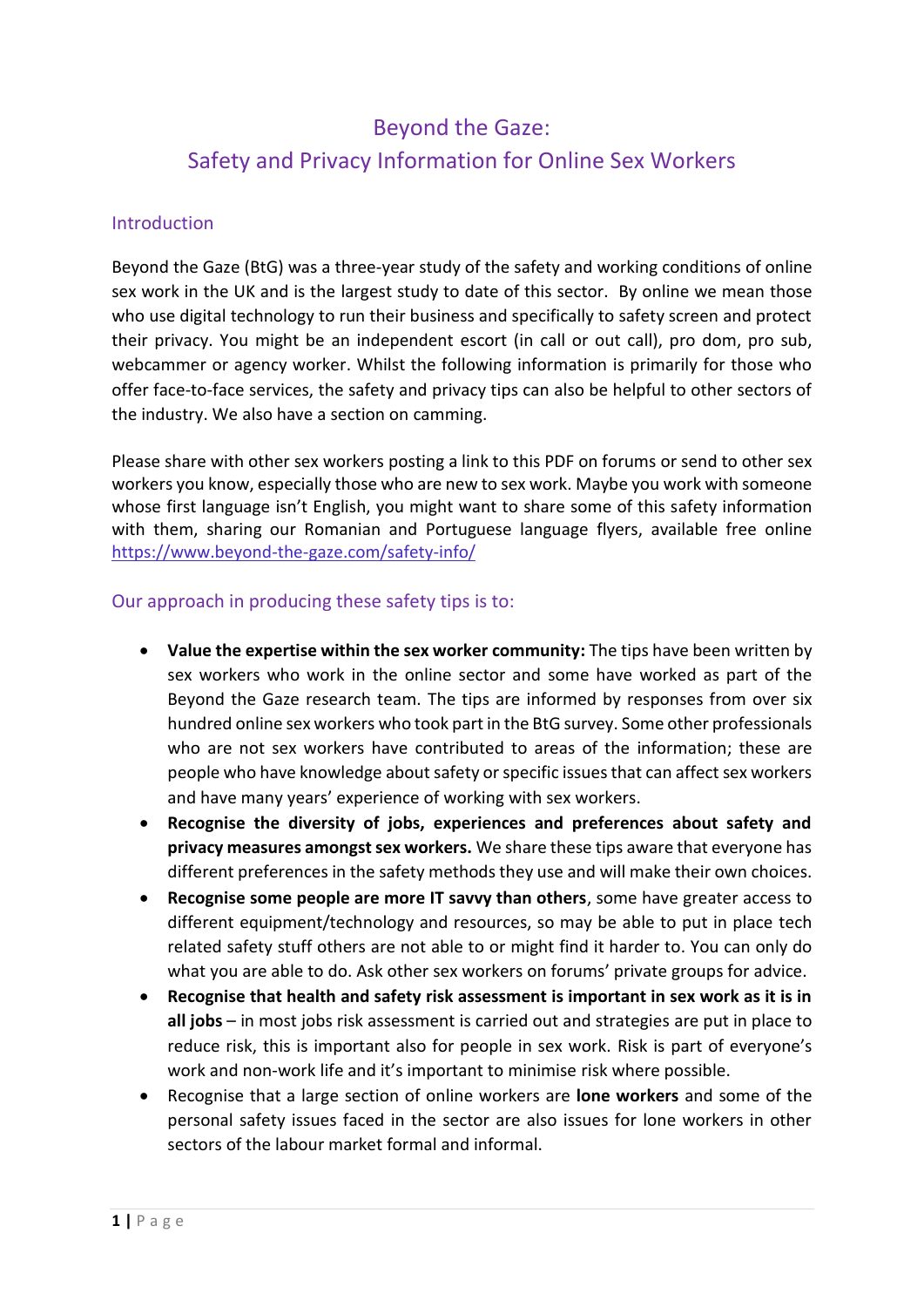- **Recognise that the safety measures sex workers employ can be limited by the current law and policing**. Some suggestions may be difficult to apply in some work situations. Adapt the information and advice given to your own working situation. Periodically review your safety practices so you can adapt as any new risks emerge, your working practices change, or new technologies develop that you can use in your safety repertoire. Talk through any of the info with other sex workers or a local sex work project if there is one in your area. [National Ugly Mugs](http://www.uglymugs.org/) can advise you about which projects are in your area. See resources section for contact details.
- **Know that most bookings go without incident** these tips are to help protect against that minority of people who are a problem for sex workers.
- We are 100% clear that **crimes and other incidents committed against sex workers are the fault of those committing them**. Sex workers like all people in all areas of the labour market have a right to work free from harassment.
- **Be aware of your rights and options for advice, support and reporting** to third parties or the police if you need help. Later in the document you will find links to support and reporting services.

Within the sex industry, whether we are aware of it or not, we are carrying out risk assessments all the time. Sex workers are good at risk assessment. From the first enquiry to the actual booking, we are weighing up our potential clients for safety – will they respect our boundaries? Do they understand safer sex? What will their behaviour be like? Respectful? Aggressive? If for some reason a client has slipped through our screening net, or if they suddenly change their behaviour in a way that makes us feel unsafe, there are certain steps we can follow, as described in this safety document.

*N.B. The following safety information is not exhaustive, and things change all the time including the technology that can be employed in safety screening and crime prevention/reporting. We have also purposefully omitted some practices that some sex workers use, and we have avoided giving too much detail on some safety procedures to protect your practice. This is on the advice of sex workers. Whilst the authors have tried to ensure the accuracy of the text we accept no legal liability for any errors or omissions. This document is not intended to replace qualified legal, psychological or medical advice.* 

*This information may be subject to revisions and updates.*

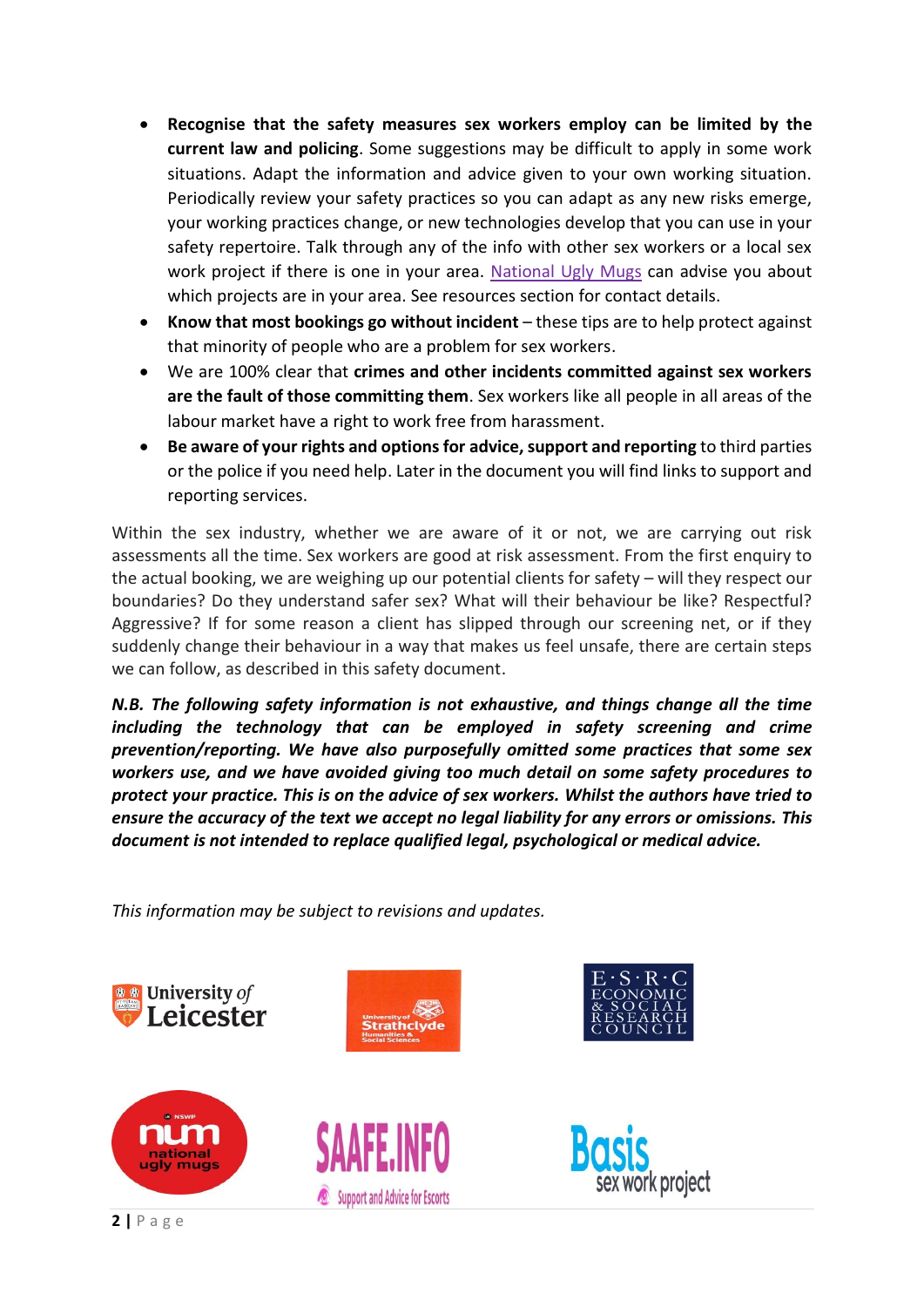# Top Tips – The Basics

Here are some safety and privacy basics, before we go deeper into the screening process, that many sex workers use:

- Have a safety screening routine that you stick to, using practices such as:
	- o Join sex worker forums and schemes such as [National Ugly Mugs,](http://www.uglymugs.org/) [Ugly Mugs](https://uglymugs.ie/)  [Ireland](https://uglymugs.ie/) an[d SAAFE](https://saafe.info/main/index.php) where you can check warning alerts about people who have created problems for sex workers. (See later section on warning and reporting schemes).
	- o Use phone number and email checkers.
	- o Using a buddy system for both in and out calls: let your buddy know when you or the client arrives/leaves. (See the later buddying section).
	- o Always have a fully charged mobile phone (and if possible a backup in a place you but not customers are aware of).
	- $\circ$  Program it to a speed dial number which it can call at one press make this the number of the police, your buddy or a friend.
	- $\circ$  Be alert and aware of your customer and the environment, plan your exit routes wherever you are working.
	- o Always insist on payment up front.
	- o Always trust your gut instinct.

Periodically review your safety practices so you can adapt as any new risks emerge, or your working practices change, or new technologies develop that you can use in your safety repertoire. We will look at crime specifically later but be aware of what is a crime. See the what's a crime and the reporting sections.

- Take steps to protect your privacy and identity online:
	- $\circ$  Have a work persona with separate phones, social media accounts and emails.
	- o Don't reveal your real name.
	- o Think about if you want your face in your advertising images.
	- $\circ$  Look at ways to accept payment and which options might compromise your privacy (see the privacy section).

Communicate prices, services you do and don't provide as part of boundary setting & safety messaging in your profile/wider marketing. (See the boundary setting, advertising: branding & safety section).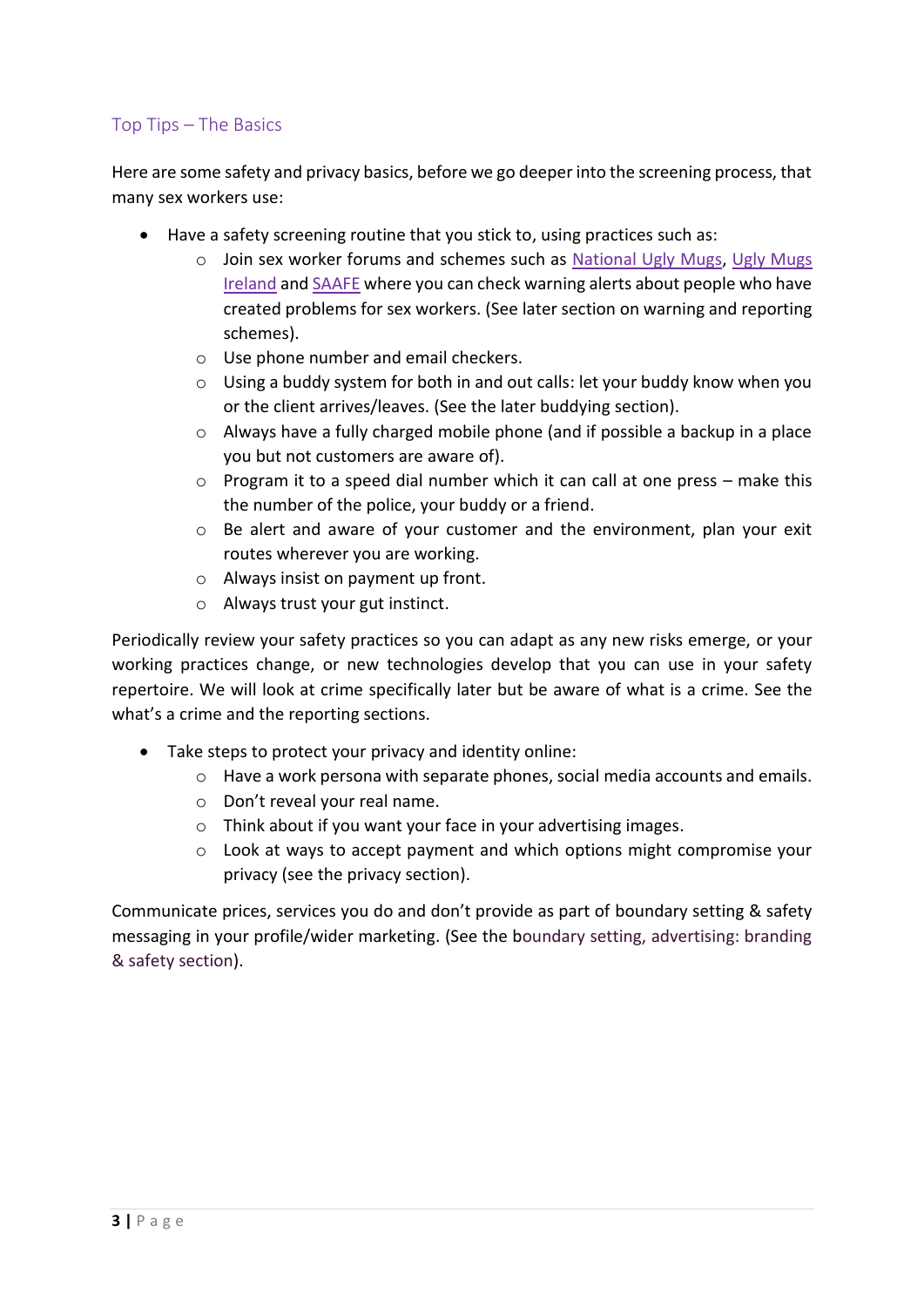# Boundary Setting, Advertising & Safety

Based on the information BtG gathered from sex workers, we have produced some tips about language that can help right from the start:

- Think about the key points you want to communicate in your advertising which get across messages about your boundaries and expectations from customers.
- Being clear about boundaries is seen by many sex workers as key. In the first instance those boundaries will properly be communicated through your online profile or website.
- Be clear about the services you will and will not offer, your prices and where you prefer to work (in calls, out calls, hotel, etc.)

Some people have terms and conditions on their website that include specific things such as:

- Fees.
- Services and condom use.
- Confidentiality policy.
- Screening policy (without giving too much away).
- Deposit policy (if you charge deposits).

This is also an ideal place to give yourself an opportunity to limit service should you need to (say, for health reasons) so for example:

• I reserve the right to refuse or amend service.

Some crime takes the form of harassing or abusive texts, so you could lay your boundaries out here to by saying something like:

• Please don't use overly sexual or abusive language when contacting me. This is a professional service and I expect to be treated as a professional.

Using such wording can be useful down the line to refer back to if a person starts to be abusive or to harass you.

#### Taking Calls and Boundary Setting

- Decide what you will and won't discuss on the phone and stick to it.
- Decide the hours when you will have your phone on and be firm in sticking to them.
- Some sex workers found the more timewasting or troublesome clients tended to call late night/early morning hours, including drunk or 'partying' clients. This might be something for you to consider.
- A lot of experienced workers choose to disengage from annoying, needy or demanding texts and emails and they also save the number as 'ignore' or 'problem client' or something else to warn them not to pick up the phone or respond to texts.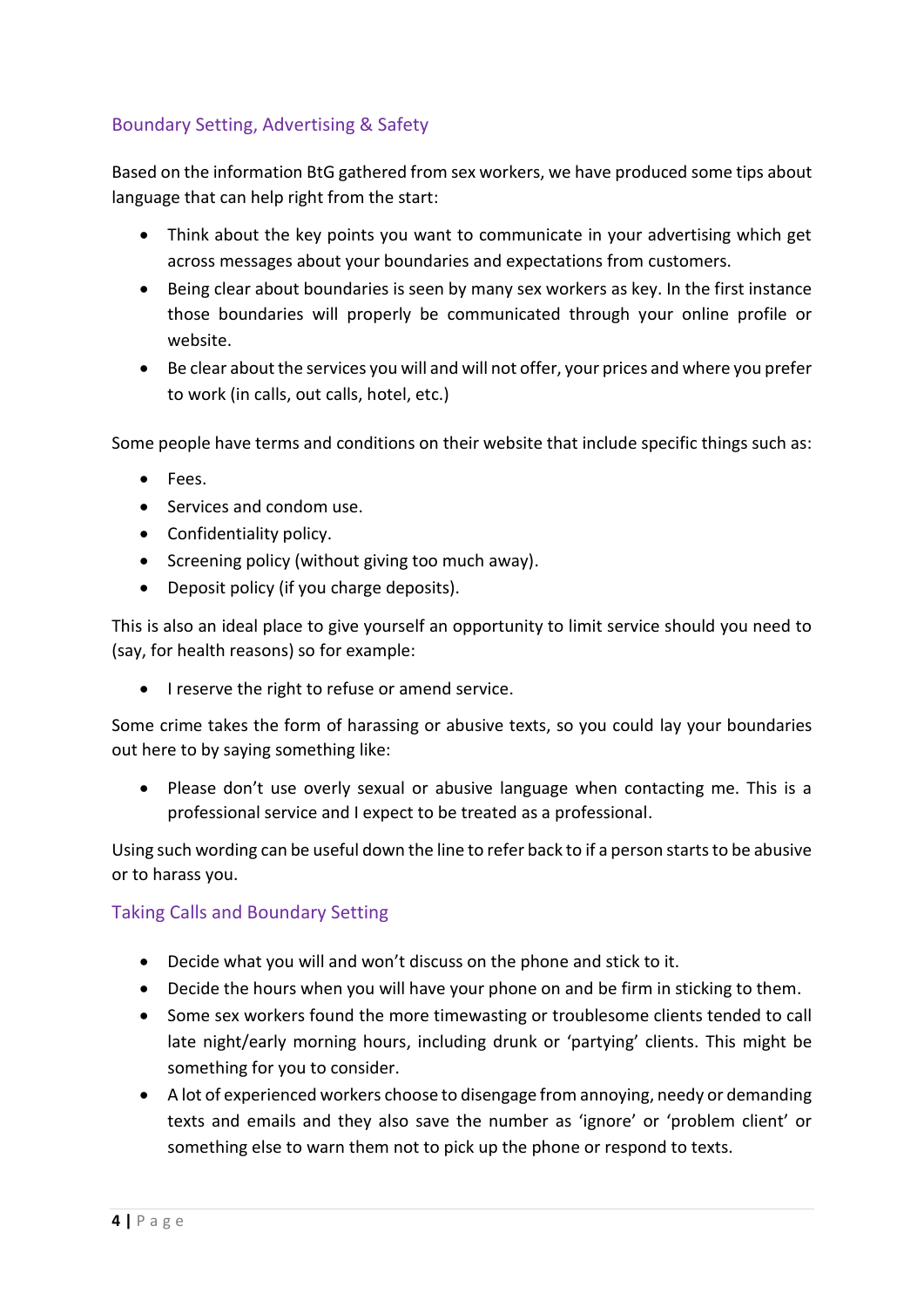- You could also simply tell a troublesome enquirer/client that you are fully booked. This prevents unnecessary exchanges.
- If they persist, some workers use simple but firm words like: 'I'm sorry I don't think I'm the worker for you, I wish you well'. It's all about gentle but clear and neutral wording that hopefully will diffuse a situation before it happens.

#### Industry Abbreviations and Safety

There is a huge array of terms used for adult services. These are readily available online so we have chosen not to include them in this document. It may be worth looking into industry specific language before negotiating services with clients, not being aware of some commonly used terminology could lead to unfortunate situations of agreeing to a service that you are not comfortable with. For example, one worker we consulted, who was new to the business, misunderstood A-levels to mean the client was requesting a role play session when "A-levels" is a common way of referring to anal sex.

#### Language and Diffusing Situations

- When you are already in a difficult situation and the client is there standing in front of you, try to stay calm and try to diffuse the situation.
- The language you use can help you to diffuse or 'de-escalate' a potentially difficult or dangerous situation. So long as it isn't an emergency (in which case you would follow your own emergency system) you can be clever with your words, speak in a low but firm tone, use friendly sensitive language and try to show understanding.
- Use terms such as: 'I understand you're feeling frustrated, but I did make it clear I don't do that (activity)' or 'I think we've got crossed wires here, the fee is, I accept cash upfront' and 'Ah right, I understand now, no that doesn't feel right to me'. Note the language here, which are just examples.

Some assertiveness trainers and personal development coaches call this 'owning' or 'neutral language' or 'the quick diffuser'. What this means is, instead of using words like: 'you can't talk to me like that', 'you already know my fees, they're on the website' or 'stop harassing me, you're making me feel...', what you are communicating is your truth, your boundaries and the essential thing here is that you are '**not blaming'** the client with the language you use – this can diffuse a potentially difficult conversation.

- Even if you must bite your lip until you leave or the session ends, it is well worth it to prevent a problem.
- If they are asking you to do something you don't want to do, distraction is often a great remedy: 'How about we try.... I think this would be fun...', that kind of thing. In the worst-case scenario if your client isn't listening, using the gentle, owning not blaming, technique can still help, and it might even be worth waiving your fee in order to encourage them to leave. Short term loss, yes, but you might be grateful for them shutting the door as they leave.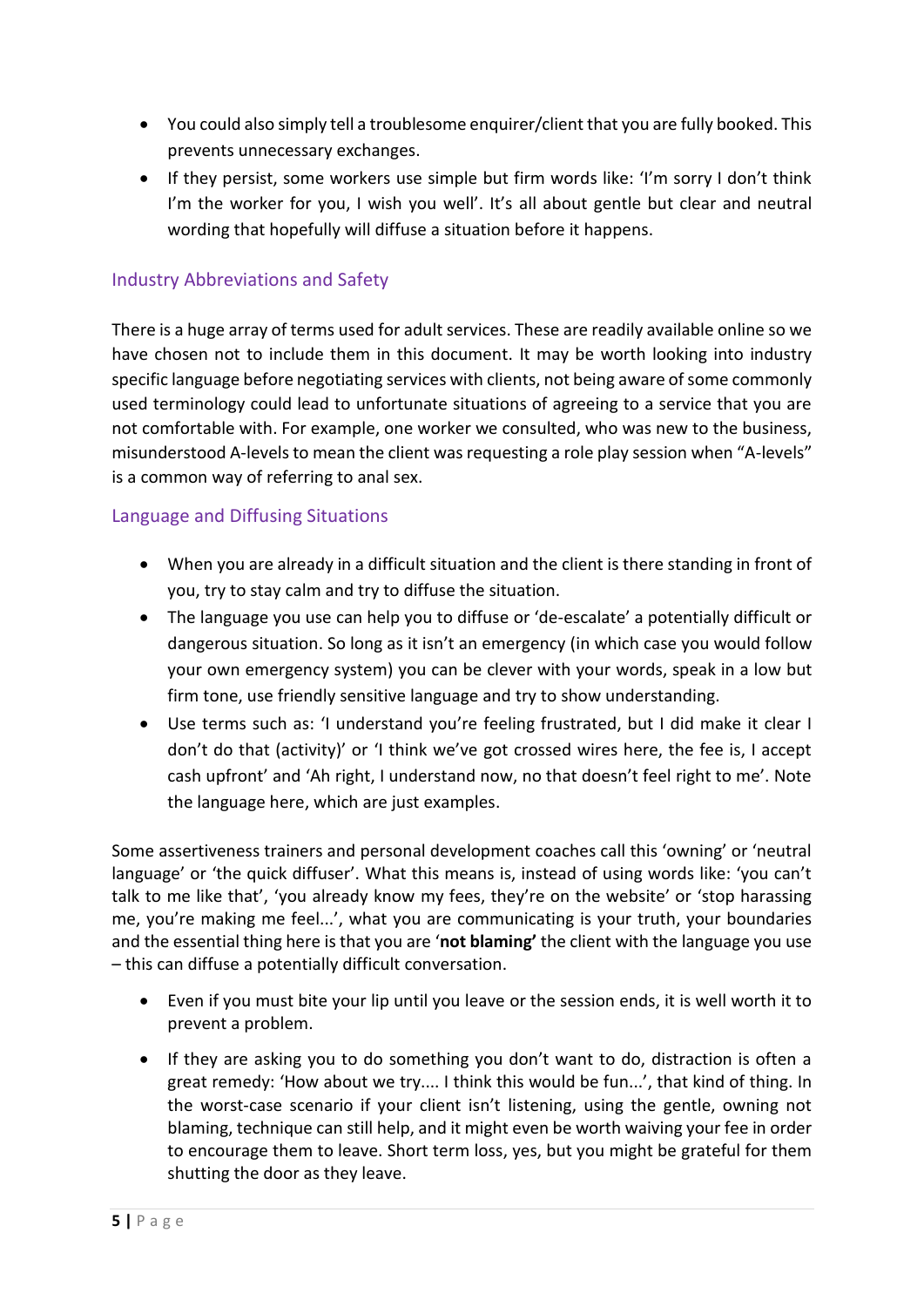If you feel you are in danger calmly invite the client to leave. You may need to leave if this is the safest thing to do.

# Social Media and Your Safety

- Some workers have said that potentially troublesome clients had seen their posts on social media and sent them abusive texts, so try to keep your posts light and/or work specific.
- Be mindful what information you share. Most sex workers have completely separate social media accounts (for those who have them) for work and personal, with different personas. See Protecting your privacy section for further details.

# Pre-Booking Screening

People have lots of preferred ways to screen clients before a booking, here are some that you can use:

- Using phone number, email, website username and car registration checkers (see number checking section)
- Avoid making a booking without having spoken to the customer over the phone.
- Not making a booking if a withheld number is used.
- Not accepting bookings from people you have blocked.
- For those people who choose to have just email or text contact it is always still useful to run a number check (see below) for both in calls and out calls. Some workers who are okay booking via email or text only still make sure they explain their boundaries and many do not give their full address until the client is on their street. Whilst it's important to respect how different workers screen and keep themselves safe, some sex workers who advised on this document, would think twice before making an out call booking just by text or email.
- Googling clients to find out more about them including using professional networking sites and searching social media.
- Check the IP address of whoever is contacting you. Be aware people can try and find your IP address. It is best to know what info they can get about you and so you can decide if you want to prevent this by employing methods which hide your IP.
- Some sex workers charge deposits and see this as helpful in reducing the risk of timewasting or potentially difficult bookings.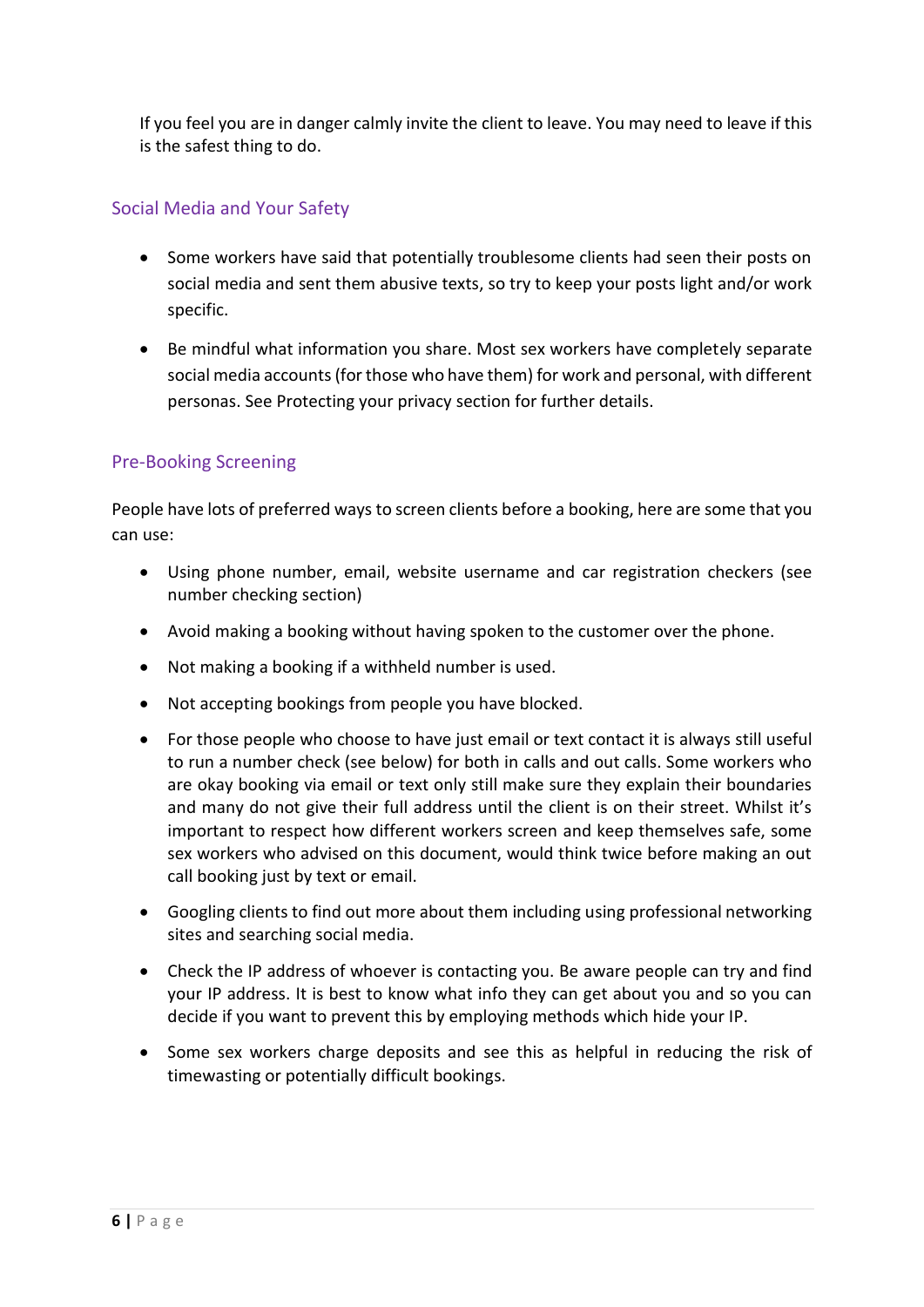# Number and Email Checking

- When you have the number of a client/prospective client, run it through google. This can bring up all sorts of helpful info on who your prospective client might be.
- Use number check applications linked to sex industry warning schemes (such as [NUM](https://uknswp.org/um/) and [Ugly Mugs Ireland\)](https://uglymugs.ie/) and generic online and phone number ID and blocking applications.
- Check any phone number, email address, against the Ugly Mugs databases.
- Use email checkers [National Ugly Mugs \(NUM\)](https://uknswp.org/um/) and [Ugly Mugs Ireland](https://uglymugs.ie/about-ugly-mugs/workers/) have these and some other features (e.g. website username or car registration checkers).
- Some workers use apps such as [TruCaller](https://www.truecaller.com/search/uk/07805015377) and WhoCaller where you can see if there is any identifying information linked to that person or if there is a nuisance call warning.
- Create and check your own personal ugly mugs/'bad clients' list. Once you have identified a potentially problem client, save this number in your phone or email address to your contacts. Some people find it useful to categorise clients who they are not keen on by saving them under warnings in their address book, e.g. 'Timewaster or TW', 'Do Not See', 'See only if very quiet', 'See only when desperate'. Quiet times do exist, so being able to differentiate between callers who you would happily see again, you would never see again and who you might see at a stretch, can be particularly useful.
- For clients you definitely don't want to see it is a much better tactic to simply ignore them – try not to retaliate or tell them you've already sussed them out. This may alert them, and they may change their number**.**
- Join a private sex worker group or sex worker forum where numbers of problem individuals are shared.
- You can also check WhatsApp, where you can sometimes see their picture.
- We know it is time consuming and sometimes you're in a rush but checking with at least two of the above examples doubles your safety.

#### Warning Schemes, Alerts and Ugly Mugs

Ugly Mug is a term used by some in the sex industry to describe a 'bad' or dangerous (or potentially dangerous) client or another problem individual. It is also used for clients and others who are committing fraud such as paying with counterfeit money. There are warning schemes and forums you can use to warn others and arm yourself with information.

• Checking sex work forums/ugly mugs schemes/advertising platforms to see if the potential customer has any warnings or negative feedback is an important part of screening.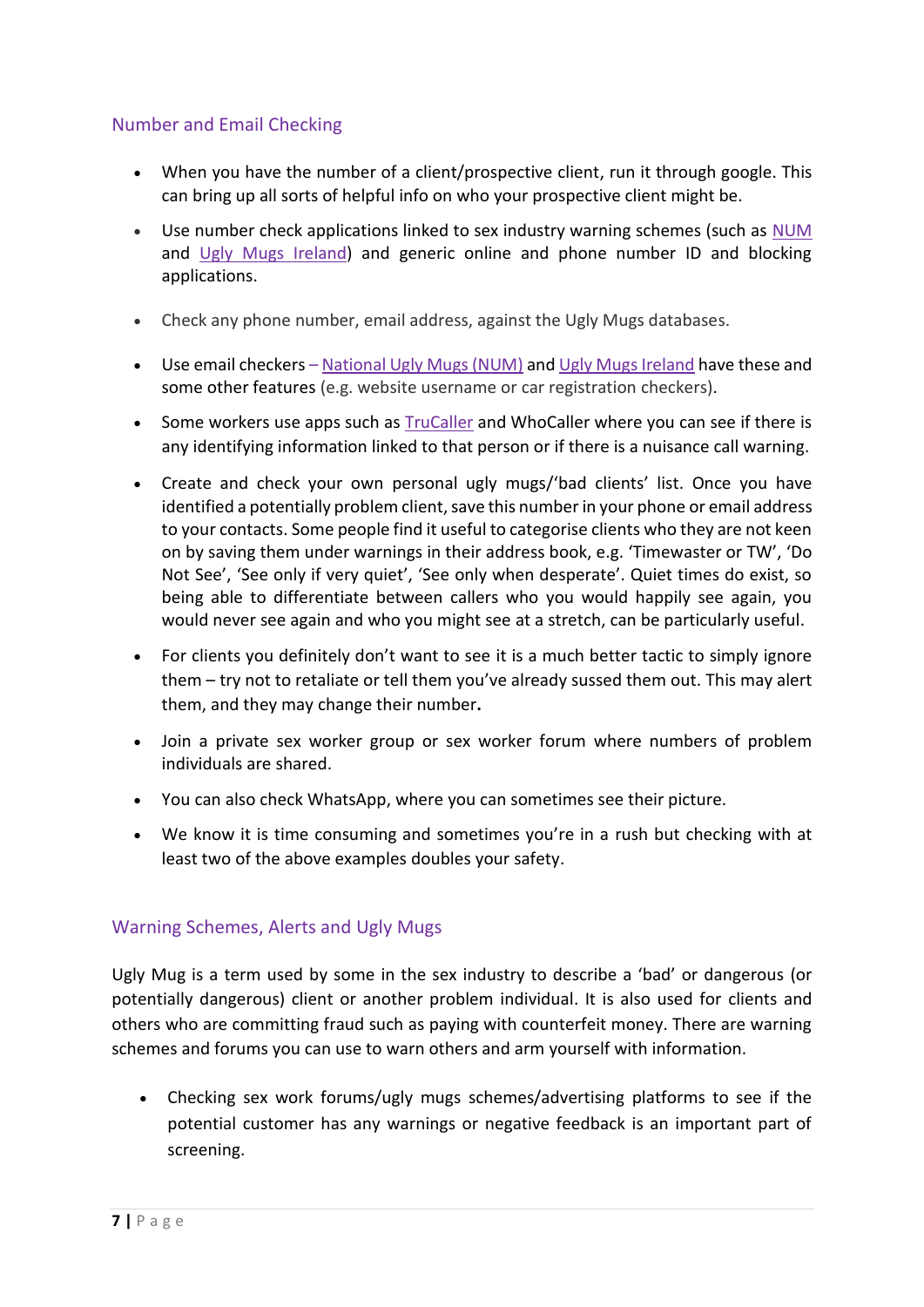- Sign up to and use free safety warning schemes and forums where warnings are shared. Through these you can keep up to date with local and national warnings about 'ugly mugs' and in some cases also timewasters. See the what's a crime and the reporting sections for further information about your options to make a report to a third-party scheme for sex workers or to the police if you choose to. Here are links to some key warning schemes:
- National Ugly Mugs (NUM) [https://www.uglymugs.org](https://www.uglymugs.org/) offers SMS alerts to your phone or to email and offers a number checker and email checker.
- Ugly Mugs Ireland <https://uglymugs.ie/> offers alerts, and you can check phone number, email address, website username or car registration against the database.
- SAAFE forum has a 'Warnings & Wasters Board' and through this you can link with other sex workers in your area:<https://saafe.info/main/index.php>
- [Good Escort](file://///uol.le.ac.uk/root/staff/home/r/rc377/Downloads/Good%20Escort%20) <https://www.goodescort.co.uk/> is a free, escort and masseur only advice and support forum for male, gay and bisexual escorts serving the male to male market. Amongst many other things, members can share info about problem clients, time wasters and scams. [SleepyBoy](https://www.sleepyboy.com/index.php) lists dangerous clients and timewasters; it can be accessed by sex workers advertising on the site.
- As we mentioned in number and email checking, you might want to join or create a private online sex work community group. These use different platforms or apps such as WhatsApp, Facebook/Twitter/SKYPE to forms groups where sex workers can share information.
- Use more than one scheme, although time consuming, you are broadening your chances of protecting your safety.
- Reading reviews left by clients themselves is a safety precaution some sex workers use because it can give an indication of the client's expectations of a meeting and of their attitude to sex workers and the booking.
- Some sex workers watch/read/browse the local news or police most wanted information online to keep aware.

# On the Phone

- Always trust your gut instinct: don't make the booking if something doesn't sound right.
- Check clients have read your profile to avoid timewasters. For example, do they know your name, are they asking for information that is available on your profile such as prices, services available?
- Most workers will not answer withheld or pay phone numbers.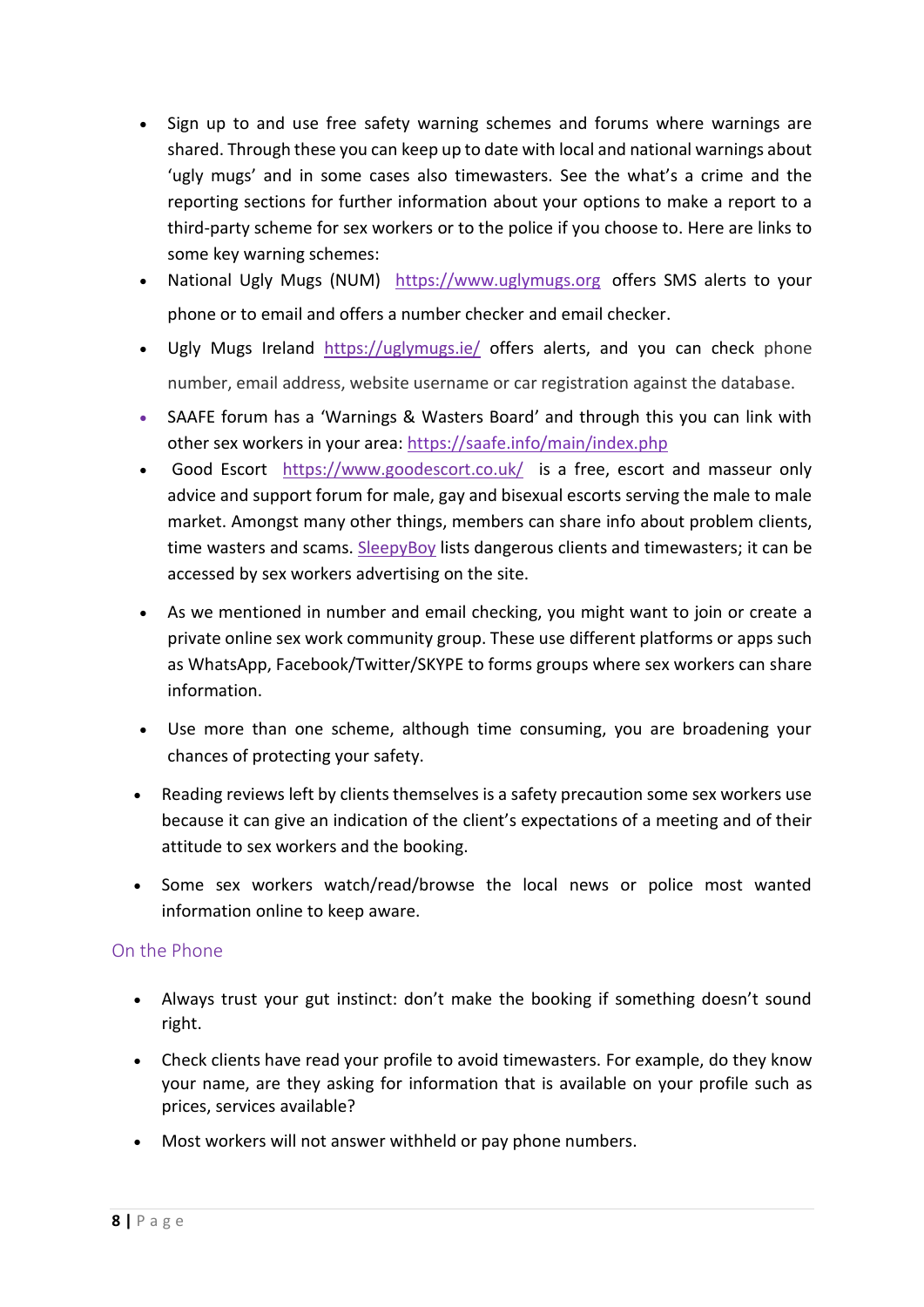• Be particularly wary of detailed outfit/roleplay requests; some of these callers may be entertaining themselves while on the phone and have no intention of taking it further.

# Payments, Safety and Spotting a Scam

- Many sex workers insist on cash payment. Always get the money up front with clients before 'anything' happens. Some clients may say they 'don't usually' pay until the end, be clear it's your professional practice to take payment at the beginning.
- During a booking it can be helpful to keep the money out of sight to avoid any attempted robberies or wandering hands. If you tour, look for a place with a safe or frequently deposit the money into a bank to decrease any chances of a robbery.
- Some sex workers take credit card details or a deposit into an account so there is a 'digital footprint' related to bank details.
- Some card processing companies do not accept accounts or close accounts if they discover the person is a sex worker. Consider this when choosing your payment options.
- Some sex workers and clients now use peer to peer money transfer apps for anonymous, fast money transfers, however many of these apps do not encourage payments for adult services so it is always worth checking the terms and conditions.
- Some workers use 'crypto currencies', there are many out there including for adult services. Some people like these because they can see if the payment has gone through. But they are anonymous, so you might want also to run extra screening and identity checks when booking your client's appointment.
- Credits on advertising platforms: much like deposits credits used on advertising platforms can be exchanged for money via cheque or bank transfer. While there is often a small admin fee to withdraw these credits, this can be another good way of checking the legitimacy of a booking and keeping an online record of where and when bookings are taking place.
- Some sex workers accept Amazon or other gift voucher as deposits. Many clients also prefer this option as well because it remains anonymous to both the client and the provider, similarly some escorts will have items on their wish lists of the same value as their deposit and request these in place of a monetary deposit.
- Be wary of 'too good to be true' offers: some people target new sex workers hoping to exploit their lack of experience. A valuable mantra to hold on to, despite the temptation of large amounts of money, is 'if it sounds too good to be true, it usually is.' Even experienced workers have been scammed or taken advantage of when lured in by offers of huge amounts of money, being lavished with luxury gifts, holidays, etc.

#### Instinct and Gut Feeling

Trust your instincts pre-booking and at all stages: if you think someone sounds dodgy, like they're making the call to get kicks, or if you feel your boundaries are being pushed or you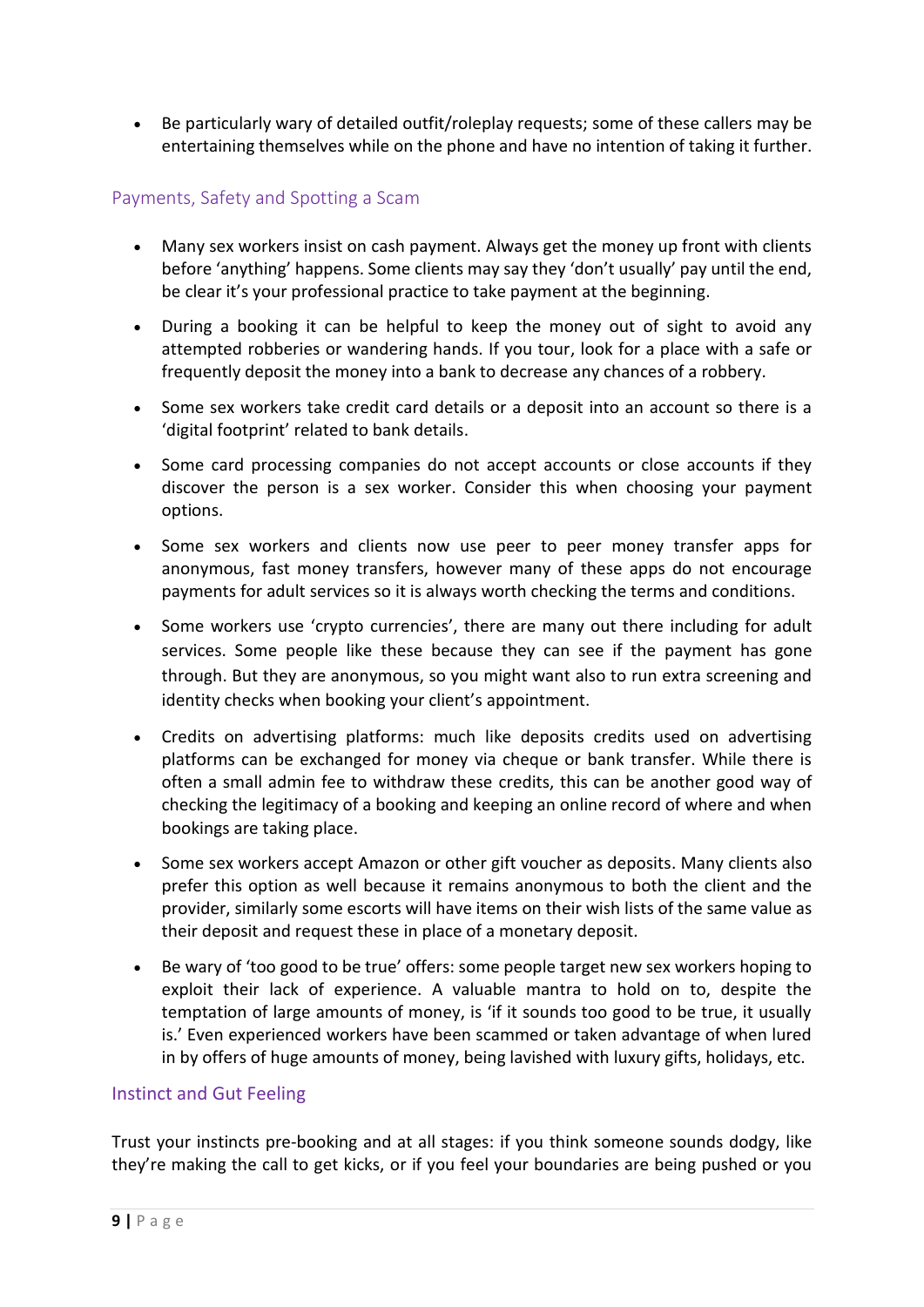feel in any way uncomfortable, end the call, and don't take the booking. Instincts can be invaluable in this line of work and are often undervalued.

# In Call Screening

- Have a sneaky peak try to make arrangements so you are able to see the client arrive. This may be at a landmark you can see which you have asked the client to go to.
- If doing in calls at home or a work apartment install a peep hole and CCTV system. Many cameras can now be connected to your mobile phone and purchased at a reasonable price.
- Check there is not more than one person some people can hide out of view of CCTV.
- Check the customer is not drunk or high.
- Stay vigilant, be aware of theft look out for travelling hands, people seeming to 'scope out' the property on arrival, e.g. looking around at the room/flat (sometimes followed by leaving, 'look and walk')
- Always get the money up front.

#### Buddying Arrangements – For In Calls and Out Calls

- Tell someone where you are going consider using a buddy system to keep safe on bookings. This is letting a trusted person: the 'buddy' (another worker, friend or partner) know where you are going to be – 'checking in' with them when you arrive and leave for an outcall or when the client arrives and leaves for an in call. Some people check in not just when the client arrives but also when they feel all is ok or when they have received and checked the money payment.
- Some people send a description of the client to their buddy when the client is in the shower.
- Some check in when they are leaving and clear of the building (for an outcall) and some also when they are on their way home and safe, e.g. in the car with the door locked/on the train home. It can feel empowering having this as your security procedure. Again, a similar tactic can be used for in calls.
- Have an agreed plan in place if the checking-in system is not followed.
- For longer bookings, some sex workers check in on a periodic basis agreed with the buddy.
- People use different technology for buddying: for buddying remotely, you can message your buddy via skype, text, messaging apps or a phone depending what has been agreed with your buddy. Some sex workers may choose to use emergency devices like Suresafe fobs to send a message to a buddy discretely.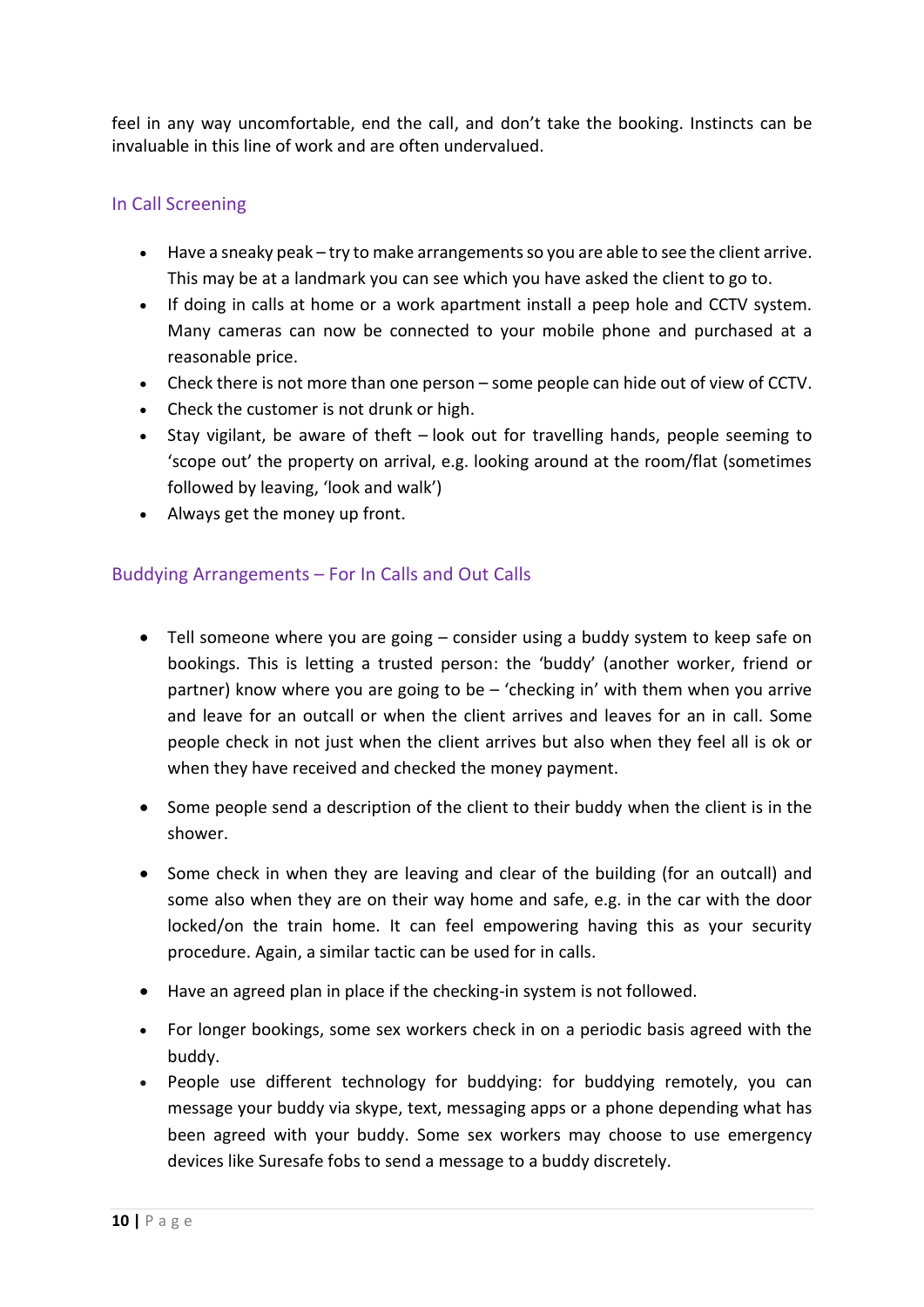- Some people are using 'covert' technology alongside more traditional buddying systems, often through smart phones or key rings and disguised devices. GPS trackers and apps can be used to allow a buddy or group to see your real time location should it be needed. For those sharing a building, buddies often have keys, fobs, etc. to get into the apartment if needed.
- Do let your client know that you have a security system. Some sex workers let clients know or see that they are 'checking in' with a security buddy, so the client is aware the sex worker has back up and is being monitored by a buddy. You can tell them it is standard practice to check-in on arrival and leaving an appointment, mention your driver and/or security guard in your advertising – reassuring your clients/prospective clients that this is standard practice and their details still remain confidential. Similar procedures for in calls can be shared with the client.
- Some sex workers have a security partner in the next room. It is worth noting some sex workers feel that some clients may feel uneasy about this for perfectly innocent reasons, for example worrying about discretion, being concerned or afraid of coercive third parties, being robbed or simply shyness, so having a buddy in the hotel suite/apartment with you may not be ideal or an option for you. It's for you to think through the pros and cons.
- Some workers' buddies maintain a mutually informed list of blocked numbers/dodgy clients.
- For sex workers who do not have 'real life' buddies, and including situations where friends, partner or family don't know about their work, online forums and 'private groups' of sex workers allow workers to make connections with one another and team up when working similar hours and in similar locations, and check in/out with each other. For example, SAAFE <http://www.saafe.info/main/index.php> offers a 'buddy link up'.

# Mobile Phone Safety Tips

- Check your mobile phone is fully charged before starting work take your charger or portable extra power supply – there are compact and cheaply-priced ones available.
- If possible have a second backup phone in a place you but not customers are aware of.
- Program your phone so it has the police emergency number 999 on a speed dial. Remember it is free to dial 999. 101 is the non-emergency number and it is not free.
- Install an app that will dial 999 in response to voice recognition. It is possible to use voice recognition apps to dial either a buddy or even the police e.g. 'GPS bodyguard' works even on the lock screen and from a reasonable distance.
- Use SOS Apps that can automatically send SOS SMS messages with GPS coordinates in case of emergency to your private emergency contacts or to a service – which can be the police. You program in the emergency contacts you want. 'GPS bodyguard' is an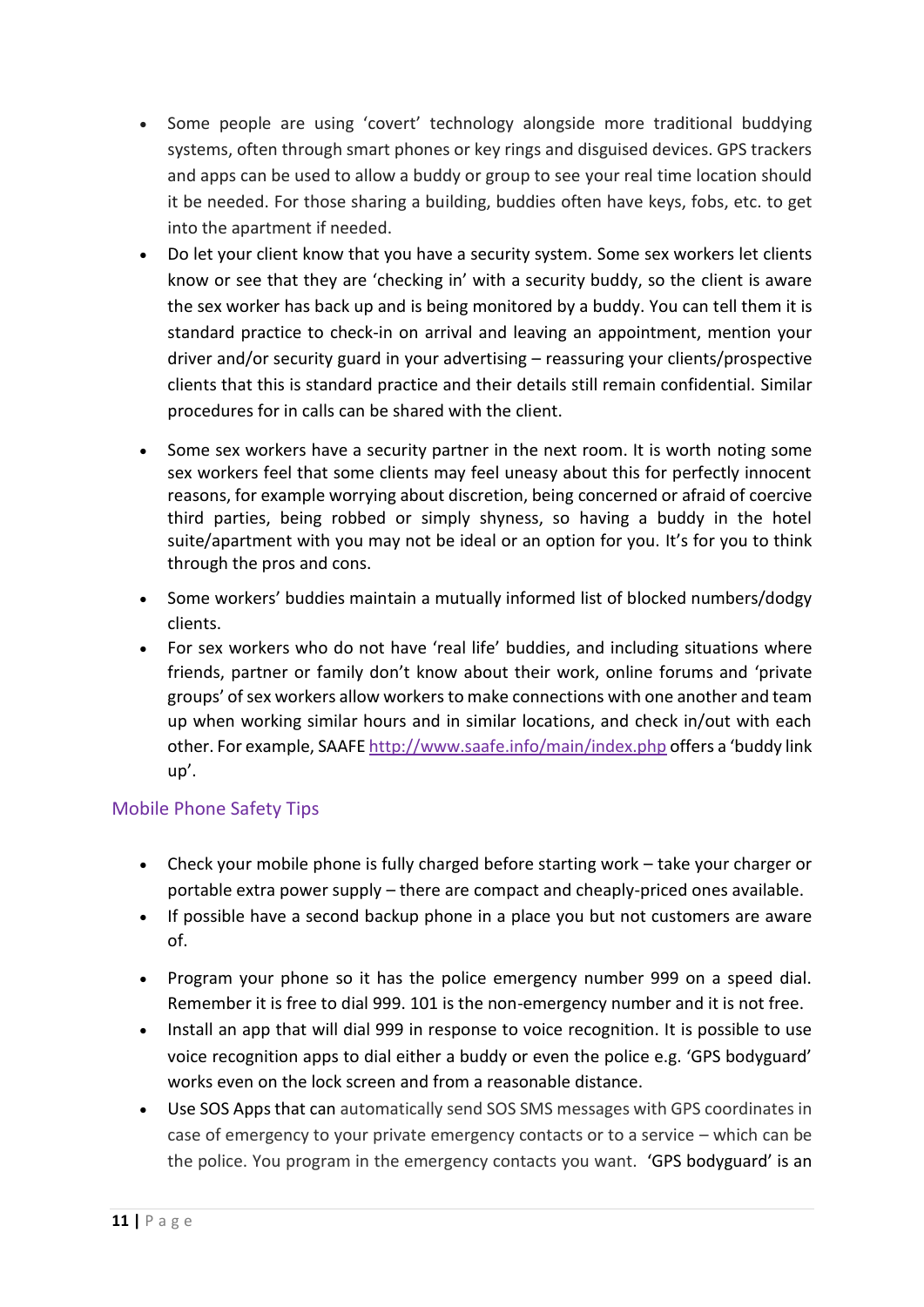example of such an app for Android phones which is free [https://play.google.com/store/apps/details?id=de.gpsbodyguard&hl=en\\_GB](https://play.google.com/store/apps/details?id=de.gpsbodyguard&hl=en_GB) There are similar apps for iPhone IOS devices [https://itunes.apple.com/us/app/send-help](https://itunes.apple.com/us/app/send-help-sos-panic-button/id517707164?mt=8)[sos-panic-button/id517707164?mt=8](https://itunes.apple.com/us/app/send-help-sos-panic-button/id517707164?mt=8) [https://itunes.apple.com/us/app/sos](https://itunes.apple.com/us/app/sos-mobile/id1100252092?mt=8)[mobile/id1100252092?mt=8](https://itunes.apple.com/us/app/sos-mobile/id1100252092?mt=8)

- Some workers use phone apps that can direct dial 999 or their check-in buddy's number. Some apps can send a 'call for help' text.
- Keep an eye on your customer's mobile phone, to check they are not using it to film, photograph or record you without your consent.

# Apps and Emergency Help Messages

• There are phone apps which can be used for emergency help messages – these can send an automated text for example: 'I need help' or 'SOS'. This is sent with your location via GPS (some in Google Maps). This is sent if you press a certain button on your phone or say a command. It is sent to all the numbers you set as emergency contacts. Some voice-activated personal assistants can be used in the same way.

# Physical Security Systems

If you work from home or a work apartment and can afford it, there are several things you can install for safety which are well worth it.

- Install secure door locks and a strong door. Make your windows and doors burglar proof.
- If the property and space enable it, install security lights to signal when someone approaches the property and so you can more easily check them out.
- Fit a video intercom so you can see the entrance.
- Fit a spy hole so you can see who is at the door.

**CCTV** can be installed at your work place. This can be a deterrent and also is important, so you can check who is at the door and in the vicinity of the building. **Be careful: there is guidance on CCTV and this advises that people have the** right to protect their property, this can be done by using a CCTV system where it is necessary, such as a security measure. However, the Surveillance Camera Commissioner recommends that users of CCTV systems should operate them in a responsible way 'to respect the privacy of others', for example, will it overlook the neighbours? Have a sign up that there is CCTV. [https://www.gov.uk/government/publications/domestic-cctv-using-cctv-systems-on-your](https://www.gov.uk/government/publications/domestic-cctv-using-cctv-systems-on-your-property/domestic-cctv-using-cctv-systems-on-your-property)[property/domestic-cctv-using-cctv-systems-on-your-property](https://www.gov.uk/government/publications/domestic-cctv-using-cctv-systems-on-your-property/domestic-cctv-using-cctv-systems-on-your-property)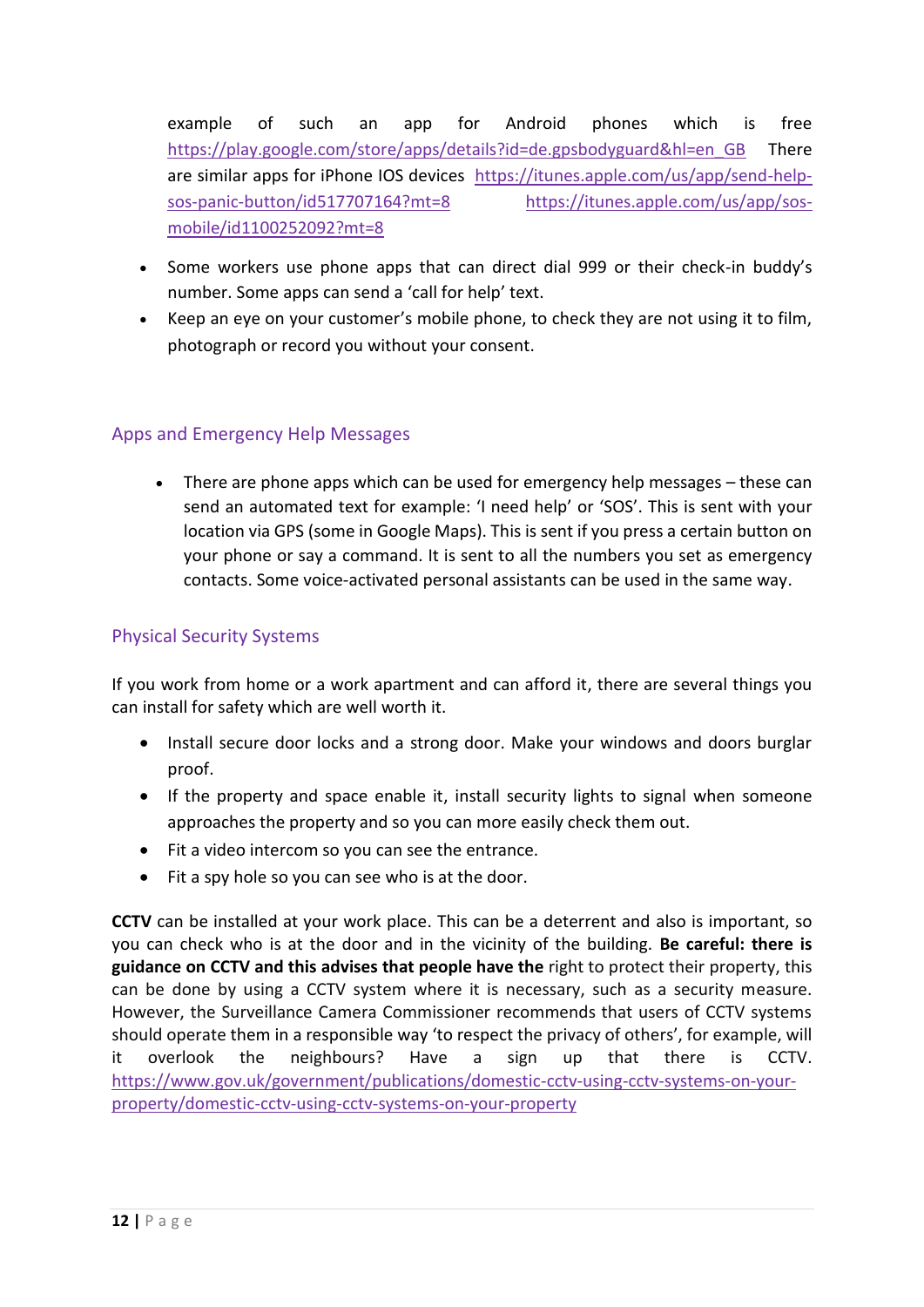**CCTV also communicates to customers that there is a record of them arriving and that can deter crime**. Some sex workers have CCTV or webcam inside pointing to the entrance clients will use. But CCTV can bring up the issue of exposure for the client and may not be for everyone, depending on their confidentiality policy. Some camera systems can now be linked to your mobile phone and have a range of functions.

• Panic buttons: if you do work from your own home or work place, fit panic buttons. As with house alarms and personal alarms these may not attract other people but may shock and deter attackers. Some panic button systems can be linked to a central system office.

**Escape Routes:** wherever you are working from, be it home, short term apartment let, hotel, customer's home, always be aware of escape routes. Consider a building's layout and escape route options when you are making a booking for a short-term rental and a longer-term work flat rental. If doing outcalls and working in an unfamiliar building, assess your escape routes as you enter the building and from the spaces where services are provided.

# Personal Safety Alarms

[Suzy Lamplugh Trust:](file://///uol.le.ac.uk/root/staff/home/r/rc377/Downloads/Suzy%20Lamplugh%20Trust) <https://www.suzylamplugh.org/>specialises in personal safety advice, including work-related safety for lone workers. They advise all people to carry personal safety alarms and they produce specific info about which alarms to use and how to maximise their use. The following is mainly extracted from their website <https://www.suzylamplugh.org/FAQs/personal-alarms>

- Alarms are meant to shock and disorientate attackers so you have crucial seconds to get away. It is a common misconception that alarms will attract others but if there is no one around, or others are far from us, they may not be attracted to the sound.
- This is why the sound an alarm gives out is really important and it needs to be loud and shrill so it literally shocks the attacker enough, so they pull away.
- The most effective sound is continuous**, over 130 decibels**, (approx. 138db is ideal). You might find a nice compact alarm but it may not be loud enough. So before buying check the decibel level.
- Think about what alarm works best for you. You need one that is easy to carry and that you can set off easily in one hand. Is a push cap, push button or pull-out pin better for you? Don't get an alarm that is too fiddly. Think where you will have it so you can easily get it in an emergency. It's no use hidden at the bottom of your bag!
- Suzy Lamplugh recommend alarms that can be operated with one hand which enable you to activate it easily and covertly.
- The best way to use an alarm is to set it off and hold it as close to the attacker's face as is possible.
- Drop the alarm and make your escape, leaving as quickly as possible and moving to a busy place if possible.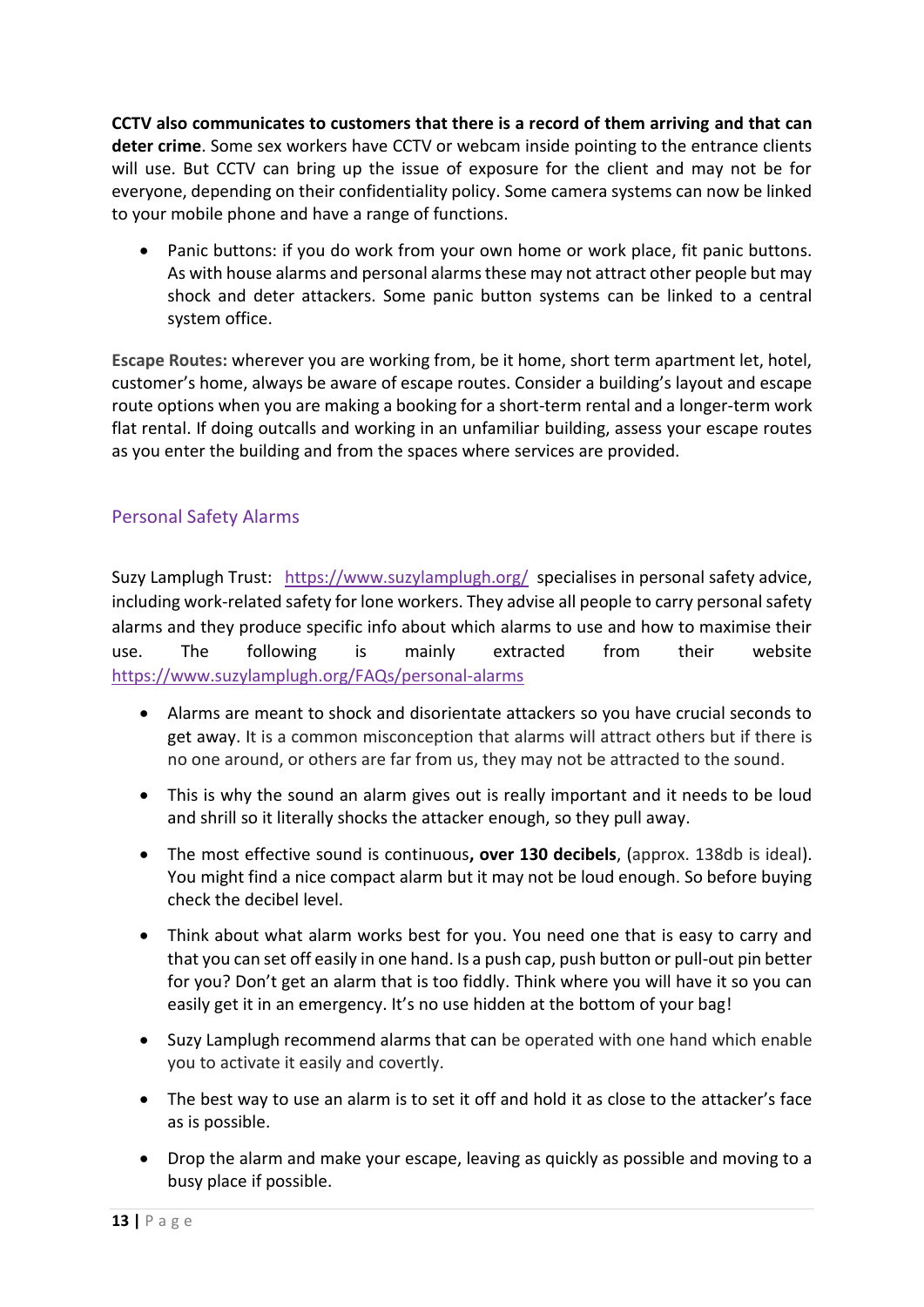• Some sex work support projects and organisations provide free personal safety alarms.

**Remember:** A personal alarm should be just one part of your personal safety plan. There are lots of other ways in which you can help to reduce the risk of violence and aggression.

#### Work Clothing

- When dressing for work be mindful that certain clothing items can be used against you.
- Check your clothing is 'straight-jacket proof' and can't be pulled over your shoulders to lock your arms.
- Be aware a scarf or other item round your neck can be grabbed and used to choke you. Some people avoid scarves and necklaces altogether.
- If you choose to wear necklaces or earrings, try and make sure they are small, come off easily. Avoid large hoop or dangling earrings which someone can grab and tear off.

#### Personal Safety and Self Defence

- Personal safety courses can be useful for raising awareness about safety techniques. So, if you have opportunity to attend, give it a go. Some sex worker organisations and projects offer courses for free which have been designed specifically for sex workers:.
- Some people in the sex industry learn self-defence or martial arts finding such training can help with confidence and assertiveness. **Yet it is important to consider that the Suzy Lamplugh personal safety trust advise that self-defence should only ever be used as a last resort and that the first aim should be to get away from an attacker.**
- Remember also that if you use excessive force, you could be legally liable. The law in relation to self-defence and reasonable force is outlined by the [Crown Prosecution](https://www.cps.gov.uk/legal-guidance/self-defence-and-prevention-crime)  [Service.](https://www.cps.gov.uk/legal-guidance/self-defence-and-prevention-crime)

#### Weapons, the Law and Safety

If you have something to defend yourself remember it could be used against you. Also, you may be breaking the law, this will be case specific. But be aware in any event the use of any weapon could potentially lead to an allegation being made against you.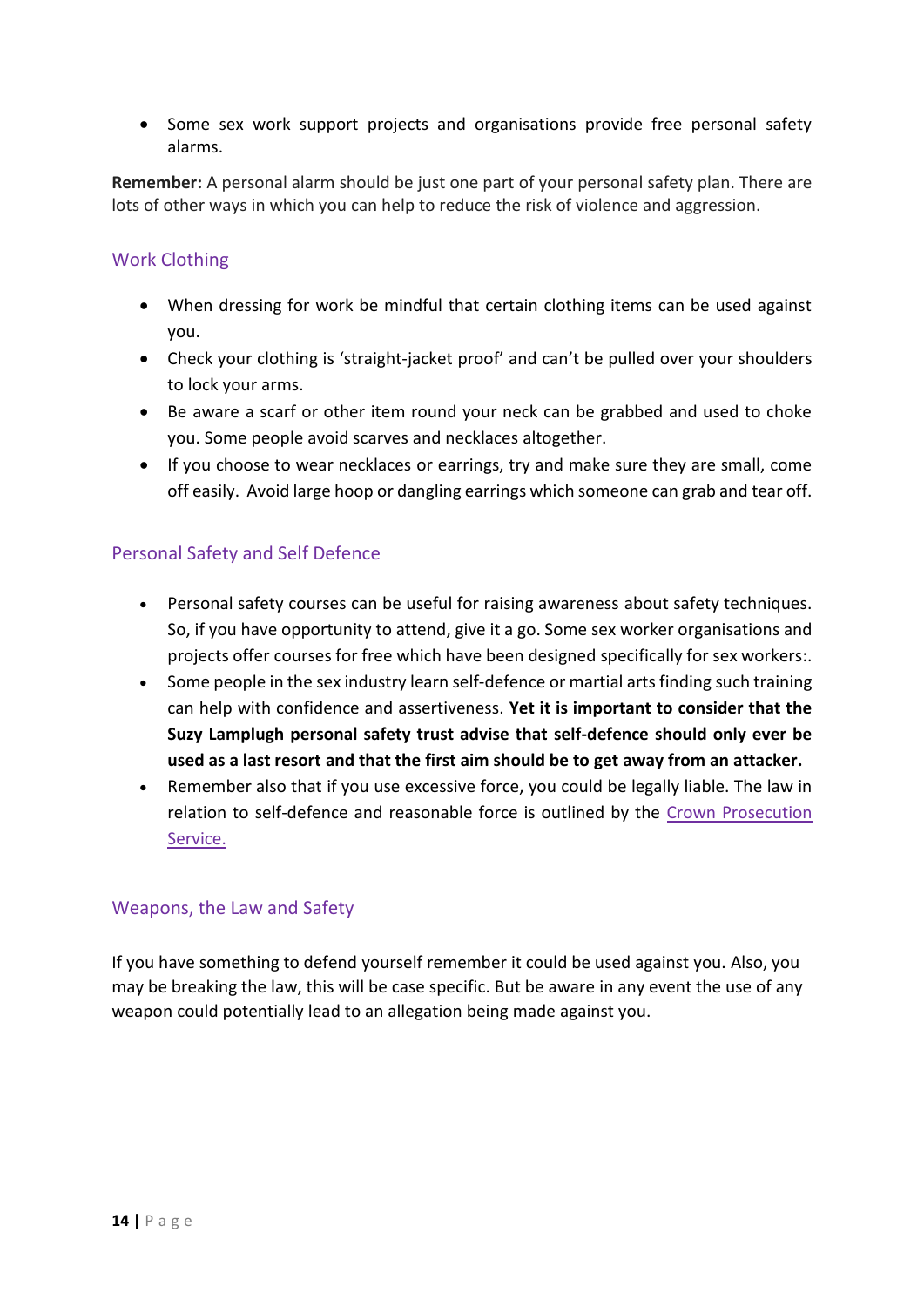# Drugs and Alcohol at Work

- In the BtG survey, not using drugs and/or alcohol at work was identified as a safety strategy by many online sex workers.
- If you do use them when working, try to use in amounts that keeps you in control.
- Avoid accepting drugs from clients, you can't be sure what you are taking.
- Be aware drinks can be spiked if you are offered a drink in private ask for an unopened can or bottle or serve yourself.
- Be aware if your customer is under the influence of alcohol or drugs.

#### At the Booking: In Calls

- Keep an extra charged phone hidden in the space you work.
- Have a panic button fitted and/or personal safety alarm accessible in your home or place of work. (See the info on personal safety alarms).
- Some sex workers used 'criminal identifier' spray that is available legally on the internet.
- Have a clear plan for exit routes from your house or work space.
- Do not give the full address until the client is actually on your street. So, for example, give only the name of the street, postcode, general area or some landmark asking the client to confirm when they have arrived there.
- Only then will the worker give the full address.
- Doing in calls at home or at a rented premises used for work makes it a little easier to take a 'sneak peak' such as discretely looking out of the window to make sure the client is who they say they are, and is alone and not armed, etc.
- Consider installing and using CCTV at your place of work. Indeed, the Surveillance Camera Commissioner has guidance that needs to be adhered to including some relating to signage (see section on CCTV).
- Some workers prefer the extra security of having someone else on the premises when they are with a client to deter incidents and who is on hand to react if there is need. This can be a friend, partner, receptionist or other. Check out the legal situation at [Release.](https://www.release.org.uk/publications/sex-workers-and-law-booklet)
- Some people have a co-worker as their security either by being physically in the next room or virtually via app or phone. Some sex workers work in pairs or small groups specifically for safety. Yet two or more people working in the same premises, even if they work on different days, means that the property can be defined as a brothel and those involved risk prosecution with 'managing or assisting in the management of a brothel'. [See Release.](https://www.release.org.uk/publications/sex-workers-and-law-booklet) Police forces vary in their approach to such circumstances, as to whether they will act to close such premises or prosecute the sex workers.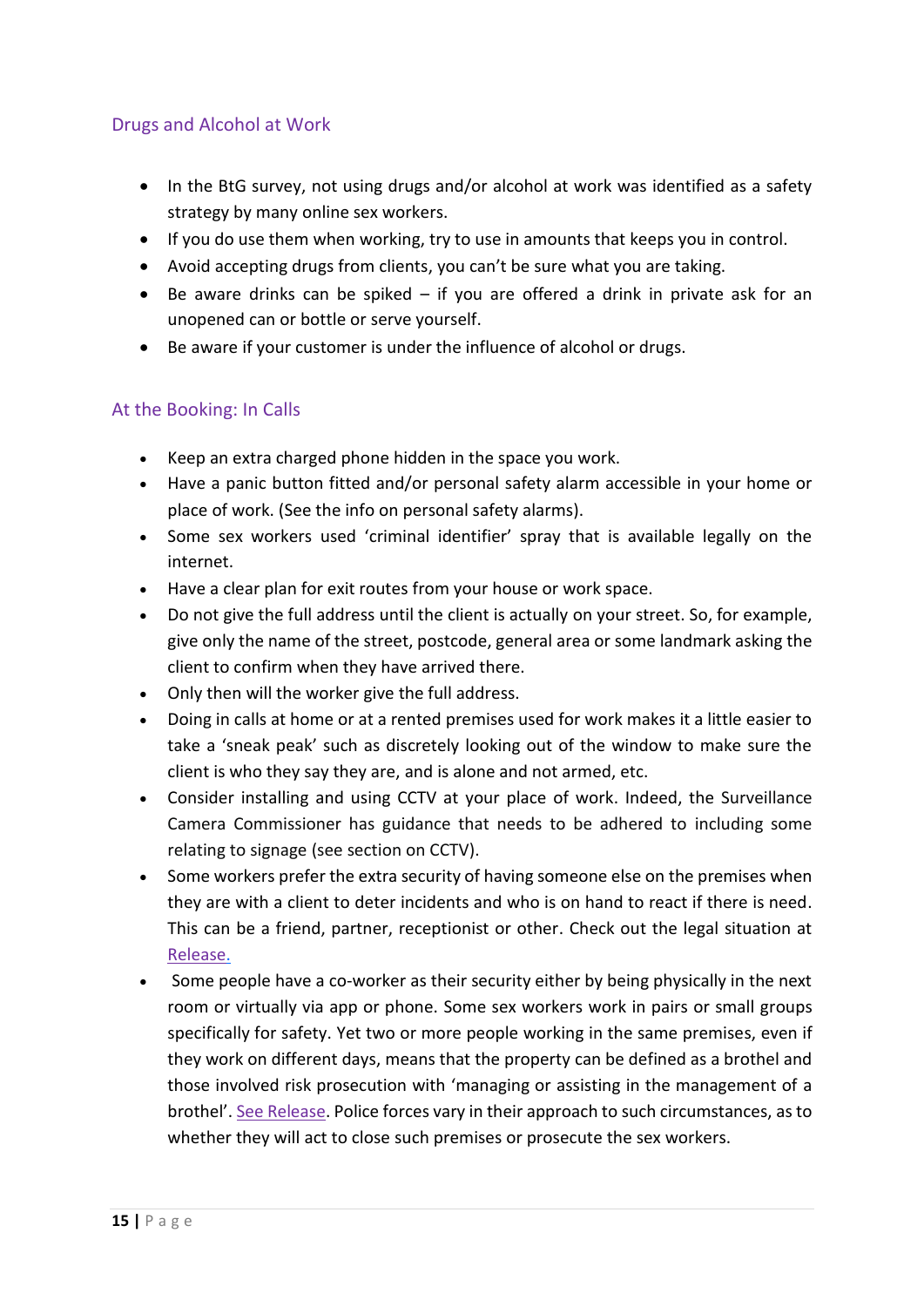- You can arrange with a co-worker to knock on your door if the booking has gone on for longer than agreed or use a code word.
- Some people 'pretend' another person is present, for example keeping a room closed with a radio or TV on and telling the customer that a co-worker or security is in the room next door.
- If working alone, a safe word system can be used as part of specific apps on your phone that can trigger an alert or even listen in to your conversation/session.

# Privacy and Safety When You Work from Home or Rented Accommodation

- Some workers did express a concern regarding their own privacy when working from home. If you are busy and have lots of people visiting, think about how you would handle being asked about this by, for example, your neighbours.
- Some workers who worked from home also had 'civvy jobs' that justified people calling, such as being a therapist or a work from home accountant. You might want to think about using a cover job if you want to avoid any difficult conversations.
- Some people prefer a specific room or area which customers will access. Plan how you will manage customers in your space and what areas you will permit them to access.
- Keep personal items that may identify you or people you know away from the areas customers access.
- Keep items of value out of sight, don't leave keys for doors and cabinets visible to customers.

Working from rented accommodation can bring its own issues. In addition to those above, some workers have advised:

- Not giving the address or even local area out in their advertising.
- Not including pictures of the premises, no matter how appealing it might look.
- Some workers we spoke to had had problems with landlords secretly filming them working.
- If renting from a landlord regularly check for holes in the ceiling, small LED lights where they shouldn't be, checking ornaments and furnishing provided by the landlord for holes or lights, etc. It is unlikely of course that this form of surveillance will occur, but good to know just in case.
- Some workers had experienced problems with their landlords raising the rent once they discovered the tenant was a sex worker. For some the rent rise was used as a form of blackmail, threatening to expose the worker if they didn't pay. This behaviour is often a crime – see harassment section. It is good to keep this in mind.
- Regardless of who you rent from, or even if you own your property, there could also be a legal issue if you have someone else on the premises as part of your safety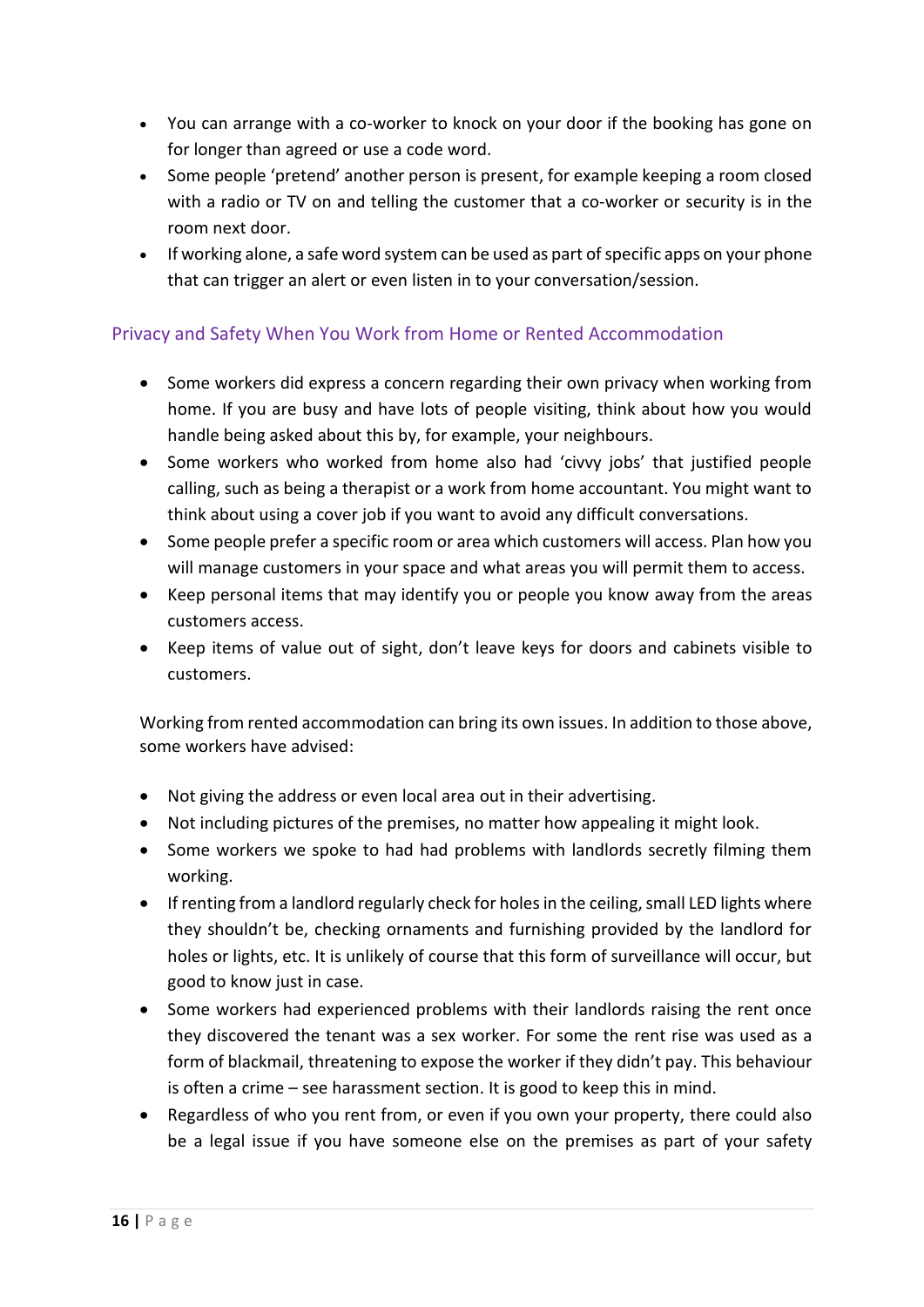procedures. This might be something to think about and of course your privacy would be particularly important in this situation.

# At the Booking: Out Calls

# **Hotels**

- A common method of security checking for hotel bookings is to ask for the client's real full name and room number, then to phone the hotel reception, asking to speak to said client in said room to check whether or not they are: a.) who they say they are and b.) in the room they say they are.
- Try and tell someone which hotel you are going to and when you are expected back.
- Have a buddy arrangement and check in and out with them. (See the buddying section)
- If you can, choose the hotel yourself.
- A benefit of hotel only outcalls is that many hotels will have CCTV recording you entering and leaving the premises as well as activity in the corridors. They also often have security on the premises. Indeed, if you can pick the hotel, get one that does have such.
- Be aware some hotels operate a covert but active anti-sex worker policy and will ask you to leave if they suspect you are sex working. Network with other sex workers on forums and private groups to get advice about hotels, their reception set up and policy on sex work.

# Out Calls to Customer's Homes

- Some sex workers prefer not to do out calls to a customer's home feeling they are on the customer's 'territory'. Others do visit clients in their homes. For home calls, always ask for a landline, street address and postcode. Verify client's name and address by checking directory enquiries or electoral registers.
- When taking a home outcall some sex workers, once they have the address, will check on apps like google streetview to see if the address is a genuine residential address with a clear exit or entrance, and to get a feel for the place before accepting the booking as well as to make sure the address is genuine. It may also be worth googling the address. Check that it is a real address by checking online (e.g. Google StreetView and Google Maps). Google Maps can also help you to scan the area/street and work out your approach/exit in advance.
- If it appears to be in an isolated area, have a think if this is safe for you.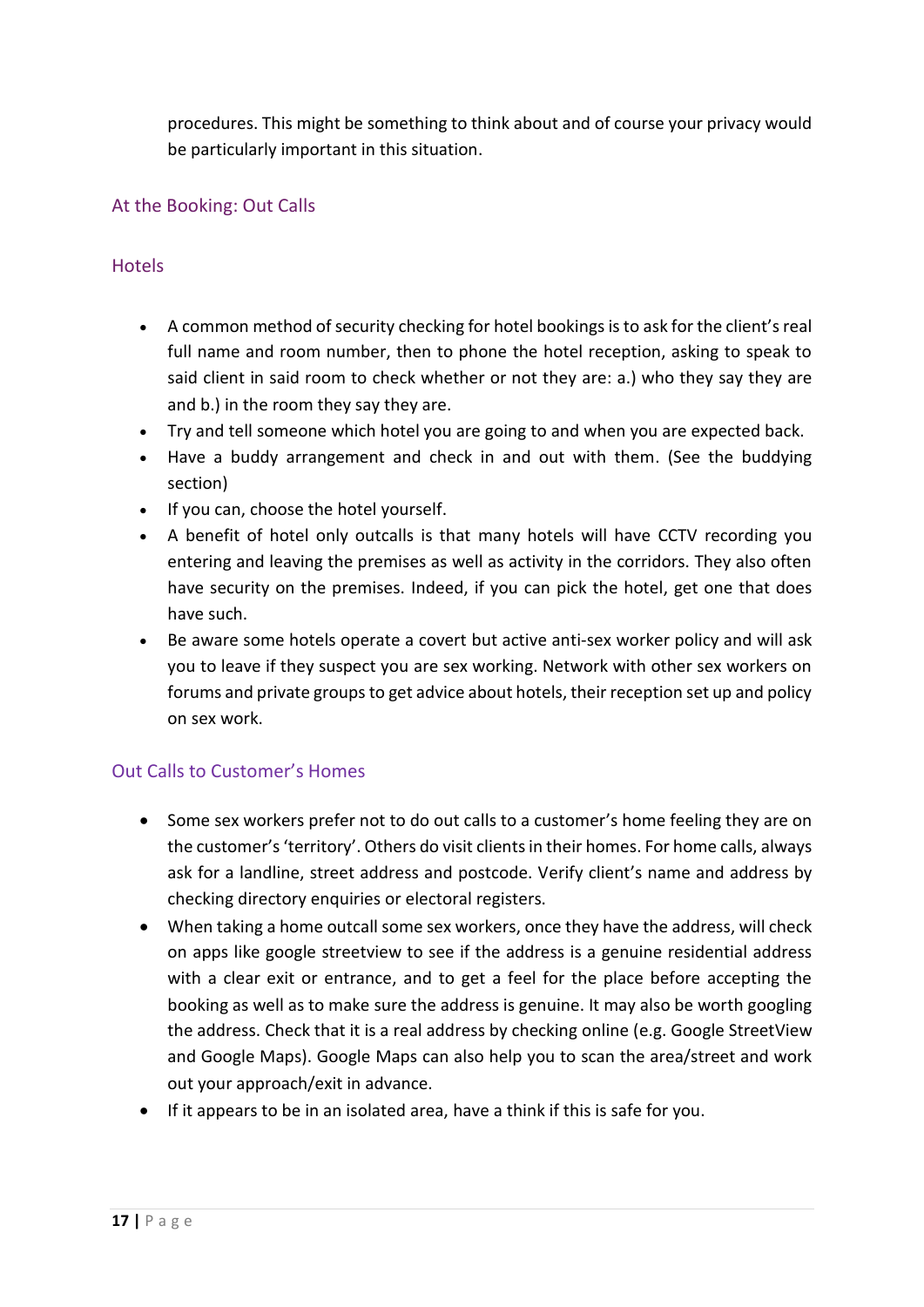- Our research found some sex workers ask for a utility bill (scanned or photographed and sent) and the name of the client to double check. Some also ask for a deposit, to have a digital trail.
- Have a buddy arrangement and check in and out with them (see the buddying section). Try to make sure the client knows you have spoken to someone.
- Avoid premises with dogs, especially If they are aggressive.
- Be aware of your surroundings, which way does the door open and lock, memorise the layout especially how you get to the door – plan your escape routes.
- Keep your mobile phone close.
- Look for mobiles, laptops, hidden cameras which may have cameras and be recording.
- If you are uncertain about a client get out immediately.

# Sexual Health and Safety

- Be wary of clients bringing their own condoms. This is entirely your decision, and some clients may have size issues, a latex allergy, a preference for a certain brand but this can also serve as a tactic to use a pre-punctured or ripped condom. Most workers have a wide range of condoms so that they always know they are intact and in-date.
- Beware the 'wrong hole' trick. Some customers may say they 'slipped', 'got carried away' or 'didn't realise' in order to push your boundaries but always stay within your safe limits.
- Remember removing a condom or deliberately damaging it during sex, without explicitly asking permission from you, is a crime. Some people call this practice 'stealthing'.
- Safe words are essential for many workers, especially in BDSM scenarios (see BDSM section).
- Always set your boundaries and stick to them. You can start this process by putting your safer sex boundaries on your website and/or online profile. Depending on where you live (which country) might depend on how much information you are comfortable sharing, taking legal issues into consideration.
- If you have a slip with your safer sex routine, don't beat yourself up but get yourself checked and look again at your safer sex practices. Most workers use condoms for vaginal and anal sex. Many use flavoured condoms for oral.
- Many sex workers go to the sexual health clinic regularly for a 'full screen' sexual health check-up. It depends on how busy you are. Some visit every three months, some monthly.
- Always ask for a 'full screen' to make sure you get the correct tests.
- You can also go to sexual health services if you have concerns that you may have been exposed to HIV (for access to PEP) or that there is a risk of pregnancy and you want to prevent this by taking [Emergency Contraception.](https://www.nhs.uk/conditions/contraception/emergency-contraception/)
- For information about sexual health services including screening services in your area go to: [https://www.nhs.uk/Service-Search/Sexual-health-information-and-](https://www.nhs.uk/Service-Search/Sexual-health-information-and-support/LocationSearch/734)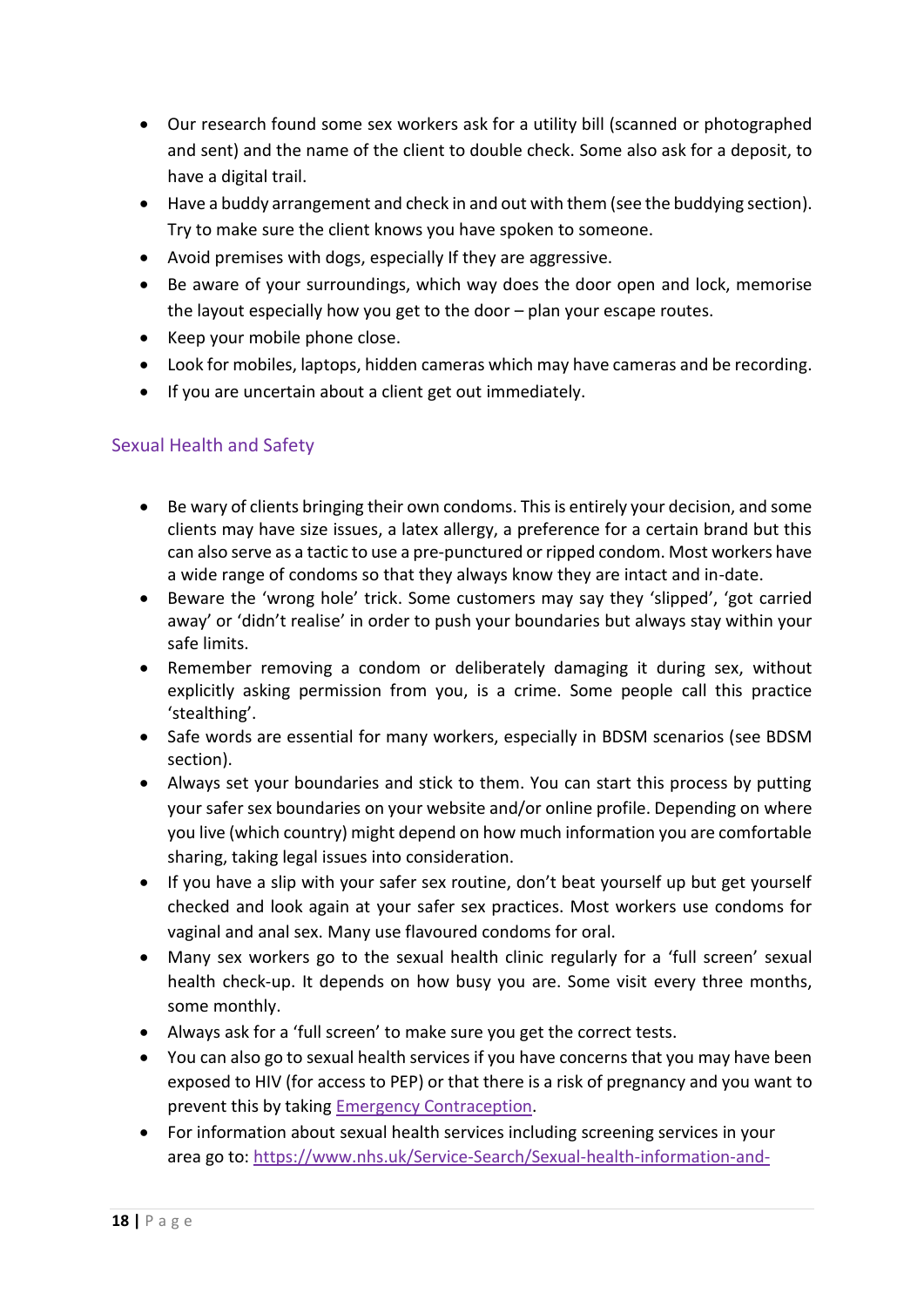[support/LocationSearch/734](https://www.nhs.uk/Service-Search/Sexual-health-information-and-support/LocationSearch/734) If you prefer to access a specialist sex work project or service contact [NUM](https://uknswp.org/um/) about services in your area.

# BDSM & Safety

- If you offer BDSM services they should be discussed beforehand and in detail, e.g. safe words, the extent of the bondage. It is not recommended that you allow anyone to bind you to the degree that you are completely immobilised and unable to speak/see.
- Some clients may try and push for 'no safe words'. Most pro doms do not accept this.
- Some pro doms have a legal disclaimer, written by a solicitor, that the client must sign before service begins.
- Whether dom or sub know your craft and get advice from other BDSM professionals.
- Join a forum for BDSM professionals there you can share and discuss issues of safety.
- These are just a few tips for BDSM professionals as the majority of this document will also apply to you.

#### Some Tips for Webcammers

- Many performers use fake identities and back stories to hide their identity for safety reasons but also to create a different persona and separation between their work and real self.
- Join a cam forum led by other webcammers e.g. [Amber Cutie.](https://www.ambercutie.com/forums/)
- Piracy (having your content stolen and used without your consent): *Cam [Model](https://cammodelprotection.com/) [Protection](https://cammodelprotection.com/)* will remove all your content if you pay for this service. This finds and removes pirated content. The service sends DMCA takedown notices to the file hosting sites, tube sites, search engines and internet service providers who are hosting or linking stolen content.
- DMCA.Com provide free labels to add to pictures making it easier to track any unauthorised use of pictures and videos.
- If you provide custom content, i.e. clips, films, pictures keeping a record of who has purchased each item of content can be helpful in tracking down where any explicit content has been pirated.
- If offering live cam services from home, it is always a good idea to use a space free of any identifiable objects or sights.
- If offering skype always use a different skype account not linked to your personal account.
- Check a cam service or platform is genuine before signing up as there are scam sites.
- Many cam workers will check online porn sites for any leaked content or recorded shows, it is worth always remembering clients are able to record all shows for their own use or to share online.
- As with any form of sex work setting clear boundaries on what you are and are not willing to do is incredibly important.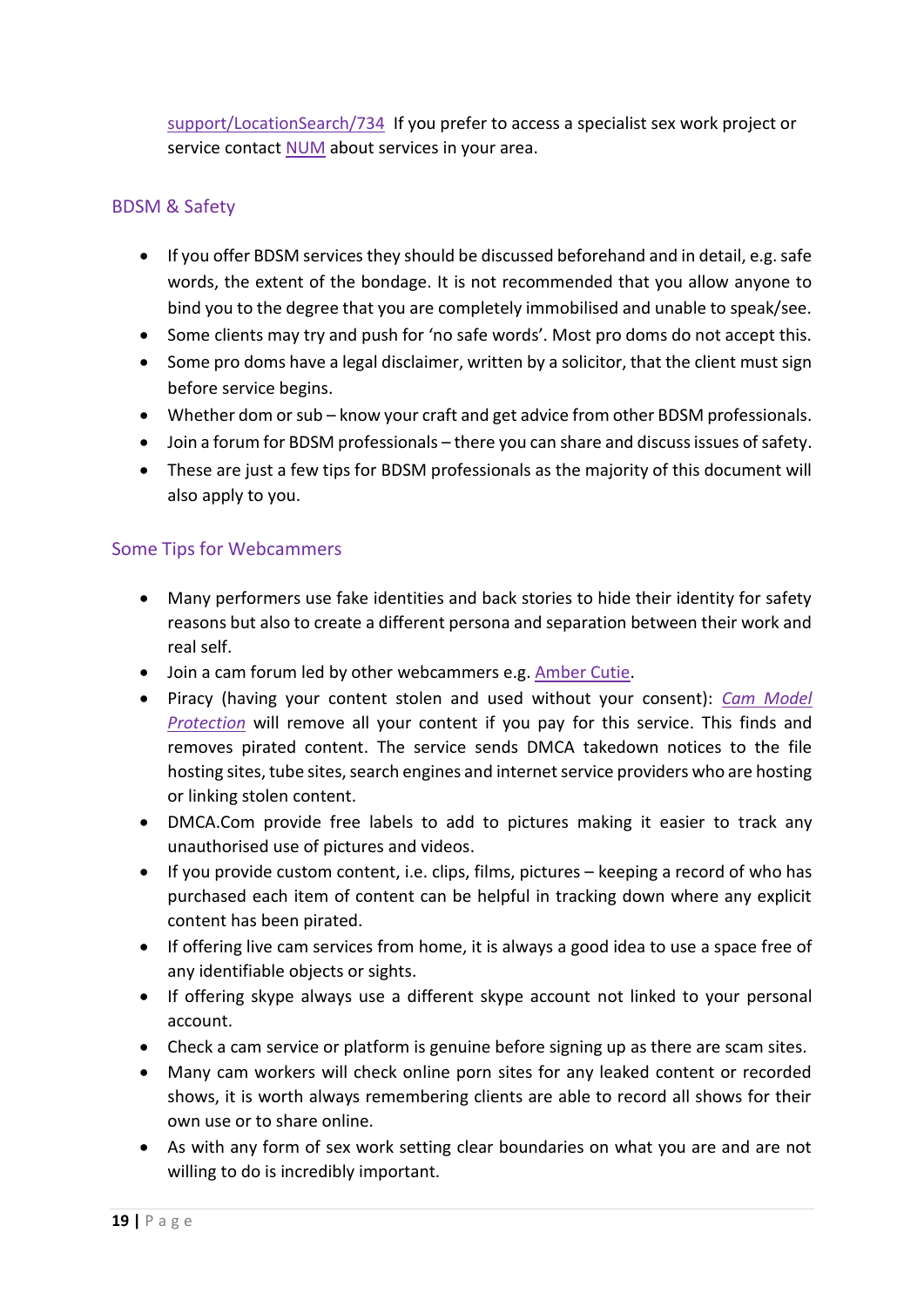• Drink and drugs at work: beware of losing your inhibitions and doing something you would not normally do. Many workers choose not to use alcohol or drugs whilst working.

# Agency Work and Safety

Before joining any agency ask what screening and security measures they have in place. Here are some things you should expect from agency security:

- For there to be an agreed exchange of calls or texts between you and the agency when beginning and ending a booking.
- An established procedure that will be followed in the event that you don't send the required check-in messages, or respond. What will happen, how long will it take, will the police be involved? Particularly important, will someone physically come to your aid or is it just a case of phone calls being made?

Choosing your agency:

- The most popular agencies will regularly be mentioned on local and national client review forums, though this is no guarantee of safe and satisfactory working conditions. The most popular agencies will have in call apartments in central areas and will not expect you to pay to join. Some charge for pictures but experienced agency workers advise not paying upfront, as this can be a scam. Reputable agencies let you pay once you are earning.
- Some agencies advertise themselves as 'female owned' or 'female run'; this is to flag that coercive or exploitative third parties are not hiding behind the guise of an 'agency' but do be aware that male or female run, it's important to look at the professionalism and safety of the agency overall.
- Most agencies will tell you that they are very busy and can give you lots of work be wary of this, especially if the agency has little online presence.
- Agencies who advertise 'party girls' and late hours may require escorts who will both visit clients at their home and who will drink and take drugs, so consider whether this is something you feel is safe.
- Asking an agency if they keep up with ugly mugs reports is always a good idea! If they have never heard of the system, that can be an indicator of how seriously they take escort safety.
- If they offer in calls, what is the security there like? Is there a video intercom, a spyhole on the door, a system of locks, and CCTV? If agencies take physical descriptions and you can check what the client looks like before you let them into the apartment, you can protect yourself from people who, for whatever reason, are being deceptive.
- If you will be making outcalls to houses, it is vital to be aware of security procedures, such as will they take the client's address and double check it to make sure a person of that name does really live there? It is preferable on these types of bookings to be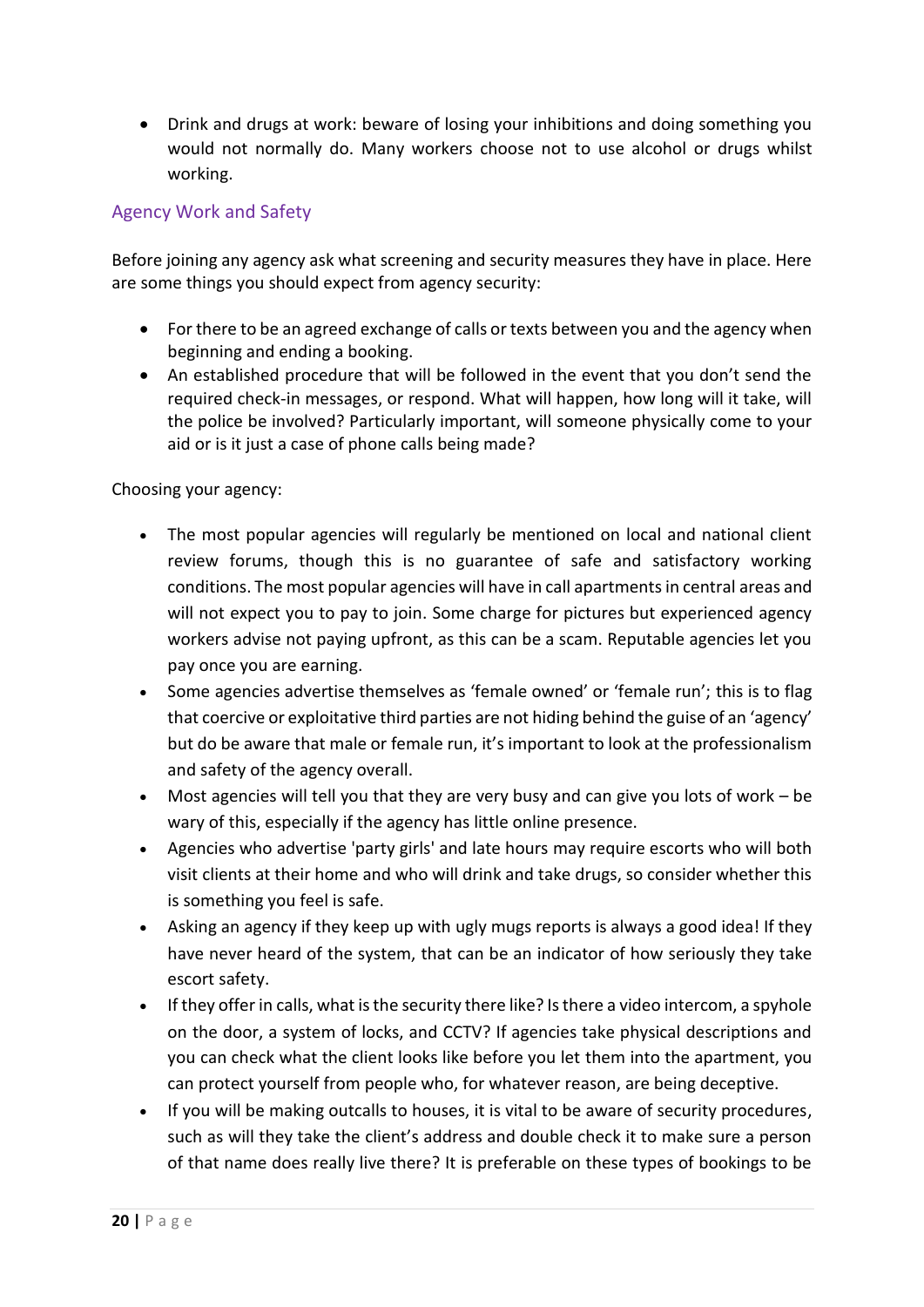taken by a driver, so you have someone physically on hand in case of emergencies; therefore, will the driver wait for you?

• Be mindful of agency expectations. Like many agency workers (whether in the sex industry or not) some find that the agency's pressures to meet targets and provide service can impact upon the escort. So be clear about your boundaries and only work when you choose, for rates you are happy with and within your safety and privacy boundaries.

# Tips to Protect Your Privacy

- Have a work fake name and work persona.
- Have separate phones, social media accounts and emails for work and personal life. Some people have different laptops/tablets.
- Some clients will ask your real name so be ready for this. Maintain your boundaries and personal space and explain that this is not information you give to clients. The benefit of this is that you are being honest and firm with clients immediately.
- Telling clients your real name is rarely advisable, it erodes your personal barriers and the defence mechanism and working strategy that having an alter ego can provide.
- Even without speaking it can be easy to give away too much about your real name and life, not just by what you say but also your surroundings especially for in calls; leaving out addressed letters, bills, items with your, your partner's or family's name on or details of other places of work/study and family photos can give away information on yourself that you may want to keep a secret and private.
- Always use separate photo images from your personal life and personal profiles on social media and remember that images, numbers, social accounts and names can be searched by anyone on the web. So again – fake names, separate numbers are always best.
- Know as much as possible about any app/website advertising platforms you use, how it works and its data protection policies. Specifically check the site's policies on external advertising and ownership of content and images.
- Watermark your photos with your phone number.
- If you do custom content it may be helpful to put a reference number for each photo/clip/sale and keep a note of who has bought them – so if they post elsewhere they can be identified.

While many sex workers don't experience situations with people trying to identify or out them, some do. It can be a worry especially for those who need or want to keep a higher level of anonymity online. One of the most common concerns for online workers is how images online could be used in the future, from being spotted by someone you know to having pictures stolen by other sites and posted elsewhere online. Some tips that can help with this could be: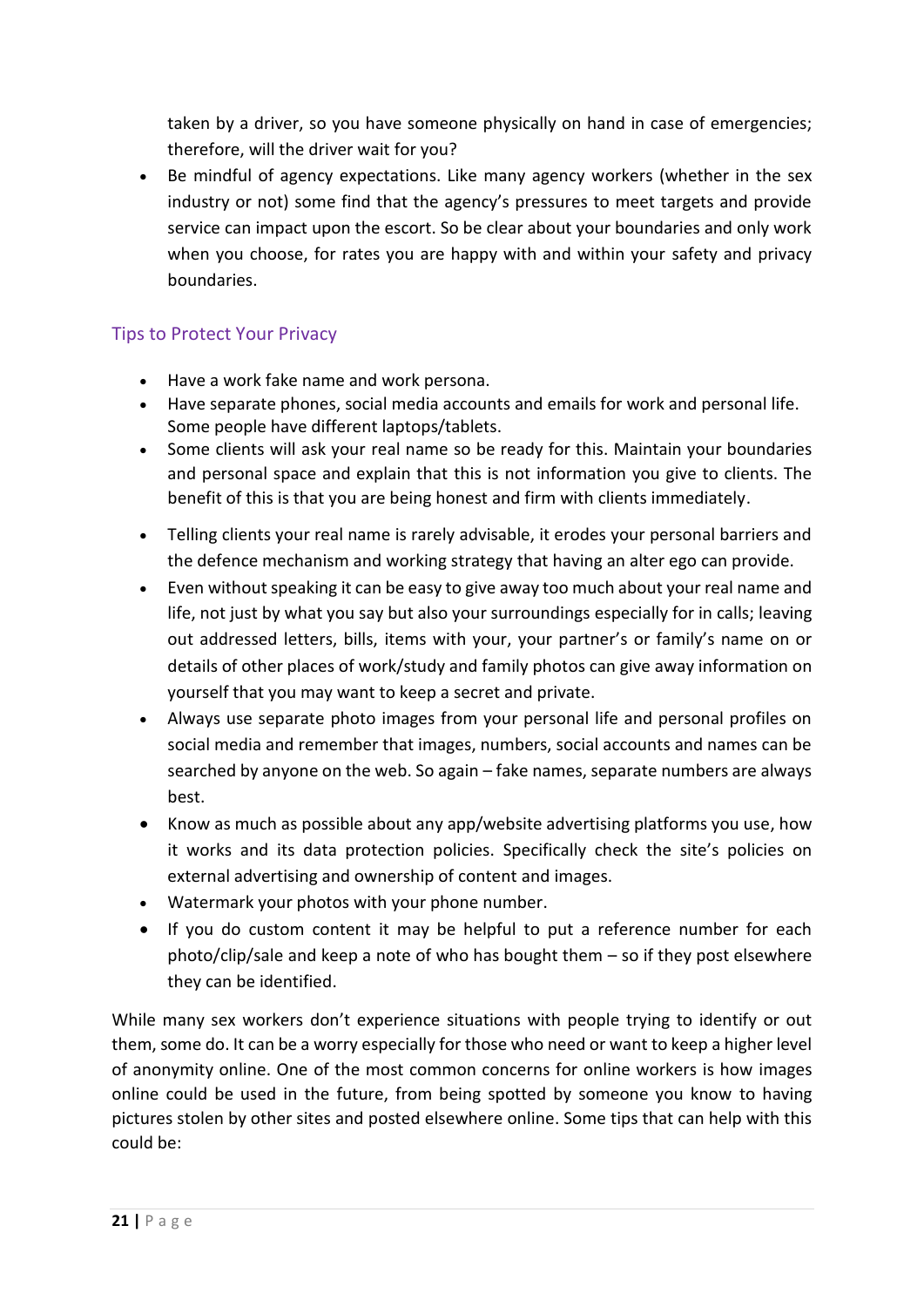- Avoid using faces or tattoos online as these can be the most identifiable type of picture.
- Cropping images can now be done with the click of a finger to remove faces but a more common and more [aesthetically](https://www.google.com/search?client=firefox-b&q=spell+aesthetically&spell=1&sa=X&ved=2ahUKEwjK-pD6g8zcAhVCUlAKHeuDArIQkeECKAB6BAgMECU&biw=1280&bih=910) pleasing option is to blur or pixelate images. Most macs and computers have this facility already built in and just a click of a button away; on mobile devices there are a range of free apps that can be used.
- Some more tech savvy sex workers are now using programs to avoid their faces being "unpixellated" by others as an extra layer of security.

#### Reverse Imaging and What You Need to Know

Reverse image searches – like Google and Tineye – make it possible for people to find out information from a photograph. So, some sex workers use software like batchpurify to remove identifying information from images and as a way of outsmarting the unpixelating programs. These programs can remove all information such as time and date taken, make and model of camera and other information that can be found from images.

One other way to avoid being reverse image searched is to mirror image a photograph, while not impossible for people to figure out, it could prevent the average reverse image searcher

Keep it simple – one of the most basic ways to monitor what is online about you is to frequently google yourself with your work and personal name. Most public privacy breaches can be found this way. It is worth noting that if you find a privacy breach steps can then be taken to have information removed.

# Removing Your Sex Work Digital Footprint

You might be planning a break from sex work or intending to leave and want to remove as much of the online info about your sex work as possible. Some of the privacy information we have already shared can help with this. More tips for removing your online presence include:

- You might be able to use the 'Right to Erasure/be Forgotten' rules, introduced as part of data protection law. The Information Commissioners Office is a usefulsource of info about this [https://ico.org.uk/for-organisations/guide-to-the-general-data-protection](https://ico.org.uk/for-organisations/guide-to-the-general-data-protection-regulation-gdpr/individual-rights/right-to-erasure/)[regulation-gdpr/individual-rights/right-to-erasure/.](https://ico.org.uk/for-organisations/guide-to-the-general-data-protection-regulation-gdpr/individual-rights/right-to-erasure/) You can ask internet search providers to remove links to information about you, so you can ask search engines like Google to remove material from their search results. The photos or videos or other content don't get removed but the link to the content is removed, making them much harder to find. The Information Commissioners Office is a place you can go for advice and to make a date about personal data breaches. [https://ico.org.uk/make-a](https://ico.org.uk/make-a-complaint/)[complaint/](https://ico.org.uk/make-a-complaint/)
- You can contact platforms directly and ask them to remove your images and content. If they won't or if you prefer, go to the host and ask them to remove the content.
- If you own your own website make sure you delete all content before taking down your site. This can speed up the removal. Do be aware though that people will still be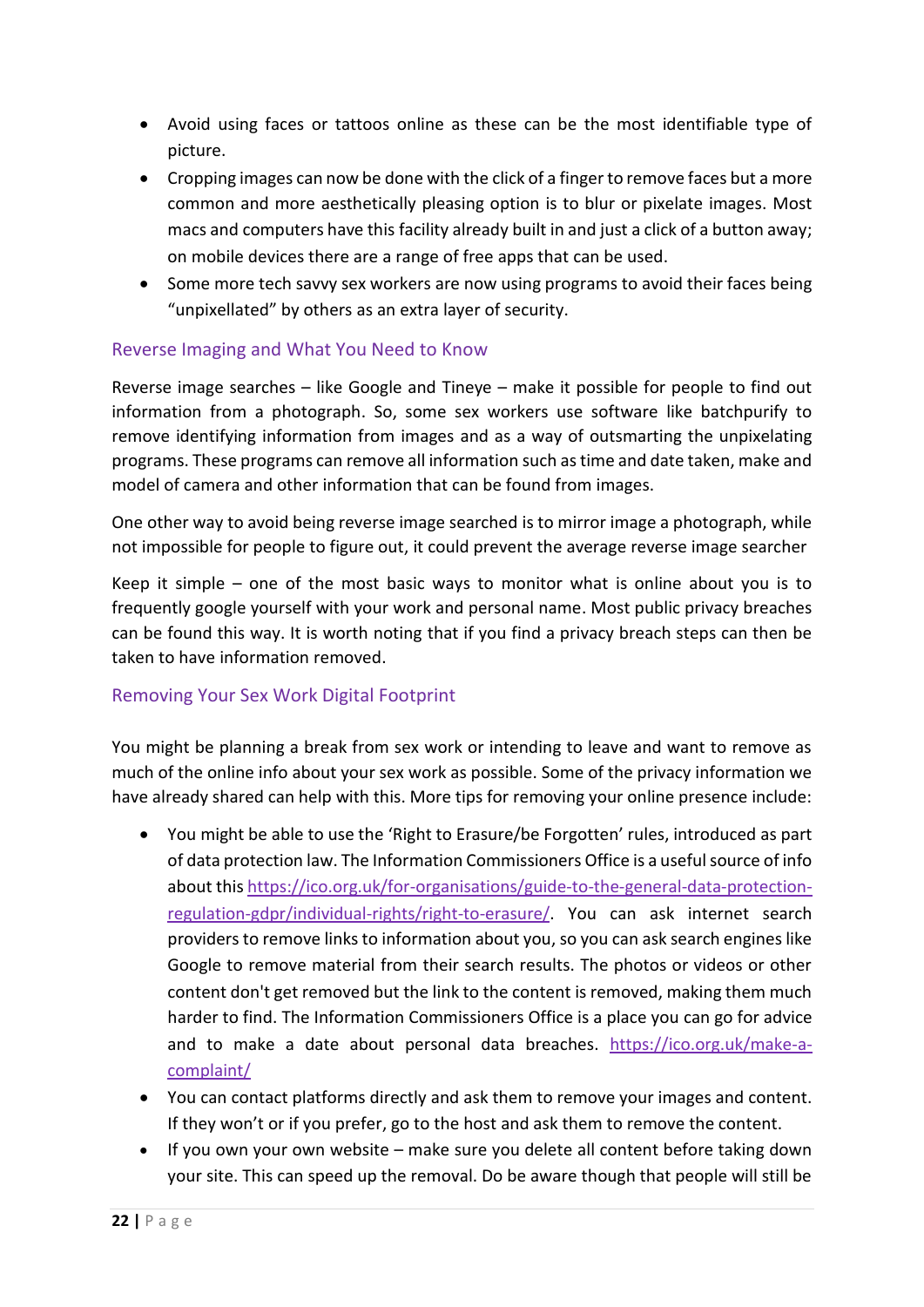able to see the cached version of your site for some time. Applying most or all the remedies in this section and the privacy section can help to some degree.

• For cammers, services such as *[Cammodelprotection](https://cammodelprotection.com/)* will remove all your content, this is for a fee. There are other content removal services for both cammers and other sex workers who advertise online. Most charge a fee.

Remember that it is not always easy to remove all content. Whilst many steps can be taken, it's always best to think about how much of your identity you want to share online first.

• See the information on protecting privacy and having separate devices for business – this makes it much easier to take a step back from your work life when you need to take a break or leave.

#### Knowing What's A Crime

Whilst most bookings go without incident sex workers can be the targets of a range of crimes in their work and like all people can experience work-related crime. Most people are aware that certain things are a crime, for example physical assault, robbery and burglary. Yet people are less clear about crimes that have more recently entered law, some of these are forms of online or cybercrime, some of which, e.g. harassment, were the more commonly reported crimes experienced by sex workers in the BtG study. So, we've included some information about some of these and what you can do if you experience these. Being aware of what constitutes a crime puts you in a better position when considering your options and what you can do if you are a victim of such crimes.

#### What's a Crime: Abusive Contact, Harassment, Stalking and Outing

**Harassment what it is**? It is a criminal offence for someone to harass you or put you in fear of violence. Harassment is a crime under the Protections from Harassment Act 1997. It is when a person behaves in a way which is intended to cause you distress or alarm. It is the distress element which makes it harassment, for example it has left you feeling nervous, anxious, thinking about it every day, feeling like you're looking over your shoulder.

The behaviour must happen **on more than one occasion**, so if the initial contact is distressing that is the first incident. If there is a second incident, that then becomes harassment. So only two incidents of behaviour which cause alarm or distress are needed for someone to be harassed. It can be the same type of behaviour or different types of behaviour on each occasion, so for example a phone call and a text message may be harassment as can two phone calls. The incidents may be recent or could have happened months apart.

The law prohibits a person from pursuing a course of conduct which they know or ought to know amounts to the harassment of another. A person is taken to know that conduct is harassment if a reasonable person in possession of the same information would think the course of conduct amounted to the harassment of the other.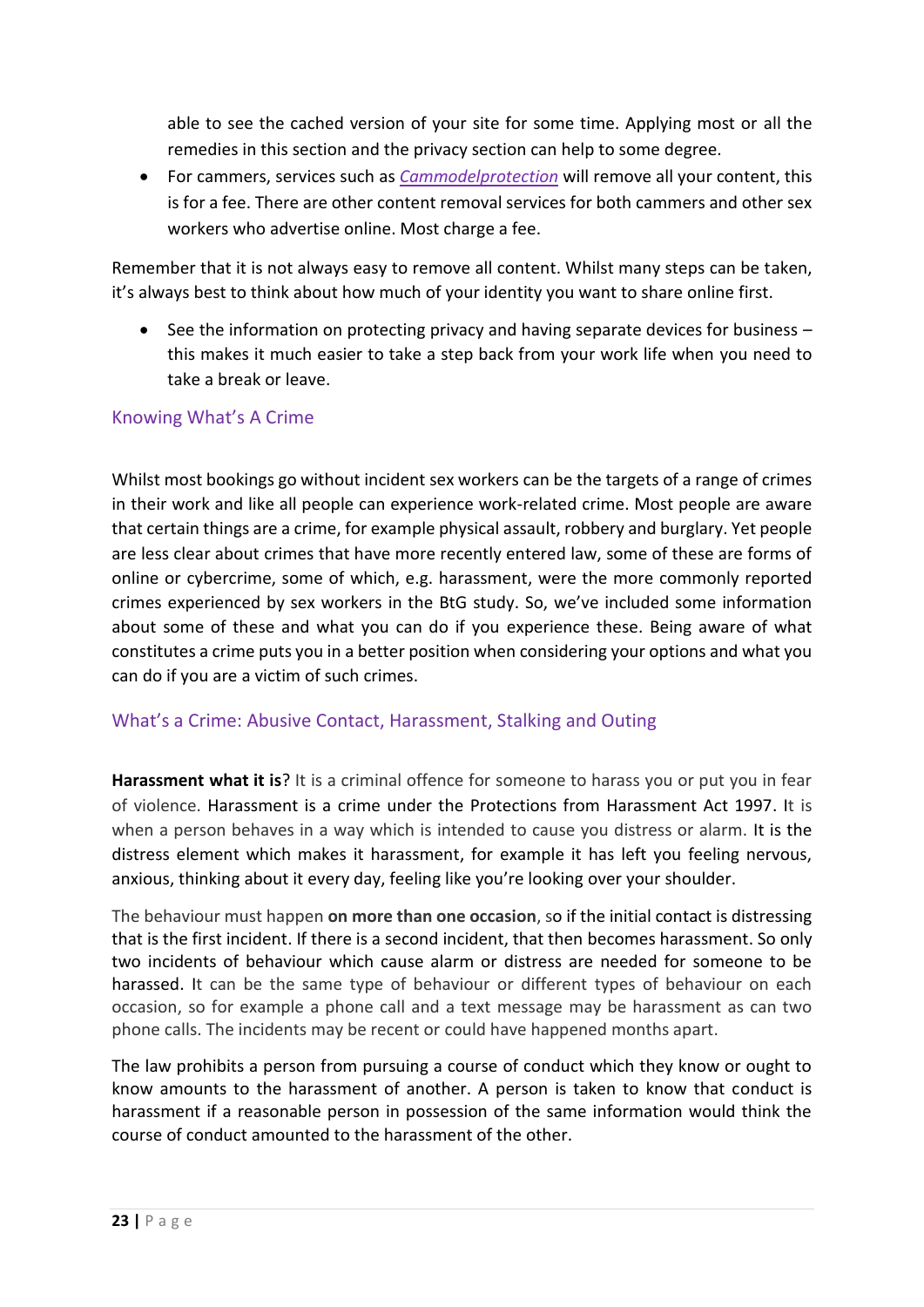It has a maximum sentence of six months' imprisonment and/or an unlimited fine. Causing fear of violence has a maximum of five years' imprisonment and/or a fine.

#### To read more about the law go to: [http://www.cps.gov.uk/legal/s\\_to\\_u/stalking\\_and\\_harassment/](http://www.cps.gov.uk/legal/s_to_u/stalking_and_harassment/)

**Can harassment be online?** YES, the harassing behaviour can be in person, over the phone, in answerphone messages, email on SMS or other messaging. So, texts, SMS, WhatsApp messages, Snapchat messages and anything else with harassing content count – all can be harassment. An incident of harassment can be a range of other things as well, for example standing outside your house, damaging your property and maliciously or falsely reporting you to the police when you have done nothing.

There is also a specific offence '[Malicious Communications](http://www.legislation.gov.uk/ukpga/1988/27)', this makes it a crime to send a letter or any electronic communication which is indecent, grossly offensive, obscene or threatening which intends to cause distress or anxiety. One incident of this can constitute malicious communication.

Remember: whilst knowing the law on harassment and other crimes can empower you, the police don't expect you to know the law and what crimes have happened to you. You can if you choose, contact the police and tell them what is happening to you or you can contact National Ugly Mugs.

#### Harassment: Dealing with Persistent, Unwanted and/or Abusive Communications

- Initially it is often advised to not respond to the message/communication it may encourage the sender or make the situation worse.
- In phone, SMS, email and message communications you can say what is not acceptable for you if it persists, but be aware of the language you use, to prevent escalation.
- When you face an initial incident of harassment it is acceptable for you to say you will not accept this and the client/enquirer could be reported for harassment. Set your boundaries. *Remember the contact does not have to be abusive it just has to be unwanted.*
- Another option is to block or mark the user as spam how to do this will vary on different phones/devices/apps/email services, but most have a filter/block function which means that you don't need to see or receive calls or messages from specified numbers. Be aware though that the person may then use another number.
- If the communication is via social media you can contact the social media provider and report it directly to them.
- Keep a record of the contact keep copies of letters, texts, emails, and screenshots of other forms of communication. This information helps to show the bigger picture and provides a record of what has been happening, should you report it.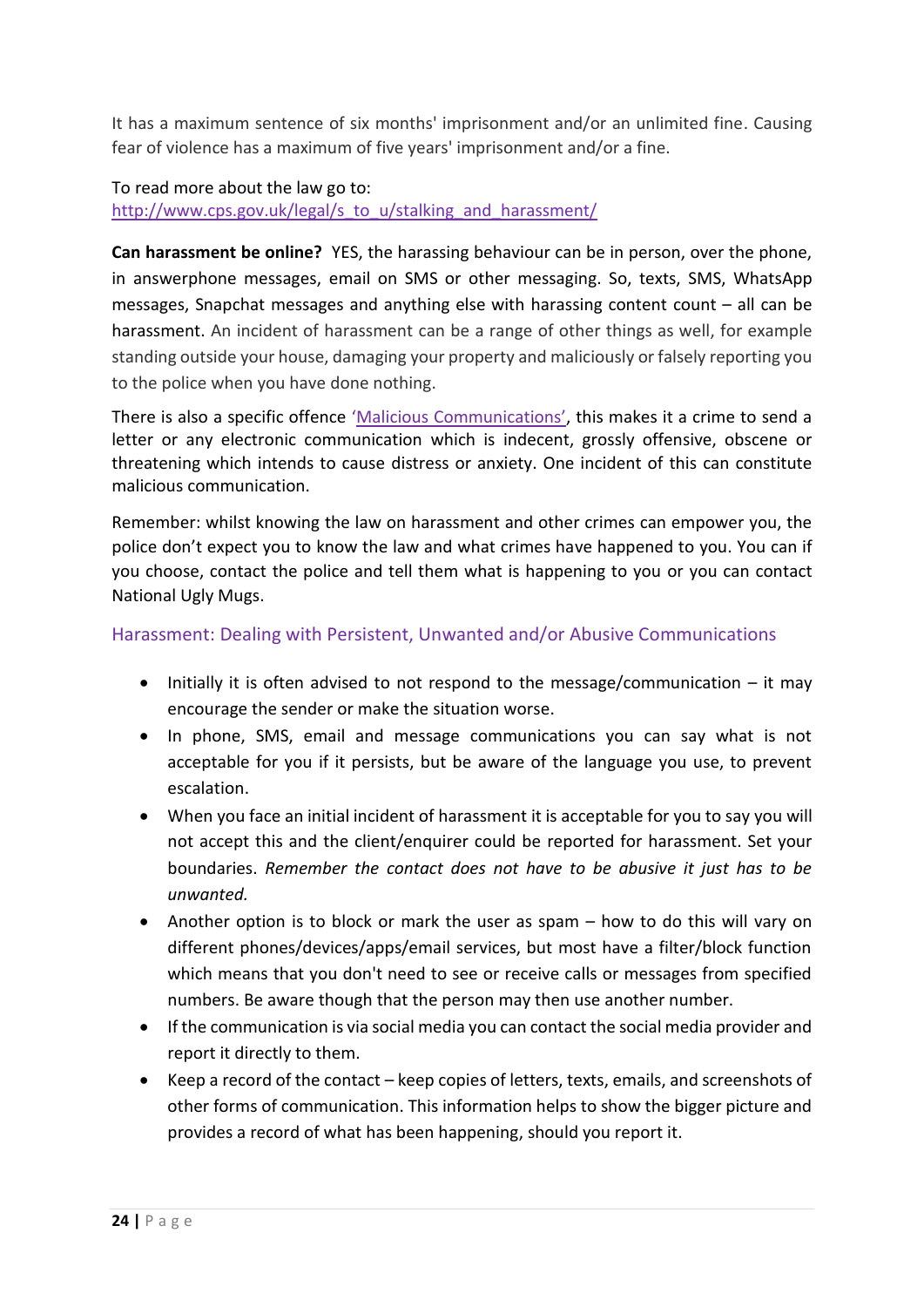**Stalking what is it?** Stalking has been a crime since 2012. Things which can be part of stalking include: following a person, watching or spying on them, forcing contact with the victim through any means, including social media. Victim Support describe stalking as: 'persistent and unwanted attention that makes you feel pestered and harassed. It *includes behaviour that happens two or more times, directed at or towards you by another person, which causes you to feel alarmed or distressed or to fear that violence might be used against you'.*

The Digital Trust say that most stalking contains a digital or technical element. They describe cyber stalking in the following way: 'stalkers who stalk offline will usually assist their activities *with some form of technology as a tool e.g. mobile phones, social networks, computers or geolocation tracking. This can be characterised as "digitally assisted stalking", as opposed to cyberstalking'. Abuse can take place over social networks/media, online forums.* 

The Digital Trust describe the most common tactics for stalkers and bullies as:

- Monitoring you and friends looking at what you post, photos, where you go, who you go with, etc.
- Spyware putting spy software on your phone or computer, so they can track victims, listen in to conversations or see what's going on via a webcam
- Sending text messages sending hurtful or threatening messages to you over and over again
- Putting tracking devices on a victim's car
- Account takeovers/hacking accessing your online accounts
- Denigration sending, posting, or publishing cruel rumours and untrue statements to damage your reputation
- Distributing photos or videos to embarrass you
- Creating fake profiles or a website about the victims
- Exclusion contacting or inviting everyone but you
- Flaming posting an abusive response so everyone can see it
- Outing telling people something embarrassing about you
- Threats and Dissemination they threaten you and then tell everyone
- Confidence tricks getting you to reveal information about yourself and then using it against you
- Impersonation pretending to be the victim either online or via email, etc.
- Spamming signing the victim up for junk email
- Trolling say something online to get you to provoke you into responding
- Bullying by proxy getting others to join in
- All these can be experienced by sex workers

For further information, advice and support on stalking you can contact:

- National Ugly Mugs have much experience of advising and supporting sex workers who are being stalked or harassed. Tel: 0161629 9861 admin@uglymugs.org
- [National Stalking Helpline](https://www.suzylamplugh.org/Pages/Category/national-stalking-helpline) run by Suzy Lamplugh Trust on [0808 802 0300](tel:08088020300) Calls are free from all landline telephones and mobiles using the *O2, Orange, T Mobile, Three (3), Virgin,* and *Vodafone* networks.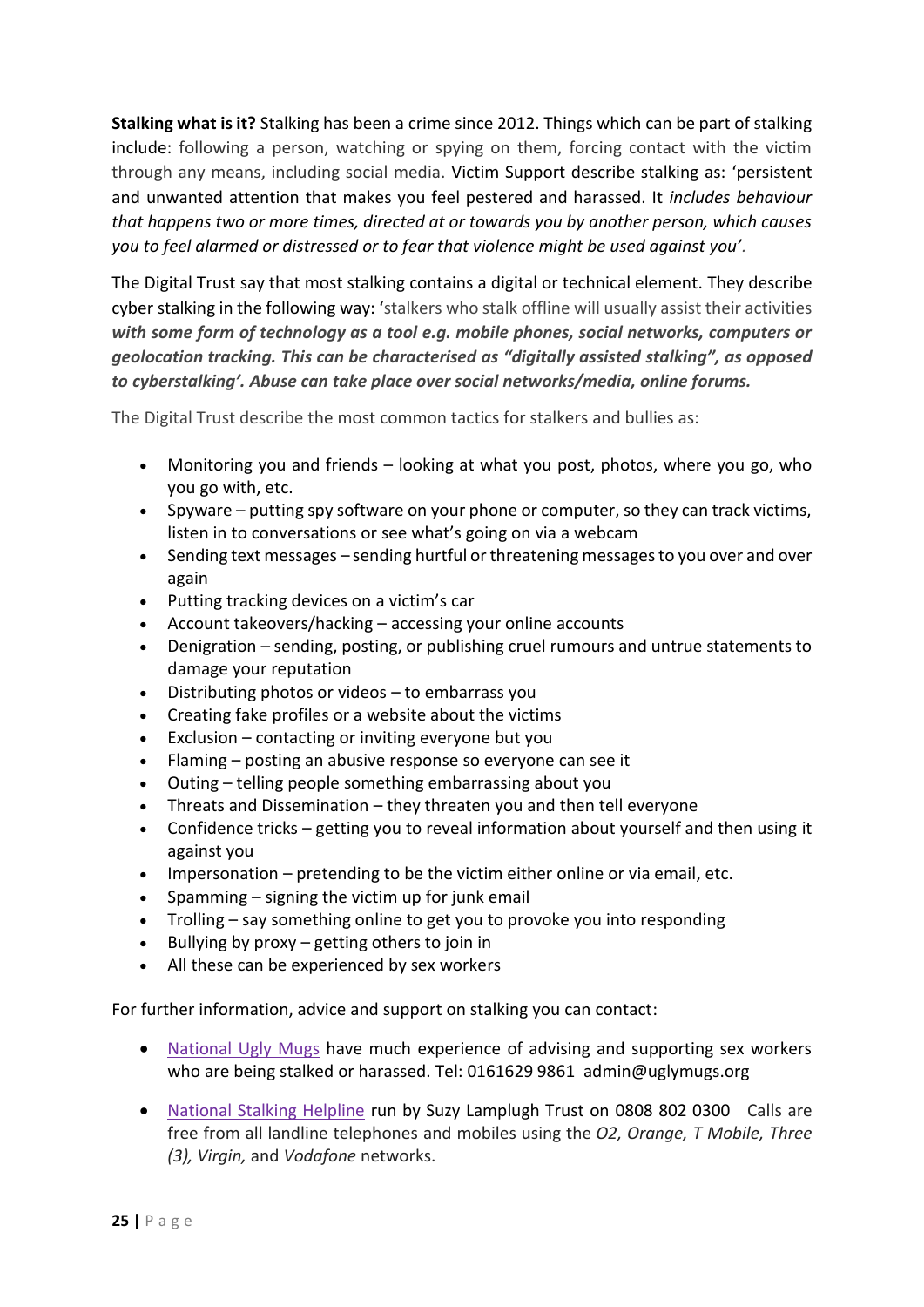- The Digital Trust provide tips about what to do if you think you have a stalker. For further info go to: [http://www.digital-trust.org/stalking/2014/12/23/what-to-do-if](http://www.digital-trust.org/stalking/2014/12/23/what-to-do-if-you-think-you-have-a-stalker)[you-think-you-have-a-stalker](http://www.digital-trust.org/stalking/2014/12/23/what-to-do-if-you-think-you-have-a-stalker)
- Your local police including the sex work SPOC in your police force area you can get advice from the Police if you believe someone is stalking you.

#### Reporting Harassment and Stalking

**Reporting to the police:** harassment and stalking are criminal offences, if you think you have been targeted then you can report to the Police. This can be via 101 or in an emergency, 999.

**Sharing information** with the police: The police can record the harassment and this will help their intelligence systems – even if you don't want to make a formal report or take things further it helps the police to know what has happened to you and can help other sex workers. This will help them investigate the harasser if they continue to do this in your case or if they harass someone else. You and other sex workers often don't know who the harasser is or what their history is, but once the police check they may well be known to the police. And the more you report people anonymously or with a full report, the more harassers are in the police system!! Reports made to NUM giving permission to pass on details of the harasser anonymously to police are useful to the police.

**[National Ugly Mugs:](https://www.uglymugs.org/)** if you live or work in the UK you can report to NUM via the online reporting scheme or call tel: 0161629 9861, or email: [admin@uglymugs.org](mailto:admin@uglymugs.org) if you want to talk to someone.

**[UglyMugsie:](https://uglymugs.ie/)** if you live or work in Ireland you can report to UglyMugsie.

**Sex work support projects:** you can report to a sex worker outreach or support service in your area. They can if you wish report this on your behalf to police or to National Ugly Mugs, should you wish and give consent.

**[The National Stalking Helpline:](https://www.suzylamplugh.org/helpline)** can advise on reporting harassment or stalking 0808 802 030.

*Remember: Online and in person abuse, harassment and stalking are serious crimes and you should not have to tolerate them in your work. You have the right to report them to the police if you choose to do so. Third party reporting schemes like NUM and UglyMugsie very much encourage sex workers to report such incidents to them and seek support if they wish to receive it*. *Do not feel you are bothering the police or other organisations who you may report to. Harassment is a crime, it is the police's job to take your report and investigate the crime! If you get an unsatisfactory response, call NUM for advice.*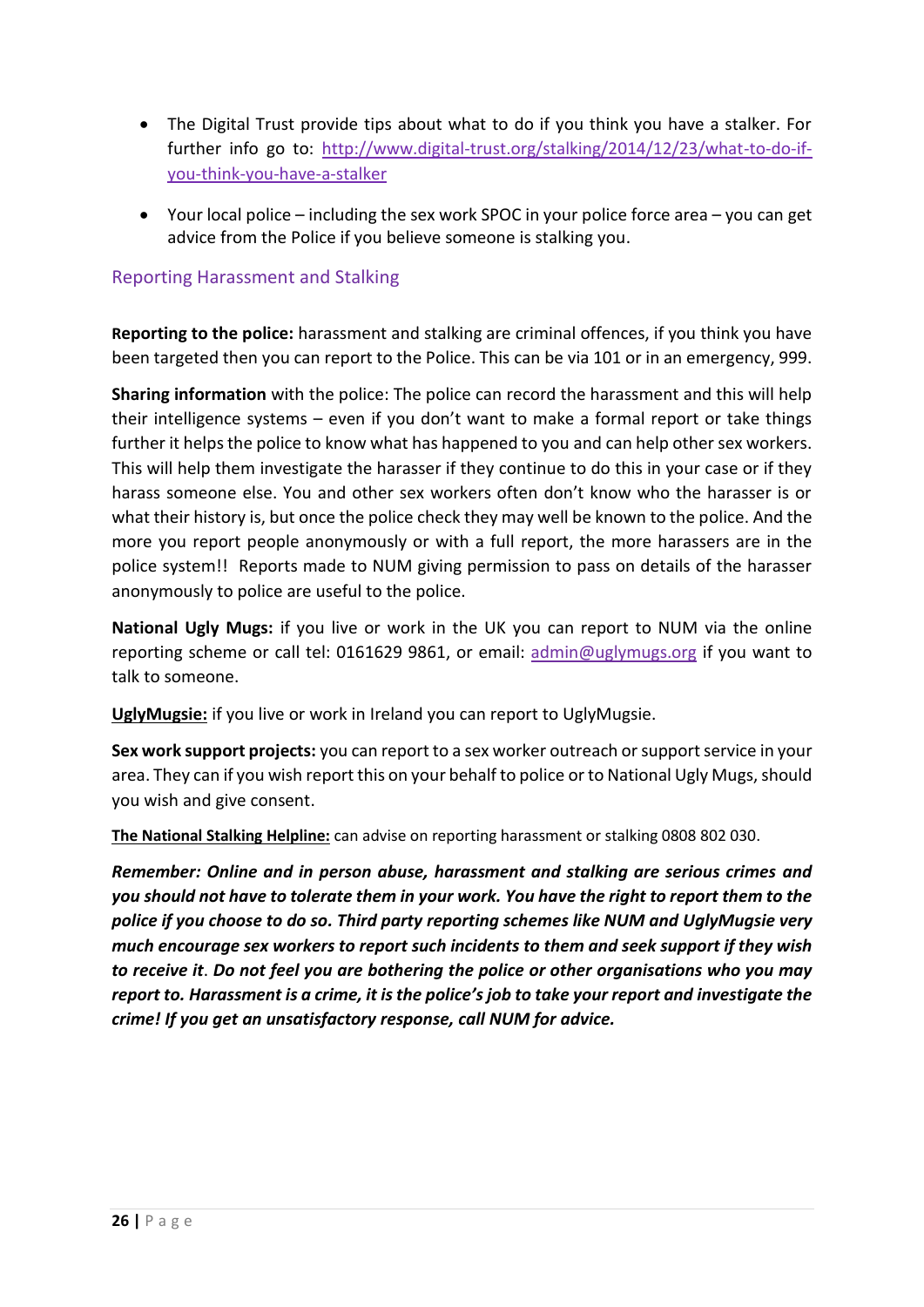# Outing: What to Do When You Are Threatened with Outing

Whilst 'outing' (when someone informs others, or publicly exposes, that you are sex working without your consent) and threats to out are not crimes in their own right, various offences may be committed. Outing or threatening to out sex workers can be part of criminal behaviour that meets the definition of harassment or may be part of blackmail.

If someone is threatening to out you, you can consider the following practical tips and options;

- If you are receiving threats of outing or have been outed, remove as much identifiable advertising as you can. This can be practically beneficial but also provides a psychological crutch whilst you address the situation.
- If possible take time off from work, this will give you some breathing space.
- If your accommodation is at risk from being outed, it may be advisable to offer only out calls for a period or to tour away from any local issues.
- Outing can be an upsetting situation for anyone in any branch of sex work. If possible seek support from someone who can support you through this time, some people look to peers or support services they use. Look at our resources section.
- You can contact a local project, NUM or the police to speak to them about your situation. The outing or threats to out you may be part of criminal behaviour such as harassment or blackmail. They may be breaching data protection law by using your images or personal details without your consent. If crimes are being committed against you– consider reporting to NUM, police or complaining to the Office of the Information Commissioners Office where you can go for advice and to make a complaint about personal data breaches <https://ico.org.uk/make-a-complaint/>
- To remove images that may have been used without your consent you can also try going down the copyright breach route.
- If there has been a backlash from the outing  $-$  such as neighbours, clients or friends taking the outing badly – and they are behaving in a way that harasses or threatens you, again consider reporting to the police, or NUM.
- Some sex workers choose to take a deny, deny, deny approach to being outed. If there are no identifiable images or evidence this can be a preferable option for some.
- Something to note: families and loved ones can sometimes be upset or even angry when they find out a loved one is a sex worker. Try to remain calm and explain your own experience of sex work. Many sex workers who have either been outed or 'come out' have told us that the calmer they remained, the more positive the response. Some sex worker blogs and sites may also help loved ones understand what you are going through and how they can be accepting of your work.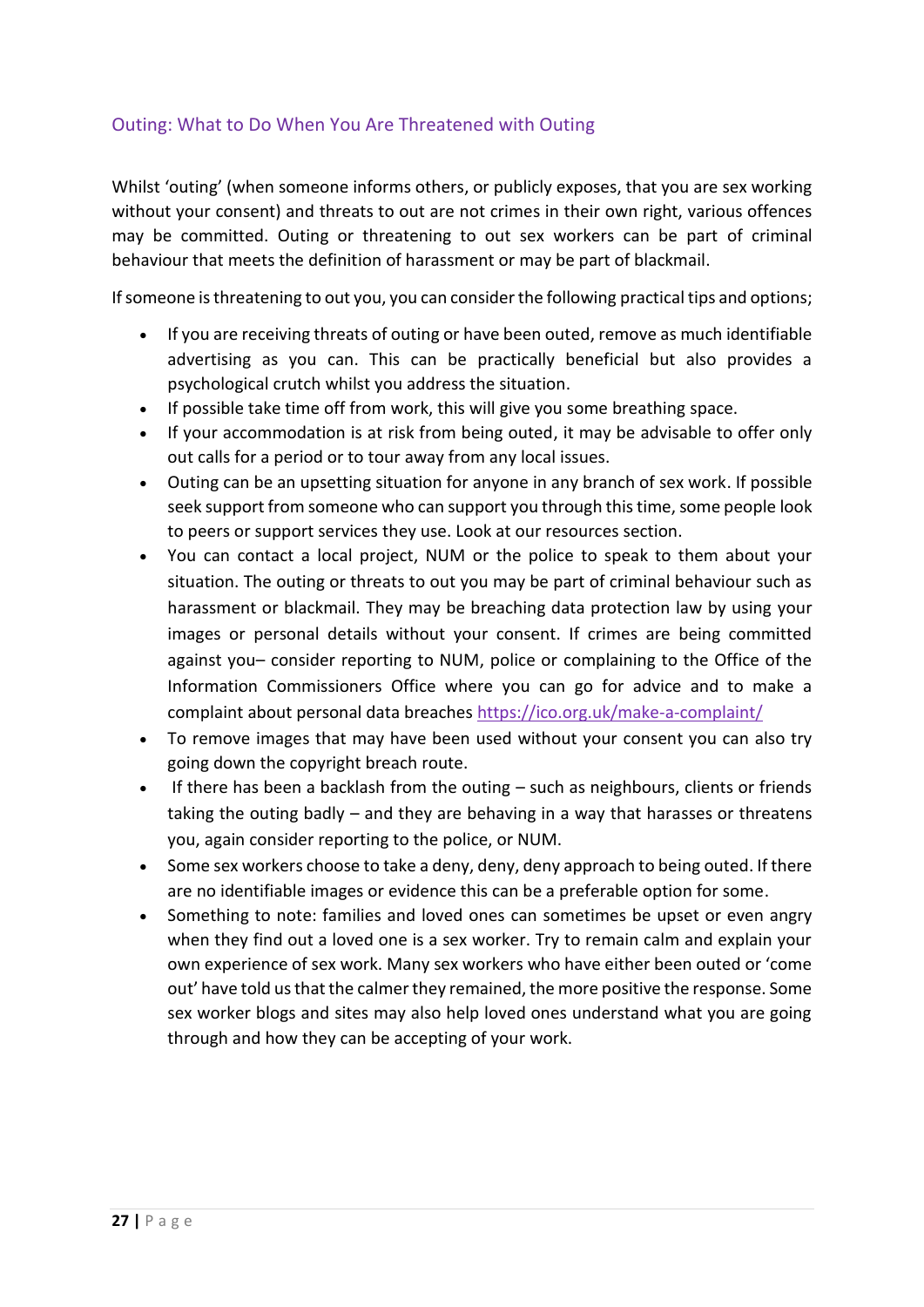# What's a Crime: Voyeurism and Revenge Porn

Voyeurism: filming, sharing photos and or videos *without your consent* is a crime.

Revenge porn: across England, Wales and Scotland, revenge porn is a criminal offence (in Northern Ireland, it is due to become law). Revenge porn is the sharing of private, sexual materials, either photos or videos, of another person without their consent and with the purpose of causing embarrassment or distress. The offence covers photos or videos showing people engaged in sexual activity which would not usually be done in public, or with their genitals, buttocks or breasts exposed or covered only with underwear. It includes sharing the material as well as posting it online.

Some tips that can support your privacy and safety could be:

- Be aware of filming without your permission when in a booking: this can be done by laptops, computers, phones or hidden cameras. Be aware.
- Key an eye on your customer's phone to check they are not using it to film or positioning it to record you. Some may sell/share online or use it to try and blackmail you. Blackmail is a crime.
- Some workers allow consensual filming during a booking. Be aware of the risks. Once the film is out there, it can be a challenge and, in some cases, impossible to control (say, if your client has saved it to their memory stick/hard drive).

The Revenge Porn Helpline<https://revengepornhelpline.org.uk/>advises people who have experienced this to:

- Make a record of what has been posted online, take screenshots of what you've found and where it's been shared. Even if legal matters aren't your first thought, it could be important later. Social media can remove pictures when they are reported, but that could leave you without proof of a crime.
- Report the photos or videos to the website/application/platform.
- Be aware that the main social media platforms have strict guidelines about revenge porn and how users can get intimate content removed.
- Be aware of sites that are there specifically to show revenge porn, it can be harder to deal with these sites.
- If you need to report revenge porn, here are just a couple of options:
	- o The Revenge Porn Helpline offers practical assistance in reporting and removing content online (where possible). They provide coaching and advice on how and when to gather evidence and approach the authorities but cannot undertake criminal investigation or report to the police on the victim's behalf. The helpline number is 0345 600 0459 or you can contact them via a secure email link <https://revengepornhelpline.org.uk/contact/> Their website is: <https://revengepornhelpline.org.uk/>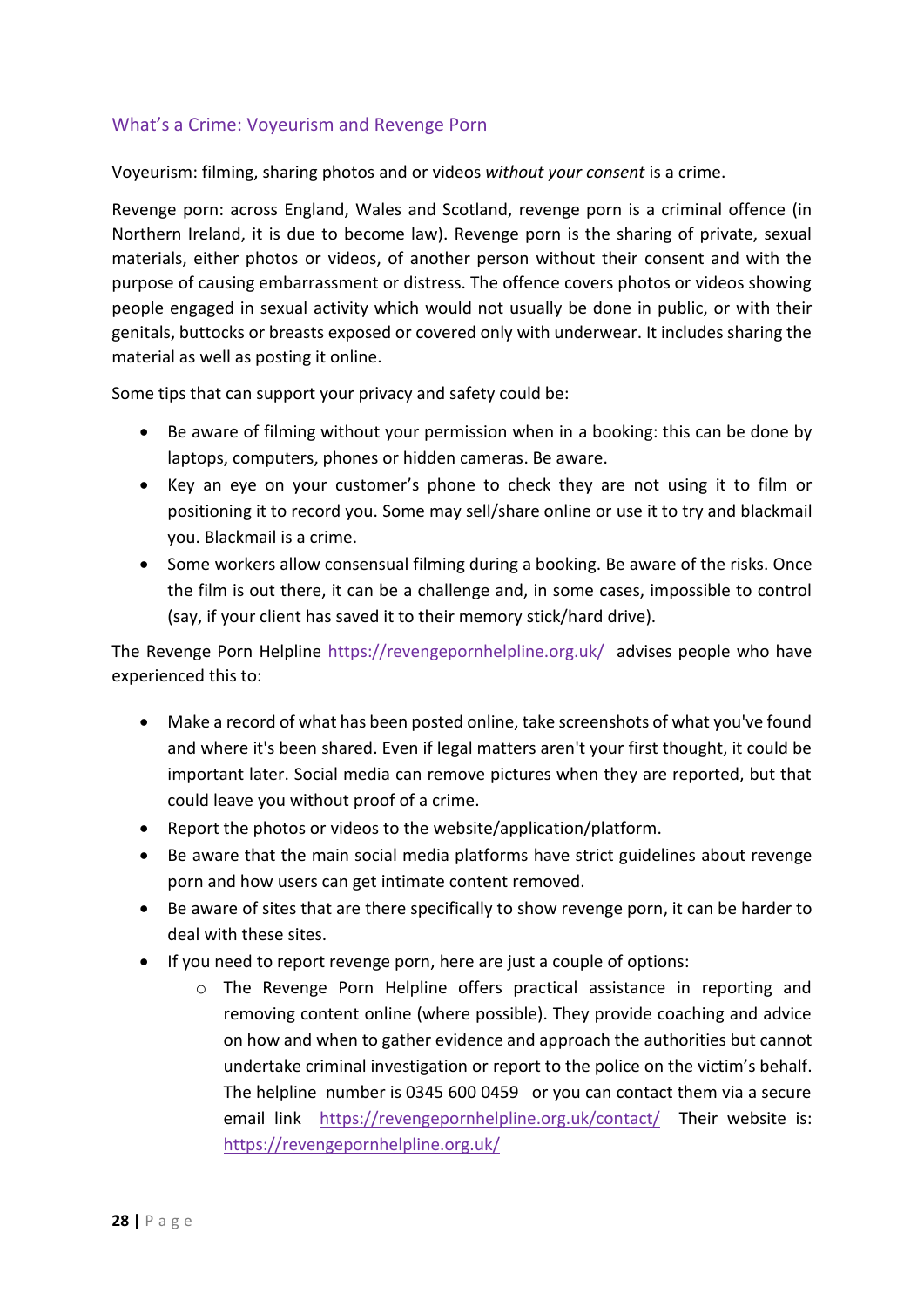o [National Ugly Mugs](https://www.uglymugs.org/) can also offer support, advice and may suggest other organisations you can go to for support. Their contacts can be found in the resources section.

# Privacy: Copyright Breach

If a website has published your images, phone number, email, text messages (often taken from screen shots) without your permission, you can contact the internet service provider hosting that platform and ask them to take down the content. Details for the host will be somewhere on the platform, they are obliged by law to provide the host's details.

It will depend on where and for what use your content and images are being used and which, if any, law is being broken. It is best to get advice (especially if there is an abusive/harassing use of your content) from:

- Your local police service.
- The non-emergency police number (101).
- Information Commissioner's Office <https://ico.org.uk/> helpline 0303 123 1113.
- National Ugly Mugs [admin@uglymugs.org](mailto:admin@uglymugs.org)

General information around copyright law and what you can do to challenge a breach can be found easily online.

# What's a Crime: Blackmail

A person is guilty of blackmail if, with a view to gain for themselves or another with intent to cause loss to another, they make unwarranted demand with menaces and for this purpose a demand with menaces is unwarranted unless the person making it does so in the belief that

- a) They had reasonable grounds for making the demand.
- b) That the use of menaces is a proper means of reinforcing the demand.

Like extortion, blackmail is a crime under theft legislation, it is when someone obtains money or property from someone using coercion. Coercion includes the threat of violence or destruction of property or improper government action. If you think you are being blackmailed or are a victim of extortion, you can seek advice from the Police, and the Police can collate all the relevant information to ascertain what crime, if any, has been committed. You can always seek advice from or report to National Ugly Mugs.

# What's a Crime: Rape and Sexual Assault

Be aware rape applies to non-consensual penetration of a person's vagina, anus or mouth with a penis. Non-consensual penetration with any other object is 'sexual assault by penetration' and can carry the same penalty as rape. The overarching definition of sexual/indecent assault is any act of physical, psychological and emotional violation, in the form of a sexual act inflicted on someone without their consent. Further information about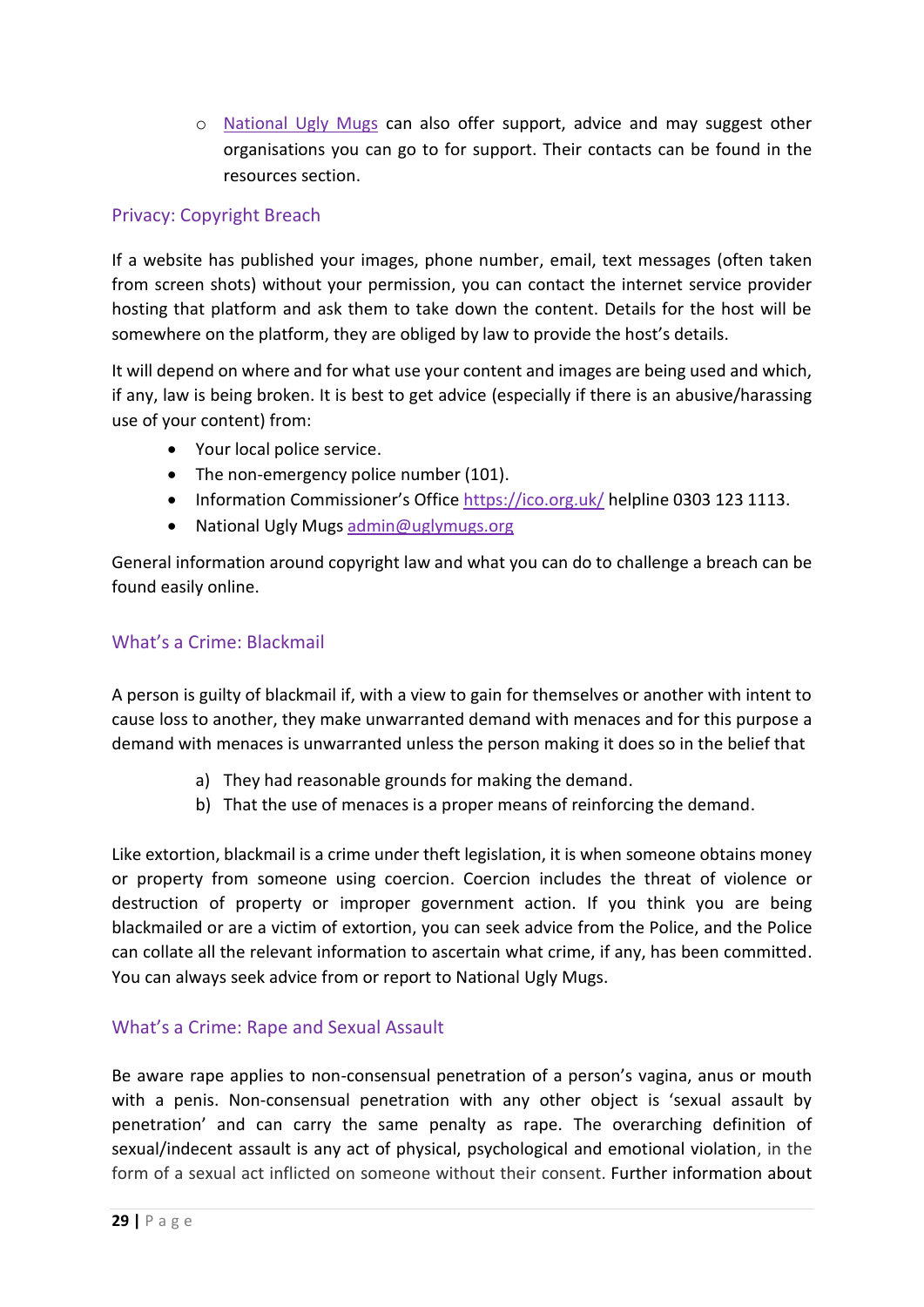what constitutes rape and sexual assault can be found at [https://rapecrisis.org.uk/rapesexualassault.php .](https://rapecrisis.org.uk/rapesexualassault.php%20.)

#### What You Can Do After A Sexual Assault

- Remember that the attack is not your fault.
- Know that your work does not entitle anyone to harm you in any way.
- Find a safe place away from the attacker.
- Contact a friend or work colleague to stay with you while you think through your options.
- Get medical attention. Even if you have no physical injuries, it is important to get checked and for those to whom this applies, the risk of pregnancy addressed (emergency contraception which some people still call the 'morning after pill' is actually good for 4-5 days after, also an IUD can be fitted up to 7 days after) and to obtain any forensic evidence left by the attack.
- Sexual Assault Referral Centre's (SARCS) can help you with this.
- If you choose not to go to a SARC. You can go to your local sexual health service or Accident and Emergency for free sexual health screening and PEP (we mentioned this in the sexual health section). Both are confidential services that will not pass information to the police unless you want them to.
- Go to our resources section for sources of support for people in sex work who have experienced rape and sexual assault.
- You can contact [National Ugly Mugs,](https://www.uglymugs.org/) a national safety organisation for sex workers who can support and put you in touch with local projects who have experience of supporting sex workers who have experienced sexual assault. You can also report rape and sexual assault to them, and they can alert other sex workers, share anonymous information with the police and support you to report to the police if you want to.
- If you want to report directly to the police **call 999 in an emergency, 101 is the nonemergency number. See the resources section for more about reporting to the police.** Most police forces now have specially-trained officers who deal with victims/survivors of rape and sexual assault.

#### Preserving Forensic Evidence

It can help to be 'forensically aware' so you can preserve evidence from the attack in case you report to the police or a Sexual Assault Referral Centre.

It will be very tempting to wash after an attack but your clothes, as they are, and your body will need to be examined by police (if you report to them) and medical staff (they are as sympathetic and understanding as they can be and will do everything possible to maintain your dignity, you will not be naked and exposed) when you report this. So, please try not to not bathe, shower, brush your teeth or change your clothes. However, if you already have or feel you must, all is not lost. It can still be possible to recover forensic evidence, and your local SARC can advise.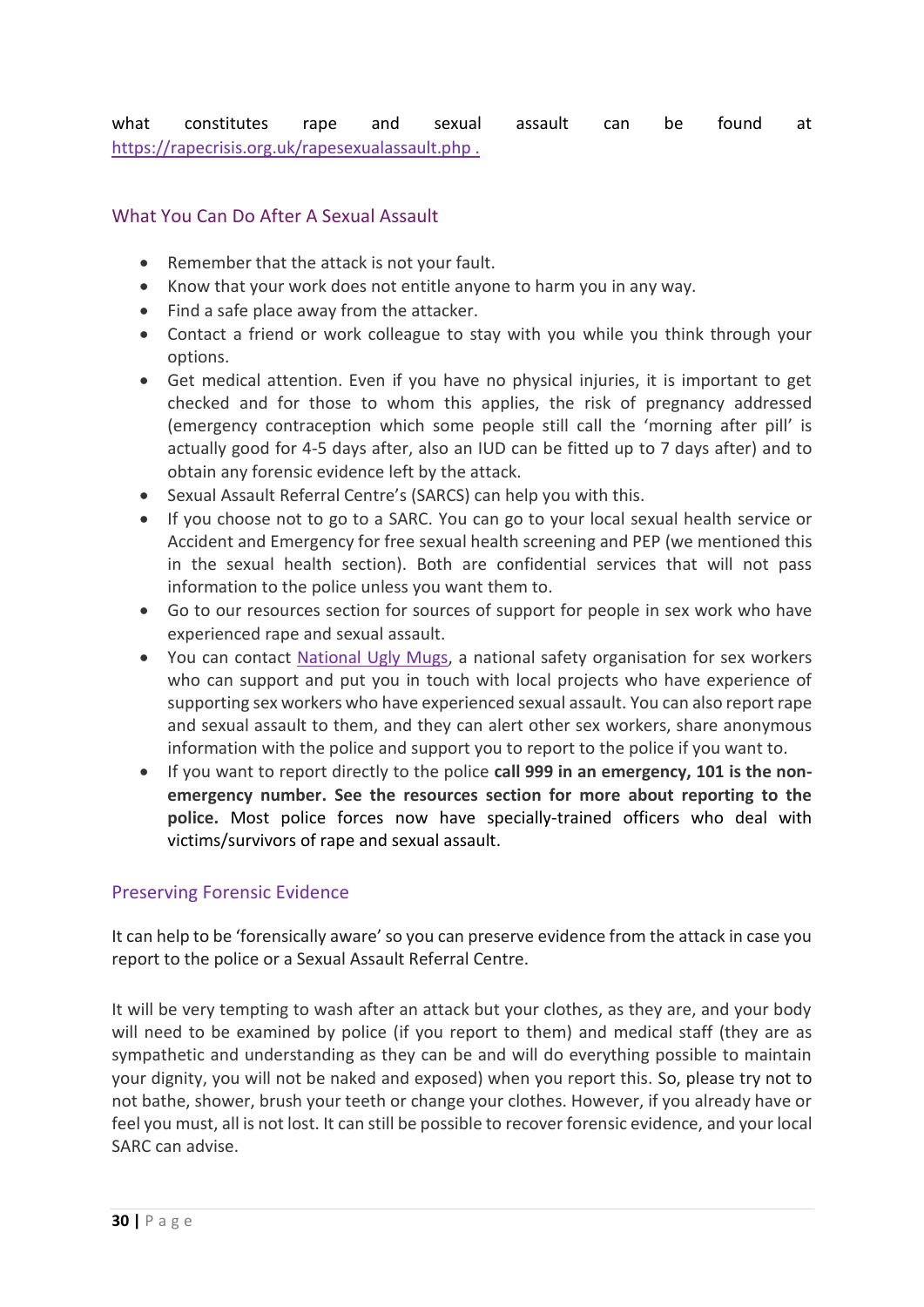It's helpful to know:

- For vaginal rape, evidence can be recovered usually up to 7 days after.
- For anal rape it is 48 hours.
- Oral rape is 12 hours.

If you feel you have to change your clothes:

- Don't wash the clothes you were wearing at the time of the attack.
- Put them into a clean bag (paper bags are best if you have them) and tie it closed.

This will help to avoid contaminating the evidence. If the attack happened in the home, do not disturb the scene as there might be vital evidence there.

- **Reporting the sexual assault:** you should seriously consider reporting the attack to the police. They are there to help you. Police forces now have specially-trained offers to deal with victims of rape and sexual assault. Some forces have sex work liaison officers who have lots of experience of supporting sex workers. Go to the resources section for more information on reporting to the police.
- **Good to know:** even if you report to the police initially, you are free to withdraw at any point – all decisions should be yours and based on what is best for you.

*Where to find support*: It's really important to know where to get help if things go wrong, that's why we have provided a range of information useful to online sex workers in the resources section. This includes: where you can go if you experience crime (including rape and sexual assault) and want support or want to know your options for reporting. Please see the resources section.

#### The Four 'W's

If something happens – any crime or incident of concern – try to remember the four W's in case you choose to report to the police, to third party schemes (like National Ugly Mugs or Ugly Mugs Ireland), or to a sex work project, or you share some details via a sex worker forum.

- Who: physical details of the perpetrator, e.g. hair colour, height, voice, any markings or tattoos, did they smell of anything, what they said, words they used, anything distinctive that stood out.
- When: time and date. This can help police inquiries for example CCTV, addresses that might be on police systems, ANPR, securing the scene and forensics.
- Where: as above.
- What: what happened? What did they do? Rape? Sexual Assault? Robbery? When you get more time or feel up to it, write down as much detail as you can.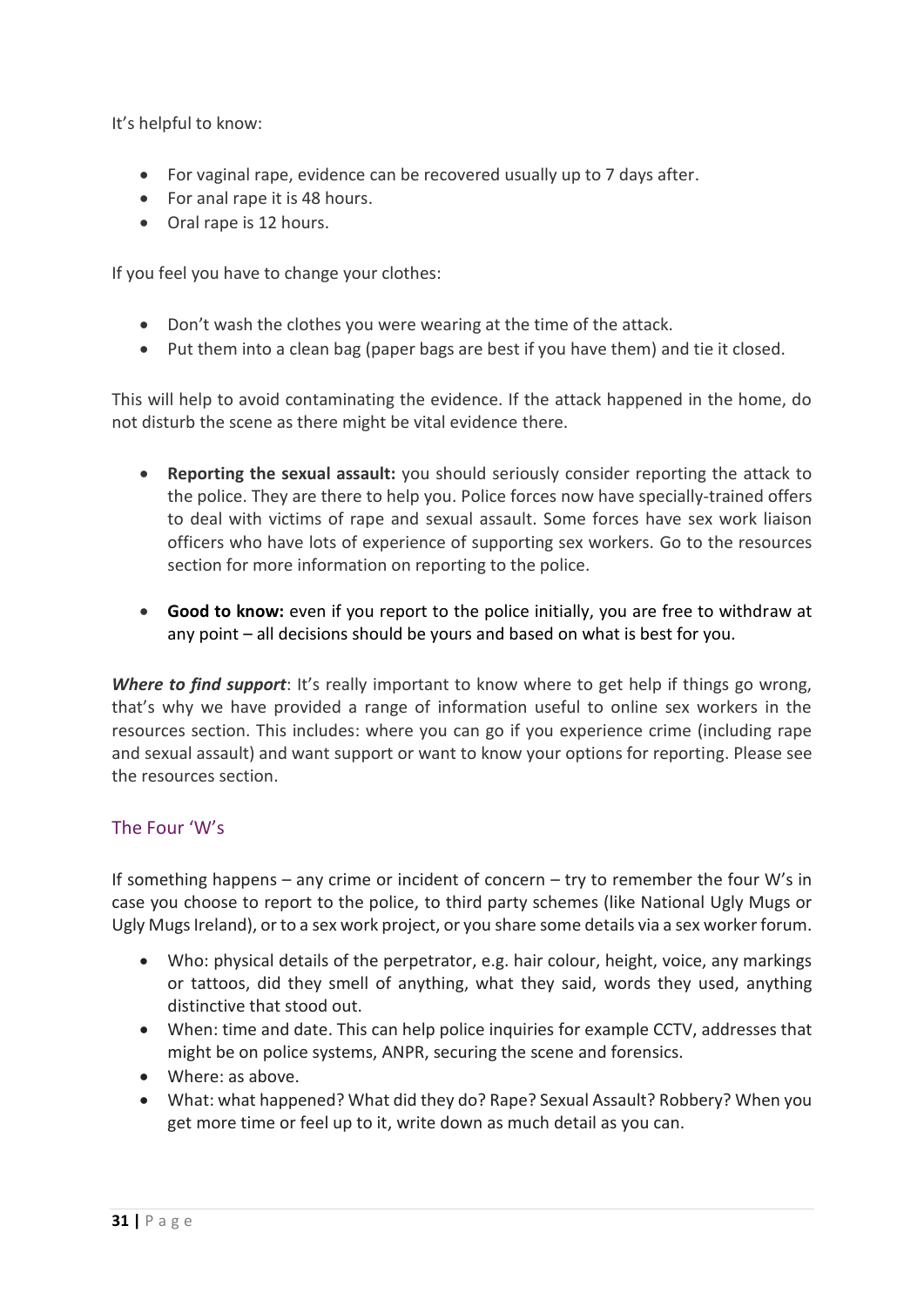Write these details down or put a note on your phone as soon as you are able and feel safe to do so. This will help the police in their enquiries if you choose to report and will be useful if you report to a third-party scheme at a local project, National Ugly Mugs or you share some details with other sex workers online.

# Self-Care, Wellbeing and Safety

We hope that the information so far has supported you in adding to or fine-tuning your safety and privacy practices in your work. Here we look at the bigger picture of wellbeing as many sex workers felt it can have an effect on safety. It is helpful to know who and where to go to for general ongoing support in your job and to manage your physical, mental and emotional health. So here are some tips, provided by sex workers, on self-care in your profession.

- Some sex workers feel that when they are stressed, pre-burn out or at the point of burn out, it can impact on safety. For example, when we are feeling pressured with stress sometimes that can cloud our judgement and this can perhaps affect our decisions, such as which clients to see, what screening processes to use and how many clients to see in a day.
- Burn out can happen in any job so it's important to take time out. This can be taking a holiday or making sure we get a day off on a regular basis.
- Financial pressures can add to this but again, like most professions, we need to take a step back and see how self-care can really boost our health, our energy levels and in the longer term – our business.

Preventative Self-Care:

- If you are a high volume worker (a sex worker who sees lots of clients in one day or in one week) how can you balance this out? Some workers we spoke to either 'feast or famine' by choice or see this as part of the job. So, if this is you, how can you prepare. Food and nutrition, exercise, plenty of sleep, social activities with your support network (friends, family, colleagues) can really give you a boost from the inside. It might sound weird to suggest some basic things, but we all know that feeling when we are on a health drive and begin to feel more energised. This can be an ongoing selfcare routine.
- Low volume workers who might see less clients but charge more, can also experience stress that is often linked to financial insecurity. Some lower volume workers we spoke to have learned how to manage by paying rent in advance, saving a percentage of their fees and/or getting a none sex work job that is less intensive. They then see the 'in between bits' as opportunities to socialise, relax, unwind, study… and save their money until their next booking/s.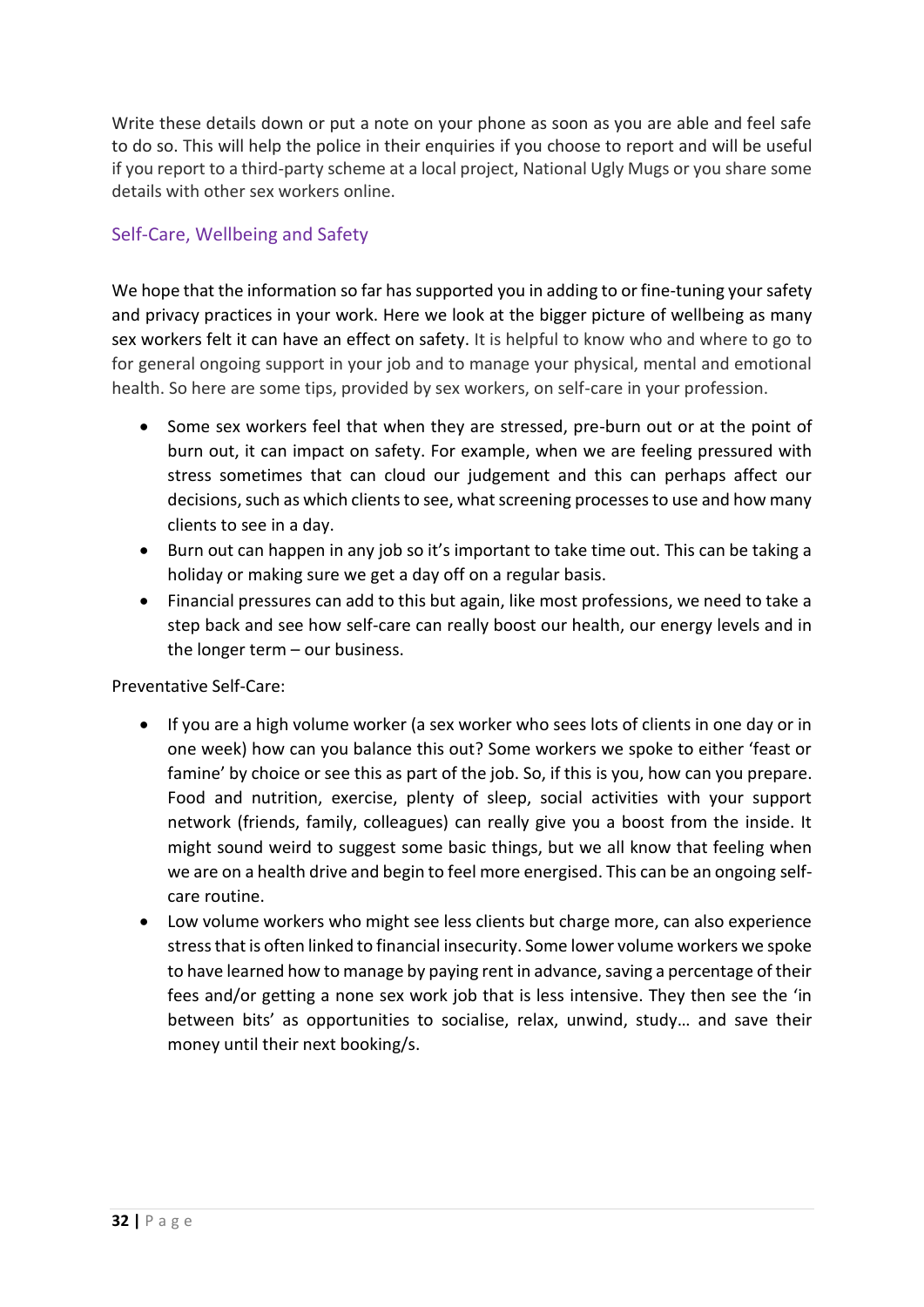General Self-Care:

Some sex workers we spoke to regularly attend classes to support their well-being such as yoga, mindfulness, Pilates, gentle movement, dance. Going to the gym or attending an exercise class is also a great way to recharge your batteries.

Did you know:

- Stress and anxiety can be made worse by a lack of oxygen in our systems.
- Breathing slowly into your belly (abdominal breathing) is a relaxation technique used by many and is often taught in stress management and relaxation classes.
- Gentle exercise increases your endorphins (happy chemicals) and helps to reduce the 'stress hormone' called cortisol.

Protecting your health in and out of work is an ongoing process and sometimes we need a little extra support. If our self-care routine isn't working for us and we are in a state of stress, anxiety or physical burn out, some sex workers tell us that they seek outside professional support such as:

- Seeing a therapist, counsellor or attending a support group.
- Visiting/calling a supportive sex work project.
- Seeing their GP.
- Accessing a non-sex work specific mental health organisation.
- Some people described how important online or in person peer support from other sex workers or none judgmental friends, was important to them for well-being.

When you feel you're in crisis: If you reach a point where you begin to feel ill and you are concerned about your mental or physical well-being, it's a good idea to:

- See your GP (Doctor) and talk this over with them. If you are in crisis, tell the receptionist and ask for an emergency appointment.
- Call 111, the NHS number where you can speak to a medical professional.
- If you are worried at all for your immediate safety due to poor mental or physical health – go to Accident and Emergency and ask to see the on-call mental health practitioner (this is usually a mental health nurse or doctor).
- If you are unable to do this call 999.

Some sex workers tell us that they have found it difficult to find a sex work friendly counsellor, medical professional or GP. Be aware of this – you might not want to disclose your job to begin with. Remember that you have the right to receive the same level of care as anyone else. To protect yourself in the immediacy – you might want to just discuss your symptoms. Later on, you can look for a sex work friendly practitioner once you are back on your feet.

We hope that the information in this document makes a positive difference to you in your work. Please do take a look at the following section on resources, links and useful contacts. This section includes information about where you can go if you want information and support generally, including if you have experienced a crime.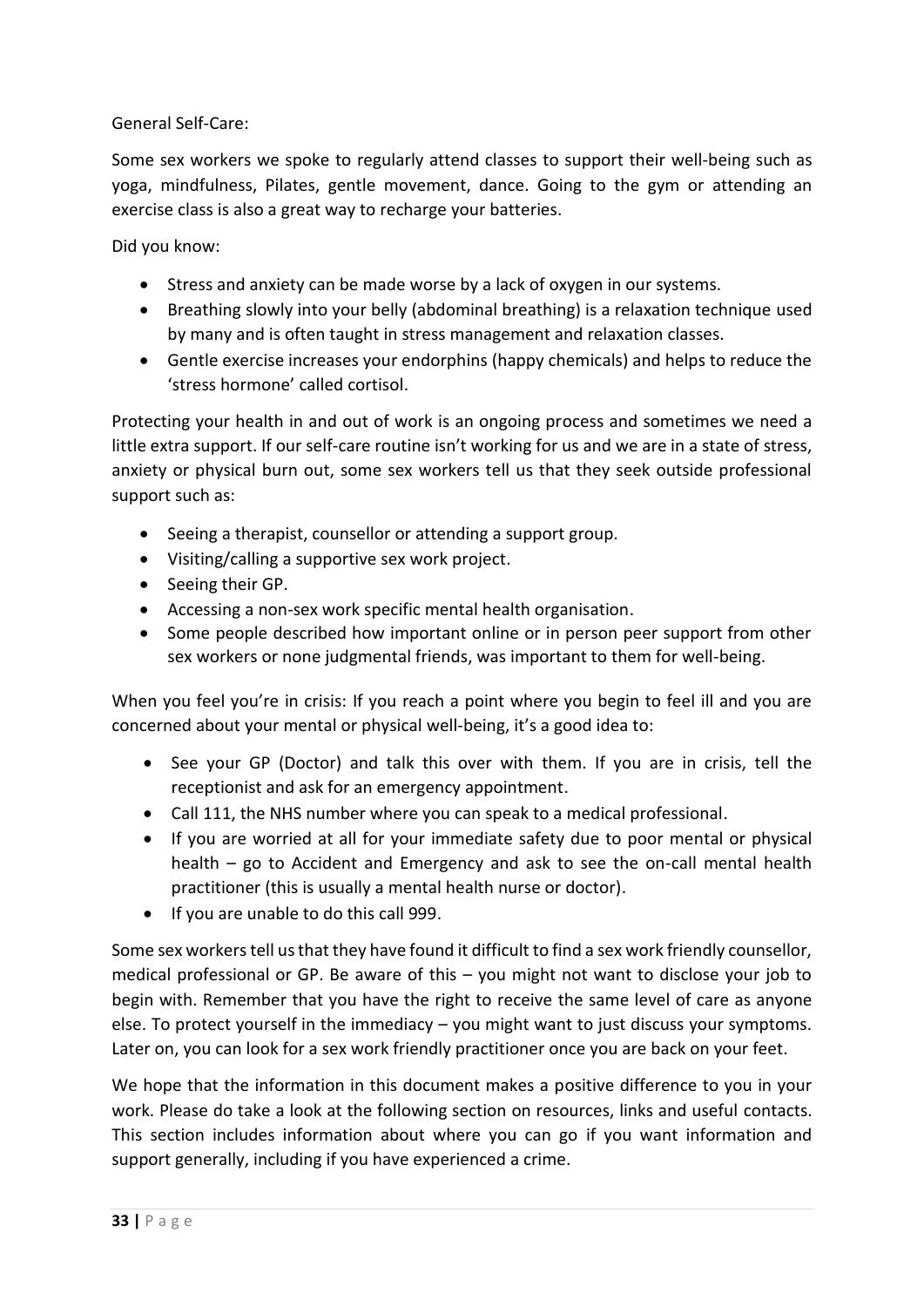# **Resources**

More about How to Report Incidents

Support for Victims of Rape and Sexual Assault

Sex Work Support Services, Organisations and Forum

Links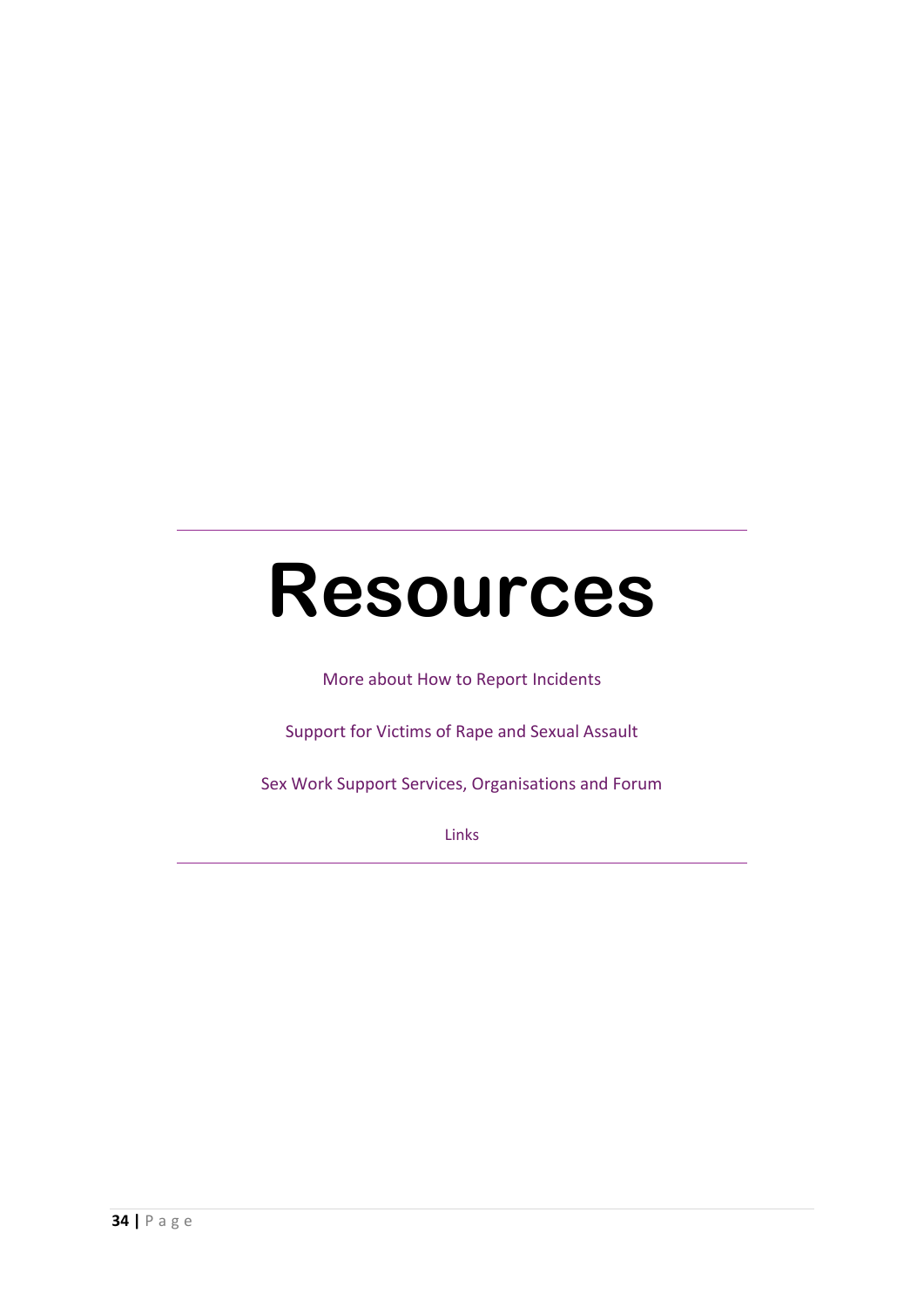# Reporting to National Ugly Mugs and other Third-Party Reporting Schemes

#### National Ugly Mugs (NUM) [https://www.uglymugs.org](https://www.uglymugs.org/)

NUM is a not-for-profit national organisation which aims to promote the safety of sex workers. It runs a national third-party scheme where sex workers can report crime and other incidents; they send out warning alerts to members of the scheme and can offer advice and support to sex workers who have experienced crimes.

NUM is a confidential service. It will only share your report with the police if you want that and give consent for them to do so. This is so important to NUM because it would lose its credibility and trust with the sex work community if it did not do this. NUM works with the police on crimes committed against sex workers, but is independent from the police.

There are various things NUM can be used for:

- You can directly report any crime or incident you feel uncomfortable with to National Ugly Mugs via the NUM website, app or call the office if you want to speak with someone. NUM employs experienced staff, who are trained to support sex workers who have been victims of crime, including harassment, and they have advised and supported hundreds of sex workers. So, you can talk to someone experienced, in confidence, who knows about the sex industry and will not judge you.
- National Ugly Mugs will just listen to you if that is all that you want.
- You can make a report to NUM and give them permission to record that information, create an alert which will be sent to all scheme members and alert other sex workers to the ugly mug, which can then help them avoid the ugly mug.
- If you wish and give permission, information about the incident you have experienced and reported can be shared with the police anonymously without any details that identify you.
- NUM can arrange for you to speak anonymously to your local police force (including to sex work liaison officers) or will speak to them on your behalf.
- The NUM scheme gives you the option of making a full formal report to the police. You can submit a report and tick that you want the report information to go to the police and that you want to make a formal report to the police. You can be supported and advised by NUM after the incident or at any point in the future.
- You can talk to somebody who is very experienced at dealing with crimes against sex workers about what has happened. This can involve talking through any info or support you might need from NUM or another organisation in your area.
- If you want, NUM will signpost you to services in your area that can support you.
- You can also report to NUM via a local project you know which is a member of the NUM scheme. They can make a report on your behalf without giving any of your details.
- Sign up or NUM online at: [https://www.uglymugs.org](https://www.uglymugs.org/)
- Call the NUM office on 0161 629 9861 or email NUM at: [admin@uglymugs.org](mailto:admin@uglymugs.org)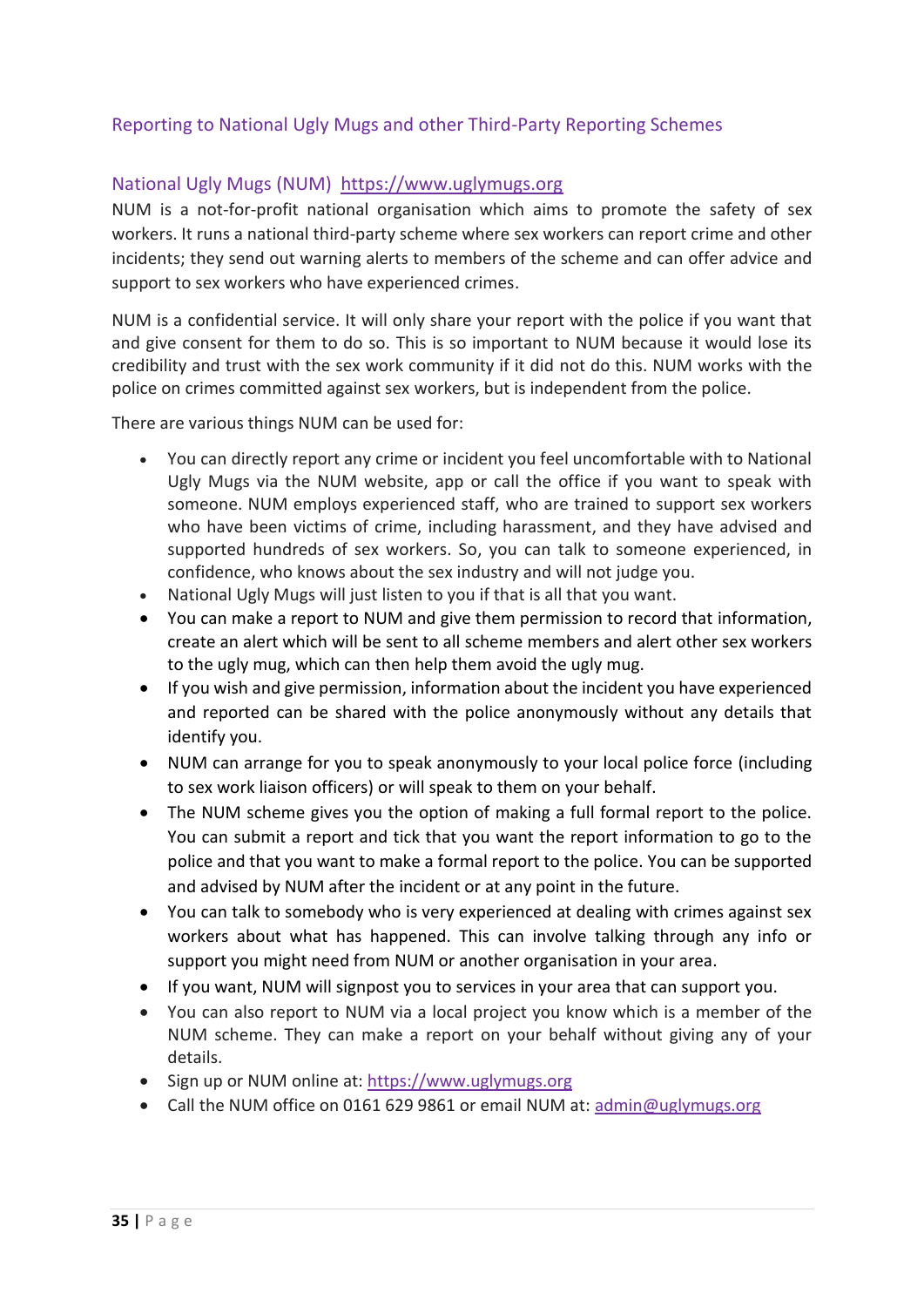# [Ugly Mugs Ireland](https://uglymugs.ie/) https://uglymugs.ie/

Ugly Mugs Ireland is a not-for-profit technology initiative that improves the safety of workers in Ireland and reduces crimes committed against them by bringing workers together to share information about potential dangers. It is a free and confidential service for workers in Ireland and the UK. Sex Workers can join and then can:

- Receive warnings about potential dangers.
- Make reports about 'bad clients' and other dangers and be able to search and browse all reports.
- Check any phone number, email address, website username or car registration against the Ugly Mugs database.
- Use the uglymugs.ie app.
- Police Watch, share and view worker experiences of police.
- Access safety advice, health and legal information, and industry news.
- Anonymous third party reporting to police.
- Get details of Police Liaison Officers.

Contact via: [info@uglymugs.ie.](mailto:info@uglymugs.ie) Sign up at:<https://uglymugs.ie/register/>

#### Reporting to or Contacting the Police

#### **Emergency**

In an emergency when you feel at threat of harm, call 999 for police assistance and tell them what has happened, and get to a safe place. Program your phone so it has a speed dial to 999. Install an app that will dial 999 in response to voice recognition. It is free to ring 999.

If the person has left by the time the Police have been called, try to give a full description of clothing, physical description, direction of travel, mode of travel (if in a car, vehicle registration), any weapons used or threatened to be used.

You might want to call someone who you are comfortable with to go with you to a Police station. The police may wish to speak to you alone especially if this person is a witness or potential witness.

Police should be sensitive to your situation as a sex worker and the fact that some people may have other jobs or be students. Be as open and honest with the Police as you can be; they will only ask questions relevant to the matter that you are reporting. It cannot always be possible to speak to someone not in uniform but you can ask for that if it helps. All officers should be compassionate, understanding and professional but police should understand there may be some things which you wish to discuss with an officer of your gender.

#### **Non-emergency**

101 for non-emergency response and non-urgent – this is for reporting that isn't an immediate threat or danger to life.

Online reporting: most forces can now accept reports online, but remember that this leaves a digital footprint.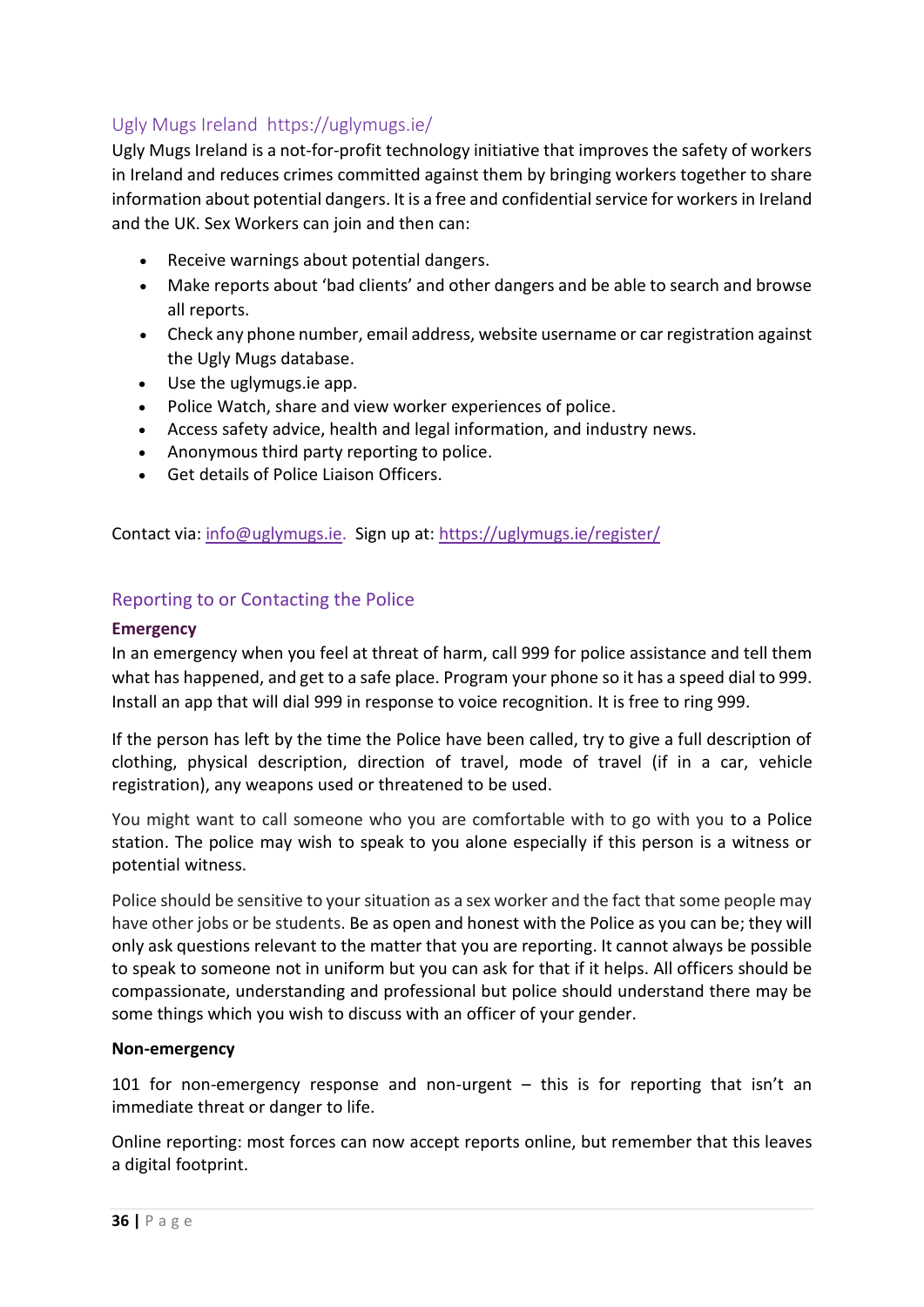#### **Options for police contact/reporting**

Contacting the police does not mean that you have to make a formal report or that your case will have to go to court. There are various ways of sharing information with the police:

- A report of intelligence to assist the police: intelligence is very important to the police. The police will welcome intelligence about individuals you have concerns about and the information you have could be a part of a wider picture. They should not let the person who you have passed concerns about know that you have done so. On occasions police may come back to you to ask you more, this is usually to aid their investigations.
- Contacting Crimestoppers: this is anonymous 0800 555 111. Crimestoppers is not the Police but an independent charity working to help communities. Sometimes there is a cash reward for intelligence given. You can also do this via their website; you do not have to give your name.
- A direct report of crime to the police.
- A report through your local project or NUM.

**Sex work liaison officers:** Some police forces have special sex work liaison officers or dedicated liaison officers. Find out if there is a sex work liaison officer in the area you live or work – **[NUM](https://www.uglymugs.org/)** can help you with this, or your local support project, if you have one they can pass on contacts or contact them for you. If you are in **Ireland [UglyMugs.ie](https://uglymugs.ie/contact/)** have a list of police Garda liaison officers which their registered members can access.

All police forcesin the UK have a single point of contact for sex work, these are not necessarily sex work liaison officers. You can ask NUM to contact that person for you or for the contact for your area.

If you have experienced a rape or sexual assault most police forces now have specially trained officers who deal with victims of rape.

*But remember every police officer should treat you appropriately and deliver a professional policing service whether they are a specialist officer or not.* Police officers should take your report seriously, recognise your right to be safe and treat you with respect and dignity like all members of the community.

#### *Making a complaint about the police*

If you want to make a complaint about the police you have a few options:

- Contact NUM or UglyMugs.ie and they can advise, as can sex worker rights organisations and some local outreach and support projects.
- Complain directly to the police force involved.
- Make a complaint through your local MP.
- Make a complaint through a solicitor.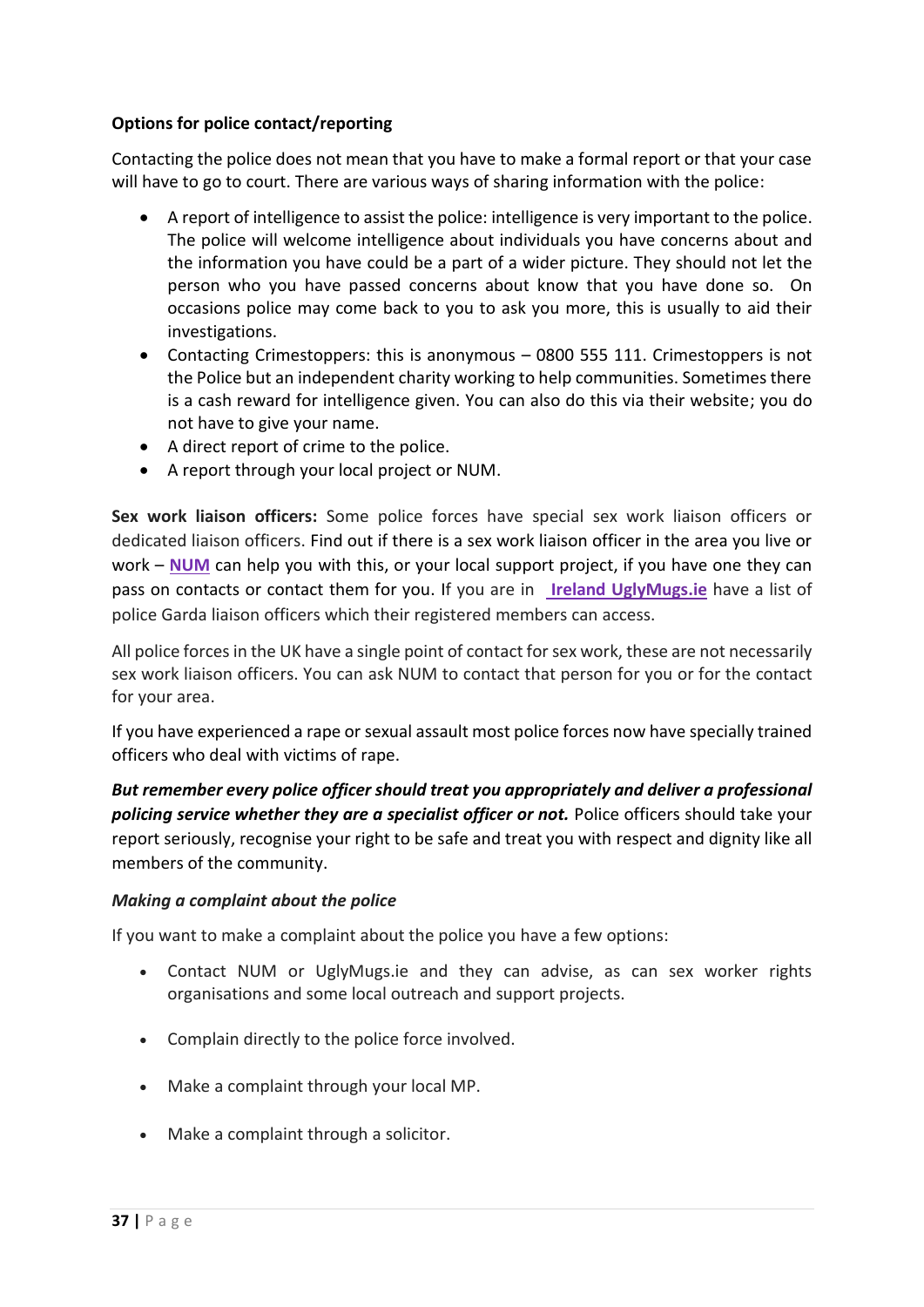Most complaints are dealt with by the Professional Standards Department of the police force involved; all forces have one. They will record your complaint and decide how to deal with it.

#### Data Protection Concerns: Information Commissioners Office

You can make complaints to the Information Commissioners Office about concerns about various matters such as; how your personal data has been handled, if you have asked an internet search provider to remove links to information about you and they have refused and nuisance calls and messages.<https://ico.org.uk/make-a-complaint/> They have a live chat facility and a helpline Tel: 0303 123 1113.

Support for Victims of Rape and Sexual Assault Sexual Assault Referral Centres UK

If you have been a victim of rape or sexual assault in many areas of England and Wales you can go to a Sexual Assault Referral Centre or SARC. **Sexual Assault Referral Centres or SARC's are** specialist services for people who have been raped or sexually assaulted. At SARC's specially trained staff will examine you, preserve all the evidence, offer you counselling and support, and support you to decide if you want to report to the police. You can have all these services even if you choose to have no police involvement.

You can find your nearest SARC by going to the NHS choices website and typing your postcode into the search engine at: [https://www.nhs.uk/Service-Search/Rape-and-sexual-assault](https://www.nhs.uk/Service-Search/Rape-and-sexual-assault-referral-centres/LocationSearch/364)[referral-centres/LocationSearch/364](https://www.nhs.uk/Service-Search/Rape-and-sexual-assault-referral-centres/LocationSearch/364) or calling the [NHS 111 non-emergency service.](http://www.nhs.uk/NHSEngland/AboutNHSservices/Emergencyandurgentcareservices/Pages/NHS-111.aspx)

Some areas in Scotland have SARC provision, in other areas the support provided by SARC's is provided by other services. Go to [https://www.mygov.scot/rape-assault/support-for](https://www.mygov.scot/rape-assault/support-for-female-victims/)[female-victims/](https://www.mygov.scot/rape-assault/support-for-female-victims/) or <https://www.mygov.scot/rape-assault/support-for-male-victims/>

The Rowa[n http://therowan.net/](http://therowan.net/) is the SARC for Northern Ireland, they can be contacted on their 24 hour advice and information line: 0800 389 4424**.**

#### Other services

#### **Rape Crisis**

Rape Crisis England and Wales <https://rapecrisis.org.uk/>has a free phone help line open daily 0808 802 9999 and on their website has information about how to get help if you've experienced rape or any kind of sexual violence, including the details of local support services.

Rape Crisis Scotland<https://www.rapecrisisscotland.org.uk/>has a free phone help line open daily 08088 010302 and on their website has information about how to get help if you've experienced rape or any kind of sexual violence, including details of local support services.

Rape Crisis also provides information about specialist support for men: <https://rapecrisis.org.uk/supportformenboys.php>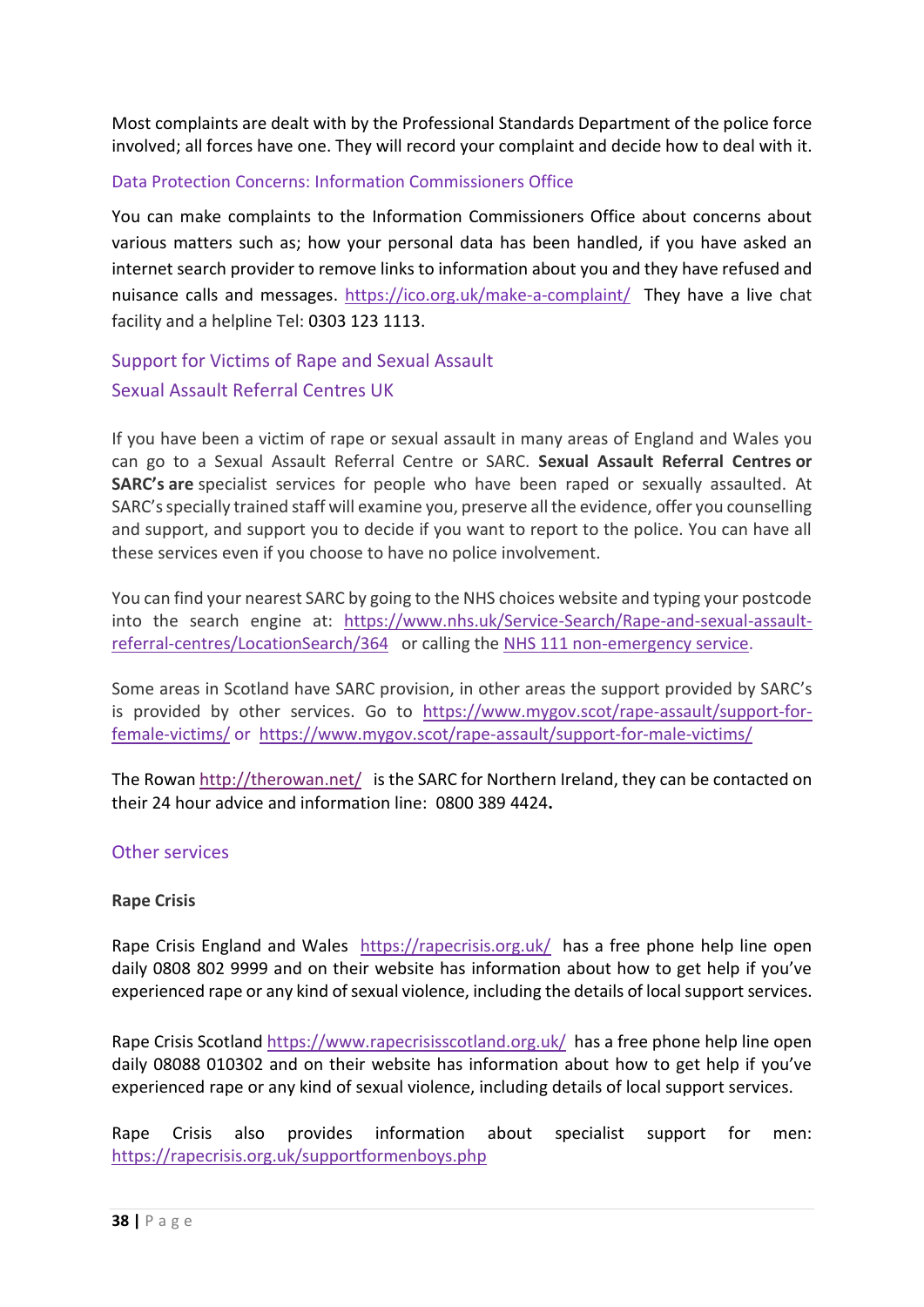**The Survivors Trust** website also has information about SARC's and other support services for people of all genders:<http://thesurvivorstrust.org/sarc/>

#### Republic of Ireland

**Dublin Rape Crisis Centre (DRCC)** <http://www.drcc.ie/>provides a wide range of services including a national helpline 1800 77 8888 email COUNSELLING@RCC.IE

#### Independent Sexual Violence Advisors for Sex Workers

Independent Sexual Violence Advisors are advocates who are specially trained to support people who have experienced rape and sexual assault, and they provide support from first report to going to court. In some areas of the country there are ISVA's who work especially with sex workers, and who understand the additional barriers and issues sex workers may face when reporting such crimes. Here is a list of trained sex work ISVA's in the UK<sup>1</sup>;

#### **National**

| Shona             | <b>National Ugly Mugs</b>             |  | shona@uglymugs.org.uk      |                                | 0161 629 9861             |
|-------------------|---------------------------------------|--|----------------------------|--------------------------------|---------------------------|
| Kerri             | <b>National Ugly Mugs</b>             |  | kerri@uglymugs.org.uk      |                                | 0161 629 9861             |
| London            |                                       |  |                            |                                |                           |
| Jacqui            | Open Doors                            |  | jacqueline.vennard@nhs.net |                                | 07852918404               |
| Anca              | Open Doors                            |  | anca.doczi@nhs.net         |                                | 07506740566               |
| Pamela            | <b>Spires Trust</b>                   |  | pamela@spires.org.uk       |                                |                           |
|                   |                                       |  |                            |                                |                           |
| <b>Midlands</b>   |                                       |  |                            |                                |                           |
| <b>Birmingham</b> |                                       |  |                            |                                |                           |
| Claire            | Rape & Sexual Violence Project        |  |                            | pw@rsvporg.co.uk               |                           |
| Coventry          |                                       |  |                            |                                |                           |
| Katrina           | Coventry Rape & Sexual Assault Centre |  |                            | katrina.kavanagh@crasac.org.uk |                           |
| Nottingham        |                                       |  |                            |                                |                           |
| Victoria          | <b>POW</b>                            |  |                            |                                | victoria@pow-advice.co.uk |
|                   |                                       |  |                            |                                |                           |

South West *Bristol*

**.** 

 $1$  NB This may not be a comprehensive list and is only those we are aware of at the time of writing.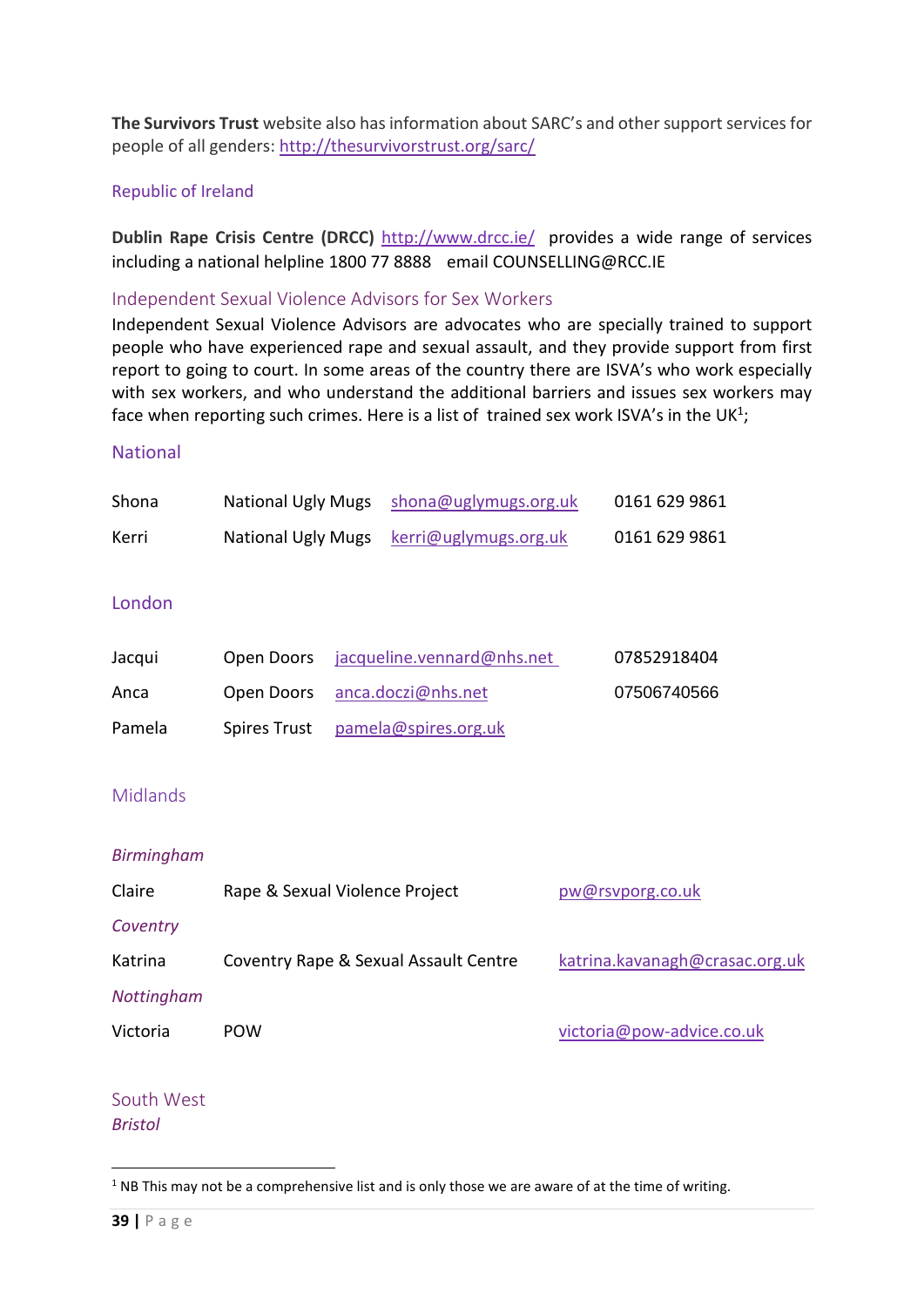| Grace                                    | One25                                           | grace.hitchcock@one25,org.uk                      |  |  |  |  |
|------------------------------------------|-------------------------------------------------|---------------------------------------------------|--|--|--|--|
| Norwich<br>Jonna                         |                                                 | Doorway Women's services jonna@magdalenegroup.org |  |  |  |  |
| North West                               |                                                 |                                                   |  |  |  |  |
| Merseyside                               |                                                 |                                                   |  |  |  |  |
| Rachel                                   | Red Umbrella Project                            | Rachel.fowler@changing-lives.org.uk               |  |  |  |  |
| Yorkshire and Humberside<br><b>Leeds</b> |                                                 |                                                   |  |  |  |  |
| Taylor                                   | <b>Basis Yorkshire</b>                          | Taylor.AustinLittle@basisyorkshire.org.uk         |  |  |  |  |
| <b>North East</b>                        |                                                 |                                                   |  |  |  |  |
| Middlesborough                           |                                                 |                                                   |  |  |  |  |
| Claire                                   | <b>Arch North East</b>                          | c.rodgerson@archnortheast.org                     |  |  |  |  |
| Abby                                     | Arch North East                                 | a.dowson@archnortheast.org                        |  |  |  |  |
| Carole                                   | Arch North East                                 | c.yeoh@archnortheast.org                          |  |  |  |  |
| South Tyne                               |                                                 |                                                   |  |  |  |  |
| Abbi                                     | Shade Project (Northumbria police sex work hub) |                                                   |  |  |  |  |
|                                          |                                                 | abbi.buchanan.4385@northumbria.pnn.police.uk      |  |  |  |  |

# Sex Work Support Projects in the UK

**National Ugly Mugs** will always advise you about support services and refer you to them if you wish. They will advise wherever you are in the UK, whatever your gender, nationality or sector of the sex industry you work. NUM's new online platform (due to be launched Autumn 2018) will have an interactive map with contact details for organisations offering health, safety and other support services to sex workers in the UK: [https://www.uglymugs.org](https://www.uglymugs.org/) or call the NUM office: 0161 629 9861 e mail: NUM at: admin@uglymugs.org

**Ugly Mugs Ireland** has a 'Support Services Directory' which all registered members can access:<https://uglymugs.ie/support/>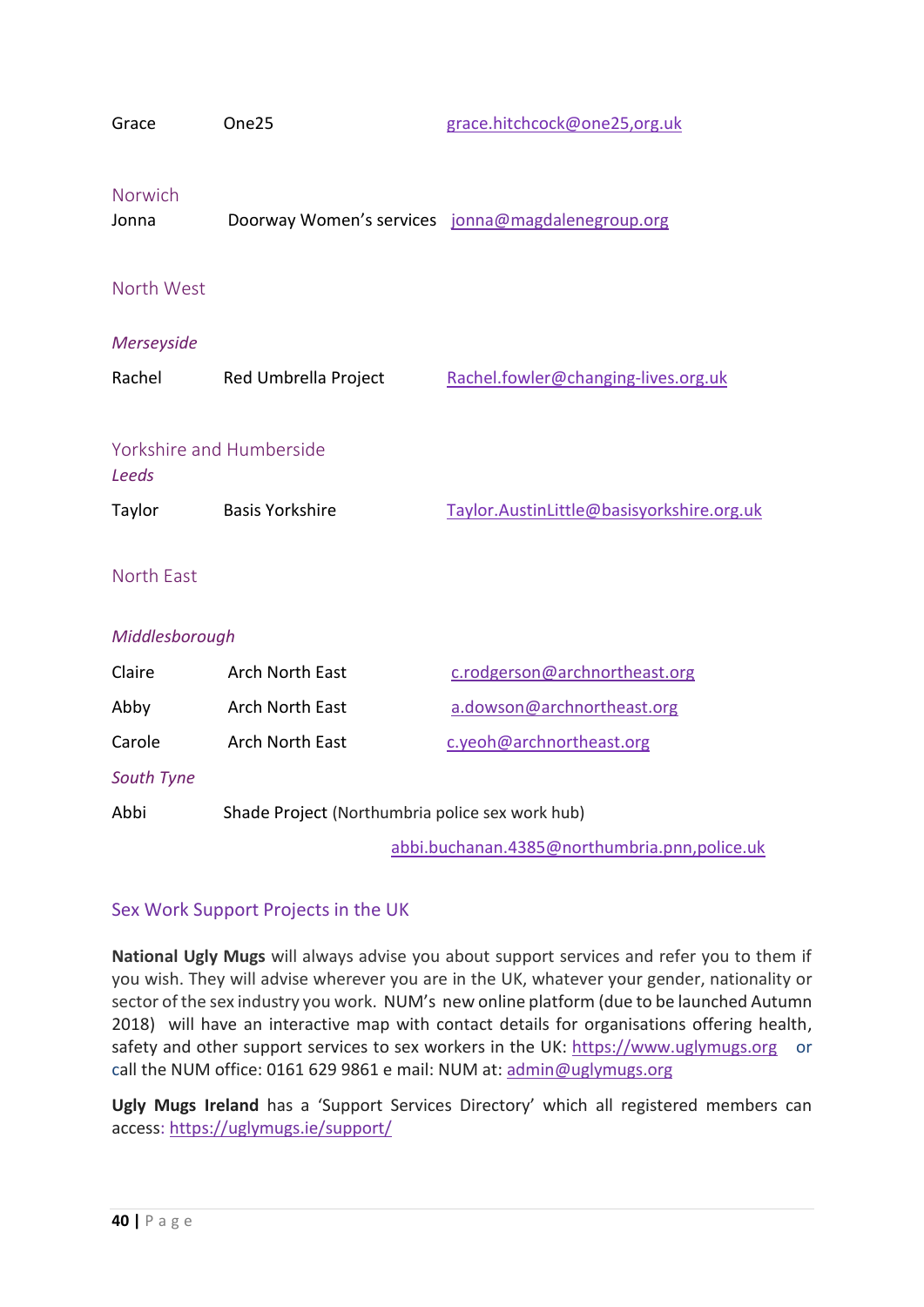**Beyond the Gaze** website has some information about local projects who offer support services to online sex workers [https://www.beyond-the-gaze.com/resources/sex-work](https://www.beyond-the-gaze.com/resources/sex-work-projects-uk-reaching-out-to-internet-based-sex-workers/)[projects-uk-reaching-out-to-internet-based-sex-workers/](https://www.beyond-the-gaze.com/resources/sex-work-projects-uk-reaching-out-to-internet-based-sex-workers/) 

#### Sex Worker Forums

#### **SAAFE.INFO** <https://www.saafe.info/>

SAAFE (Support And Advice For Escorts) was established, and is run, by and for sex workers. It is a website and forum which provides peer information and advice on a range of topics including safety, health, the law, working with a range of practical information for example about ways of working, where to advertise, money etiquette, and touring amongst others. The SAAFE forum has discussion threads on a number of topics through which sex workers can share experiences and support each other. SAAFE has a popular Warnings and Wasters board where sex workers can access warnings. It also has an area where sex work projects can post information about their services, so sex workers can contact them if they wish. Join the forum at:<https://saafe.info/main/index.php>

#### **Good Escort** <https://www.goodescort.co.uk/>

Good Escort is an advice and support forum for gay and bisexual male escorts and masseurs who sell services in the male to male market. It was set up by escorts to provide a safe space on the web to chat and discuss escort related matters. It offers a range of forums and community resources.

#### UK Sex Worker Rights Organisations

#### **English Collective of Prostitutes (ECP)** <http://prostitutescollective.net/>

The ECP is a self-help group of sex workers who campaign for decriminalisation of sex work and safety. *On the ECP website s*ex workers can download the ECP resource "[Know](http://prostitutescollective.net/know-your-rights/) Your [Rights](http://prostitutescollective.net/know-your-rights/)" in English & seven other languages, Romanian, Bulgarian, Spanish, Italian, Portuguese, Chinese and Thai. Contacts: Email [ecp@prostitutescollective.net](mailto:ecp@prostitutescollective.net) Tel 020 7482 2496 Twitter @ProstitutesColl

#### **Sex Workers Resistance and Rights Movement (SWARM)** <https://www.swarmcollective.org/>

SWARM is a collective founded and led by sex workers who believe in self-determination, solidarity and co-operation. SWARM campaigns for the rights and safety of everyone who sells sexual services. They organise skill-shares and support meet-ups just for sex workers, as well as public events. They are UK based and part of the global sex worker led movement advocating the full decriminalisation of sex work. Contacts: Email [contact@swarmcollective.org](mailto:contact@swarmcollective.org) Twitter @SexWorkHive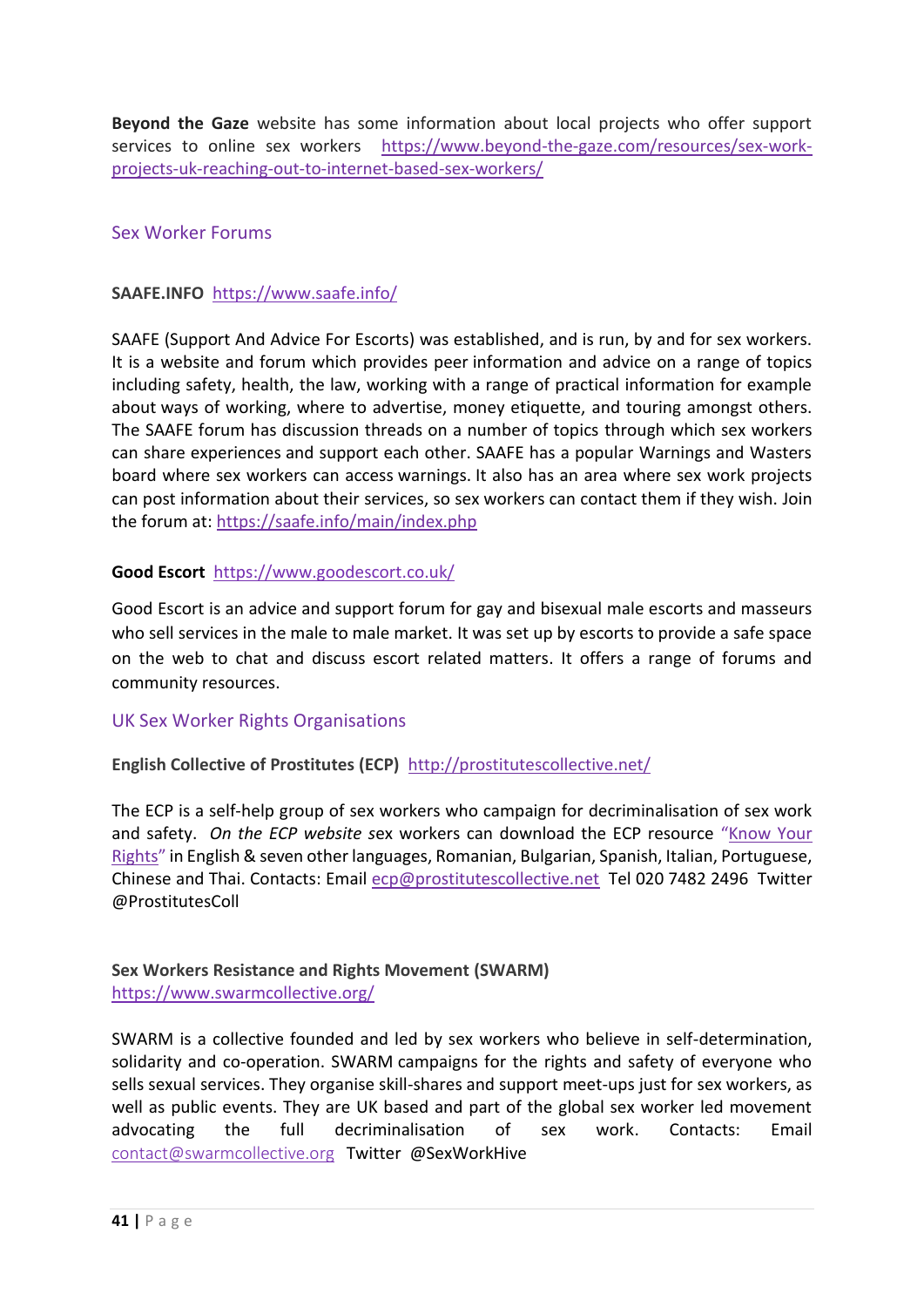#### **SCOT-PEP** <http://www.scot-pep.org.uk/>

Scot-Pep is a sex worker-led charity that advocates for the safety, rights and health all who sell sex in Scotland. SCOT-PEP provides sex workers with opportunities to have a voice in policy and issues affecting sex workers and their website hosts a range of useful resources for sex workers including the 'Sex Workers Toolkit' with information about advocacy, safety at work, sexual health, the law & sex work in society. Contacts: Email [voice@scot-pep.org.uk](mailto:voice@scot-pep.org.uk)  Tel 0131 622 755 Twitter @ScotPep

#### **Umbrella Lane** [www.umbrellalane.co.uk](http://www.umbrellalane.co.uk/)

Umbrella Lane (UL) is a sex worker-led service based in Glasgow, providing services and support to sex workers across and visiting Scotland. UL are committed to a rights-based approach; as well as providing peer support services, they campaign for sex worker rights and carry out work to influence policy and law related to sex work. Contacts: Email [umbrellalane@outlook.com](mailto:umbrellalane@outlook.com) Twitter @UmbrellaLane Fb <https://www.facebook.com/umbrellalane>

#### **Sex Workers Alliance Ireland (SWAI)** <http://sexworkersallianceireland.org/>

SWAI promotes the rights, health and safety of sex workers in Ireland and campaigns for sex workers to be part of decision making which impacts their lives. Contacts: Email [info@swai.eu](mailto:info@swai.eu) Tel 085 8249305 Twitter @SWAIIreland <https://www.facebook.com/sexworkersallianceireland/>

**X: Talk Project** <http://www.xtalkproject.net/>

A sex worker-led workers co-operative which approaches language teaching as knowledge sharing between equals and regards the ability to communicate as a fundamental tool for sex workers to work in safer conditions, to organise and to socialise with each other. X: Talk organises free English classes for sex workers in London and other workshops. It supports critical interventions around issues of migration, race, gender, sexuality and labour, and is active in the struggle for the rights of sex workers. X: Talk website includes the downloadable resource 'Safe Calls, Screening and Buddy Systems for Sex Workers'. Contacts: Email [xtalk.classes@googlemail.com](mailto:xtalk.classes@googlemail.com) Tel: 07914 703 372

#### Links

This information does not cover everything, and things change quickly, we encourage you to do a little research and add that information to your toolkit for keeping you safe in your work. Here we have pulled together some links which could be helpful for information relating to safety and privacy, or options for support.

**Dublin Rape Crisis Centre (DRCC)** <http://www.drcc.ie/>provides a wide range of services including a national helpline 1800 77 8888 email COUNSELLING@RCC.IE

**Good Escort:** <https://www.goodescort.co.uk/>is a free, escort and masseur only advice and support forum for male, gay and bisexual escorts serving the male to male market.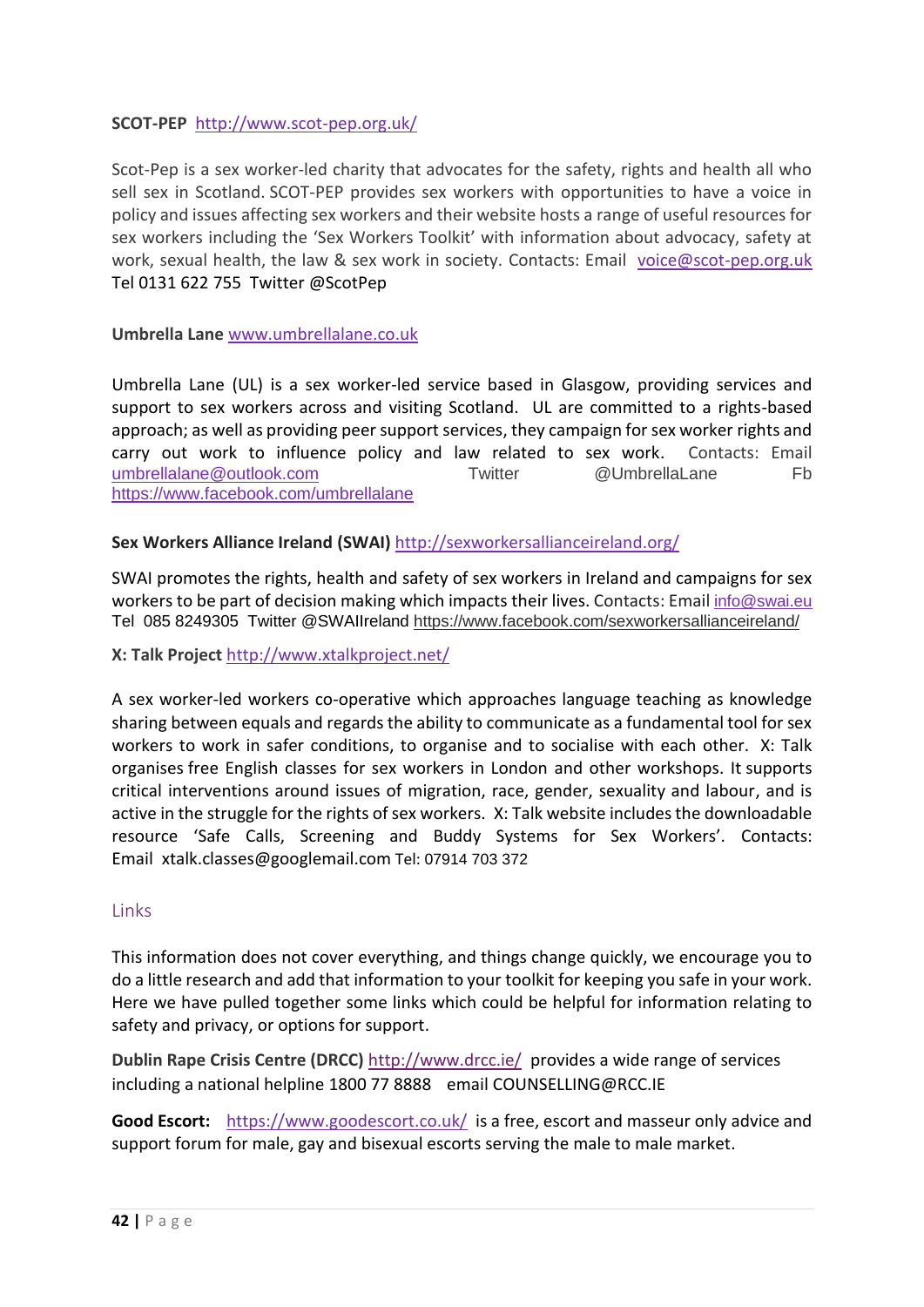**National Ugly Mugs (NUM):** [https://www.uglymugs.org](https://www.uglymugs.org/)If you live or work in the UK you can join NUM, receive safety alerts, report any incidents, receive support and get info about local support services. Call the NUM office on 0161 629 9861 or email NUM at: [admin@uglymugs.org](mailto:admin@uglymugs.org) if you want to talk to someone.

**NHS Choices**:<https://www.nhs.uk/> can be used for any health and health service queries including info about sexual health services in your area: [https://www.nhs.uk/Service-](https://www.nhs.uk/Service-Search/Sexual-health-information-and-support/LocationSearch/734)[Search/Sexual-health-information-and-support/LocationSearch/734](https://www.nhs.uk/Service-Search/Sexual-health-information-and-support/LocationSearch/734) and to find your nearest sexual assault referral centre: [https://www.nhs.uk/Service-Search/Rape-and-sexual-assault](https://www.nhs.uk/Service-Search/Rape-and-sexual-assault-referral-centres/LocationSearch/364)[referral-centres/LocationSearch/364](https://www.nhs.uk/Service-Search/Rape-and-sexual-assault-referral-centres/LocationSearch/364) or call the [NHS 111 non-emergency service](http://www.nhs.uk/NHSEngland/AboutNHSservices/Emergencyandurgentcareservices/Pages/NHS-111.aspx)

**Rape Crisis England and Wales:** <https://rapecrisis.org.uk/>for info about how to get help if you've experienced rape or any kind of sexual violence, including details of local support Services. Free phone help line 0808 802 9999. Also provides info about specialist support for men:<https://rapecrisis.org.uk/supportformenboys.php>

**Rape Crisis Scotland:** <https://www.rapecrisisscotland.org.uk/>for info about how to get help if you've experienced rape or any kind of sexual violence, including details of local support Services. Free phone help line 08088 010302.

**Release:** <https://www.release.org.uk/>provides free non-judgmental, specialist advice and information to the public and professionals on issues related to drug use and to drug laws. They have also produced resources on sex work and the law. **For help** or advice **email** [ask@release.org.uk](mailto:ask@release.org.uk) **telephone** 020 7324 2989. For info on sex work and the law:<https://www.release.org.uk/publications/sex-workers-and-law-booklet>

**SAAFE website and forum**: <http://www.saafe.info/>and: <http://www.saafe.info/main/index.phphas>is a website and forum which provides peer information and advice on a range of topics. It has a 'Warnings & Wasters Board' and offers a 'buddy link up'.

**Survivors Trust:**<http://thesurvivorstrust.org/sarc/>for info about support services for people of all genders who have experienced rape or sexual abuse.

**Suzy Lamplugh Trust:** <https://www.suzylamplugh.org/> a charity offering a range of free personal safety advice resources. They run the free National Stalking Helpline 0800 802 0300.

**Terence Higgins Trust:** <https://www.tht.org.uk/> is a national HIV and sexual health charity which offers a free helpline 0808 802 1221.

**The Digital Trust:** <http://www.digital-trust.org/> aims to help people understand how abusers use technology, and they provide advice about how people can make their devices safer.

**The Information Commissioners Office:** <https://ico.org.uk/> you can get information and advice, or make complaints to the ICO, about various privacy and data protection matters. For example how your personal data has been handled, if you have asked an internet search provider to remove links to information about you and they have refused and nuisance calls